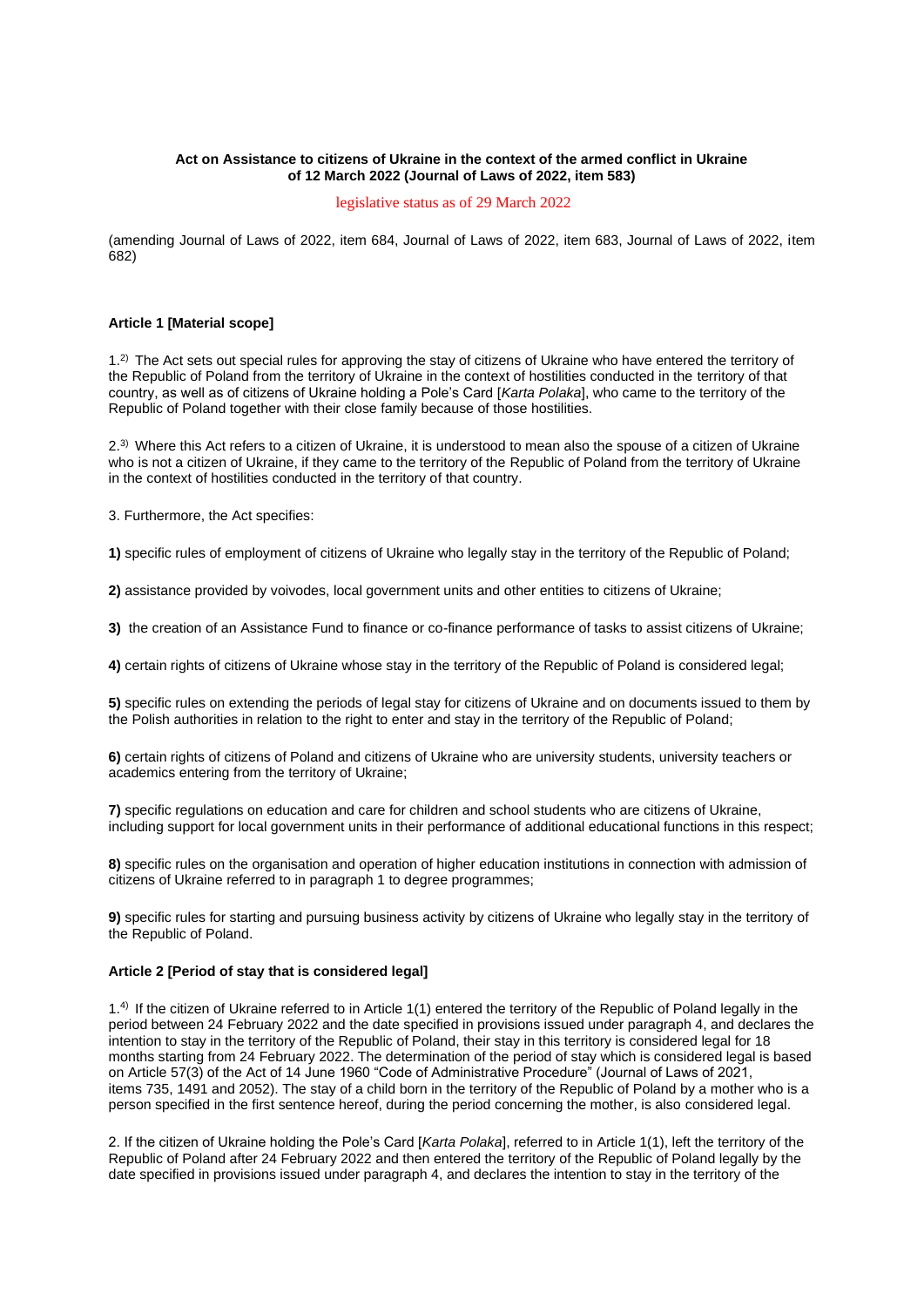Republic of Poland, their stay in this territory is considered legal for 18 months starting from 24 February 2022. The determination of the period of stay which is considered legal is based on Article 57(3) of the Act of 14 June 1960 "Code of Administrative Procedure". The provisions of the Act apply accordingly to the closest family members of a citizen of Ukraine holding a Pole's Card referred to in Article 1(1).

3. The provisions of paragraphs 1 and 2 do not apply to citizens of Ukraine:

**1)** who have been granted:

- **a)** a permanent residence permit,
- **b)** an EU long-term residence permit,
- **c)** a temporary residence permit,
- **d)** the refugee status,
- **e)** the subsidiary protection status,
- **f)** a permit for tolerated stay;

**2)** who:

**a)** have in the Republic of Poland filed applications for international protection or on behalf of whom such applications have been filed,

**b)** have declared their intention to file applications for international protection in the Republic of Poland pursuant to Article 28(1) or Article 61(1) of the Act of 13 June 2003 on granting protection to foreign nationals in the territory of the Republic of Poland (Journal of Laws of 2021, items 1108 and 1918, and of 2022, item 583), or to whom such declarations of intention refer to.

4.5) The Council of Ministers, by means of a regulation, determines the date being the last day of the period in which legal entry into the territory of the Republic of Poland from the territory of Ukraine of citizens of Ukraine declaring their intention to stay in the territory of the Republic of Poland results in their stay in that territory being considered legal, taking into account the number of foreign nationals entering the territory of the Republic of Poland, the situation of the civilian population and the prospects for cessation of hostilities in the territory of Ukraine, as well as national defence issues, security of the state and protection of public security and order.

5. As soon as the citizen of Ukraine withdraws the application referred to in paragraph 3(2)(a) or the declaration referred to in paragraph 3(2)(b), the provision of paragraph 1 applies to them.

6. A citizen of Ukraine, referred to in paragraph 1, is considered a person with temporary protection in the Republic of Poland within the meaning of Article 106(1) of the Act of 13 June 2003 on granting protection to foreign nationals in the territory of the Republic of Poland.

7. The citizen of Ukraine referred to paragraph 1, as a person with temporary protection in the Republic of Poland, is entitled to the rights specified in this Act.

8. The provisions of Chapter 3, Section III of the Act on granting protection to foreign nationals in the territory of the Republic of Poland of 13 June 2003 do not apply to temporary protection granted to the citizen of Ukraine referred to in paragraph 1.

9. Particulars of the citizens of Ukraine referred to in paragraph 1 are not recorded in the register referred to in Article 119(1)(5) of the Act of 13 June 2003 on granting protection to foreign nationals in the territory of the Republic of Poland.

## **Article 3 [Registration of the stay of a citizen of Ukraine by the Commander-in-Chief of the Border Guard]**

1. In the event that an entry in the territory of the Republic of Poland of the citizen of Ukraine referred to in Article 1(1) has not been registered by a Border Guard post commander during border control, the Commander-in-Chief of the Border Guard registers the stay of the citizen of Ukraine in the territory of the Republic of Poland, upon an application referred to in Article 4(1) filed by that citizen of Ukraine.

2. The stay in the territory of the Republic of Poland of a citizen of Ukraine referred to in paragraph 1 is registered upon an application referred to in Article 4(1) filed by that citizen of Ukraine no later than 60 days after the entry into the territory of the Republic of Poland.

3.6) The Commander-in-Chief of the Border Guard keeps, in the ICT system of the Border Guard, a register of citizens of Ukraine who have entered the territory of the Republic of Poland from the territory of Ukraine in the context of hostilities conducted in the territory of Ukraine and who have filed an application referred to in Article 4(1).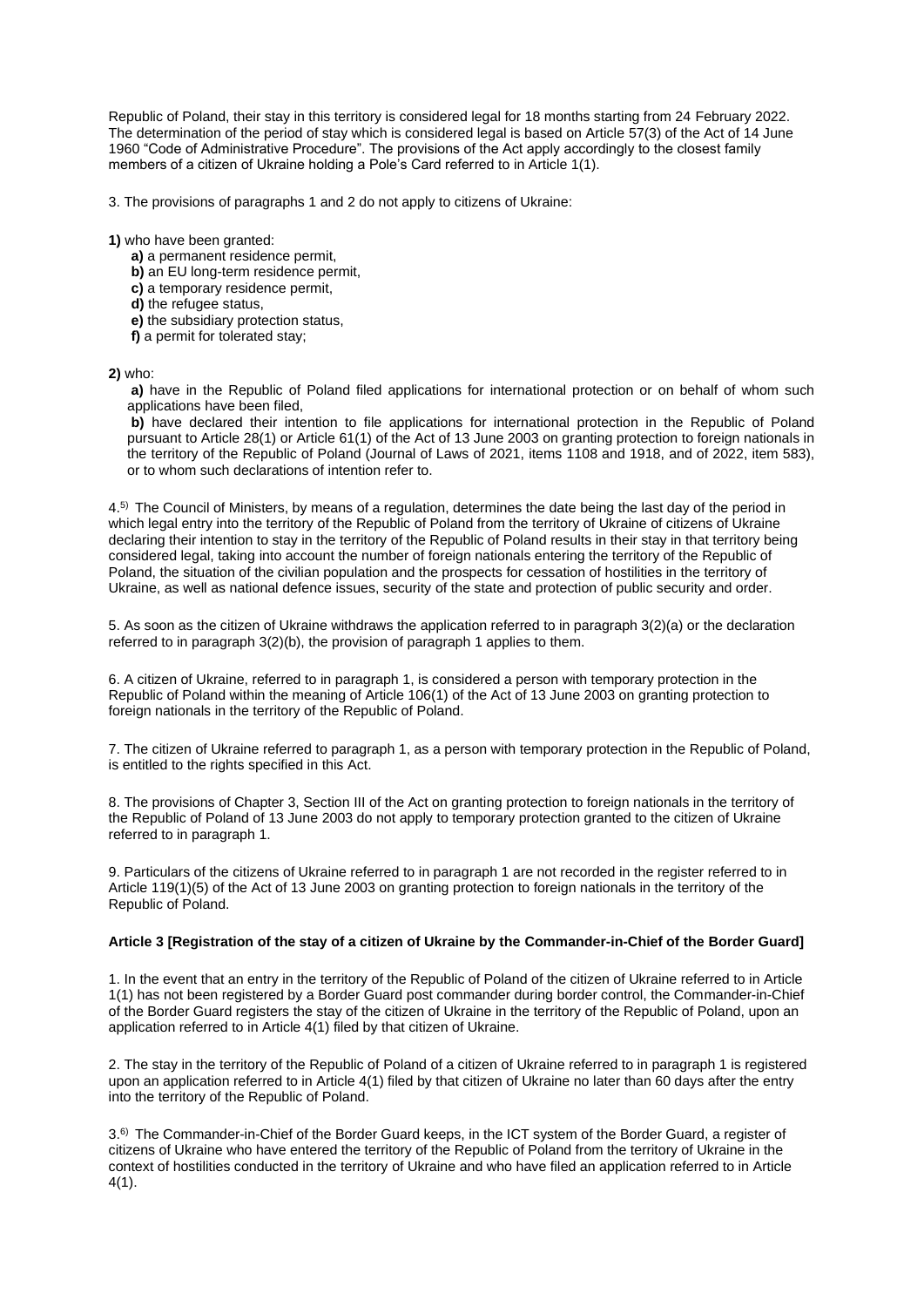- 4. The register referred to in paragraph 3 must include:
- **1)** particulars:
	- **a)** name(s) and surname(s),
	- **b)** date of birth,
	- **c)** citizenship(s),
	- **d)** gender,
	- **e)** type of the document used as the basis for crossing the border, where applicable,
	- **f)** series and number of the document used as the basis for crossing the border, where applicable,
	- **g)** a unique number in the register,
	- **h)** PESEL number if assigned,
	- **i)** the date on which the registration was made and amended;

**2)** information on the date of:

- **a)** crossing the border,
- **b)** filing the application referred to in Article 4(1);

**3)** indication of the end date of the period of stay in the territory of the Republic of Poland that is considered legal pursuant to Article 2(1);

**4)** particulars of a person who has actual custody of a child, including:

**a)** the particulars referred to in point 1,

**b)** indication of the blood relationship with the child, if any, and otherwise – other relationship between that person and the child.

5. The Commander-in-Chief of the Border Guard enters the data in the register referred to in paragraph 3 within 30 days of the date when the gmina authorities provide information on the submission of an application referred to in Article 4(1).

## **Article 4 [Application for a PESEL number]**

1. A citizen of Ukraine whose stay in the territory of the Republic of Poland is considered legal pursuant to Article 2(1), is assigned a PESEL number, as referred to in Article 15 of the Act of 24 September 2010 on population register (Journal of Laws of 2021, item 510, 1000, 1641 and 1978, and of 2022, item 350), on the basis of an application submitted to any executive body of a gmina in the territory of the Republic of Poland.

2. The application referred to in paragraph 1 is submitted in person at the office of the gmina body in writing recorded in paper form, bearing the applicant's handwritten legible signature, completed by the applicant or by an employee of the gmina body based on the data provided by the applicant.

3. On behalf of a person without legal capacity or with limited legal capacity and applying for a PESEL number, the application referred to in paragraph 1 is submitted by one of the parents, guardian, court appointed guardian, temporary guardian referred to in Article 25, or a person who has actual custody of the child.

4. The application referred to in paragraph 1 must include:

- **1)** name(s);
- **2)** surname;

**3)** the unique registration number assigned by the Ukrainian authority;

- **4)** citizenship;
- **5)** name of the minor's mother, if documented;
- **6)** surname of the minor's mother, if documented;
- **7)** name of the minor's father, if documented;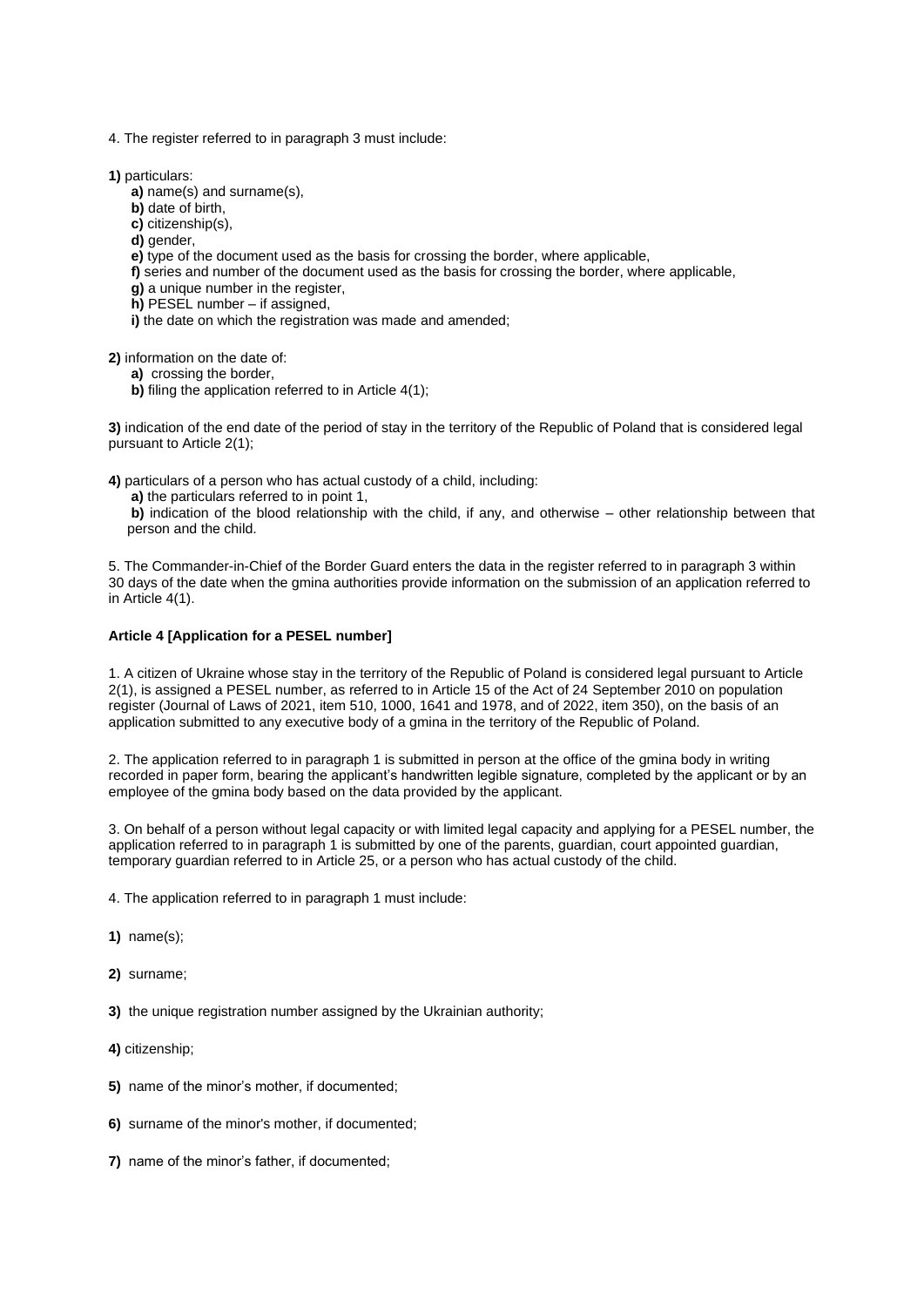- **8)** surname of the minor's father, if documented;
- **9)** PESEL numbers of the parents, if assigned and known;
- **10)** date of birth;
- **11)** place of birth;
- **12)** country of birth;
- **13)** gender;
- **14)** the date of entry into the territory of the Republic of Poland;
- **15)** the date when the application is submitted;
- **16)** indication on whether fingerprints were taken;
- **17)** a note on the result or the reasons for the lack of verification referred to in paragraph 14;

**18)** information about the person who effectively takes care of the child, including their PESEL number and data referred to in points 1, 2, 4, 10, 13 and in Article 8 point 24 of the Act of 24 September 2010 on population register, and indication of the blood relationship with the child, if any, and otherwise – other relationship between that person and the child;

**19)**<sup>7</sup> a statement on the arrival in the territory of the Republic of Poland from the territory of Ukraine in connection with hostilities conducted in the territory of this country;

**20)** 8) a statement about being a spouse of a citizen of Ukraine who came to the territory of the Republic of Poland from the territory of Ukraine in connection with hostilities conducted in the territory of this country;

**21)** a statement confirming the correctness of the data contained in the application and a clause stating: "I am aware of criminal liability for making false statements";

**22)** the applicant's handwritten legible signature or a note by an employee of the gmina body on the reasons for the lack of the signature;

**23)** the handwritten signature of a person applying for a PESEL number who is at least 12 years old, or a note by an employee of the gmina body on the reasons for the lack of the signature.

- 5. The application referred to in paragraph 1 may include:
- **1)** e-mail address;
- **2)** mobile phone number;
- **3)** consent to:

**a)** the entering of the data referred to in point 1 or 2 into the contact data register referred to in Article 20h of the Act of 17 February 2005 on computerisation of the activities of entities performing public tasks (Journal of Laws of 2021, item 2070),

**b)** confirmation of a trusted profile referred to in Article 3 point 14 of the Act of 17 February 2005 on computerisation of the activities of entities performing public tasks.

6. In relation to the data referred to in paragraph 4, the transliteration method specified in Article 14(2) of the Act of 25 November 2004 on the profession of a sworn translator (Journal of Laws of 2019, item 1326) is applied.

7. The application referred to in paragraph 1 is accompanied by a photograph meeting the requirements set out in Article 29 of the Act of 6 August 2010 on identity cards (Journal of Laws of 2021, item 816, 1000 and 1978).

8. During the procedure of submitting the application referred to in paragraph 1, fingerprints are taken from the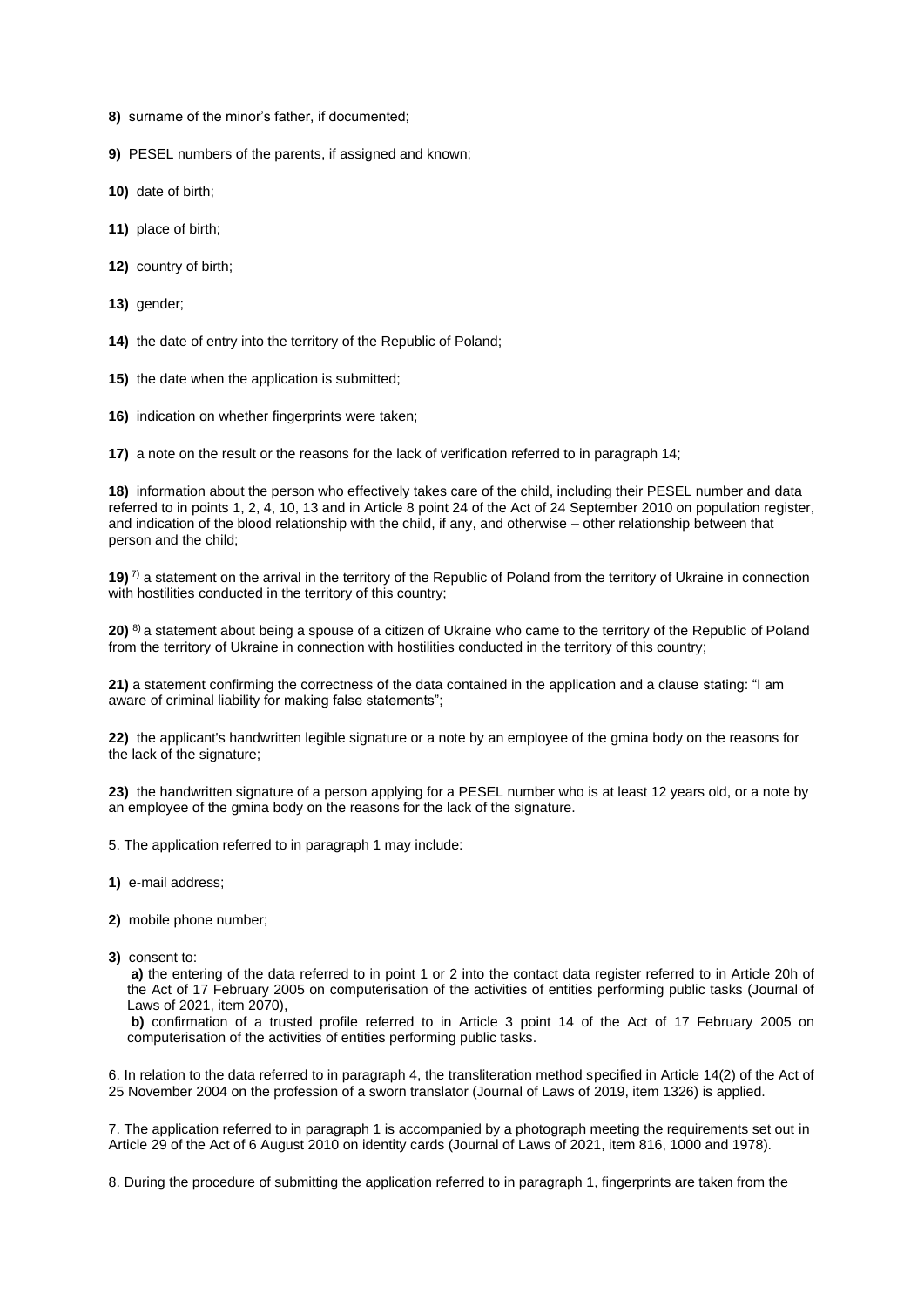person to whom the application relates.

9. Fingerprints are not taken from a person:

**1)** who is under 12 years of age;

**2)** from whom it is temporarily physically impossible to take any of the fingerprints;

**3)** from whom it is physically impossible to take fingerprints.

10. Fingerprints are taken in the manner specified in the regulations issued on the basis of Article 54 of the Act of 6 August 2010 on identity cards.

11. The gmina authority confirms the identity on the basis of a travel document, the Pole's Card [*Karta Polaka*] or another document with a photograph on the basis of which identity can be confirmed, and in the case of persons who are under 18 years of age, also a document confirming birth, and enters the data into the PESEL register.

12. Confirmation of identity may be made on the basis of an invalidated document if it is possible to establish the person's identity based on it.

13. The statements referred to in paragraph 4 are made under penalty of perjury. The clause referred to in paragraph 4(21) replaces the instruction of the authority entitled to receive the statement on the awareness of criminal liability for making false statements. In the absence of documents referred to in paragraph 11, the identity is confirmed based on a statement.

14. The Commander-in-Chief of the Border Guard ensures the possibility of verifying the data of a person to be assigned a PESEL number with the data collected in the register referred to in Article 3(3).

15. A copy of the document on the basis of which the identity has been established or the statement referred to in paragraph 13 are kept by the gmina authority together with the application.

16. The gmina body refuses, by way of a decision, to assign a PESEL number if:

**1)** the photograph attached to the application does not meet the requirements specified in Article 29 of the Act of 6 August 2010 on identity cards;

**2)** fingerprints were not taken, except for the cases referred to in paragraph 9;

**3)** the identity was confirmed on the basis of the statement referred to in paragraph 13, and as a result of the verification referred to in paragraph 14, it was established that the series and number of the document constituting the basis for crossing the border had been entered in the register referred to in Article 3(3).

17. The decision referred to in paragraph 16 is not subject to appeal.

18. The minister competent for information technology will make the following documents available in the Public Information Bulletin [*Biuletyn Informacji Publicznej*] on the relevant website:

**1)** a specimen application referred to in paragraph 1;

**2)** a specimen printout referred to in Article 9(3)(2).

19. The specimen documents referred to in paragraph 18 are drawn up in Polish and Ukrainian and may also be drawn up in other languages.

20. The data referred to in Article 8 points 1, 2, 3a-6, 9-11, 24, and point 24a letter d of the Act of 24 September 2010 on population register are transferred from the PESEL register to the register referred to in Article(3)(3) by the minister competent for information technology.

21. In matters concerning the PESEL number not regulated by the Act, the provisions of the Act of 24 September 2010 on population register apply.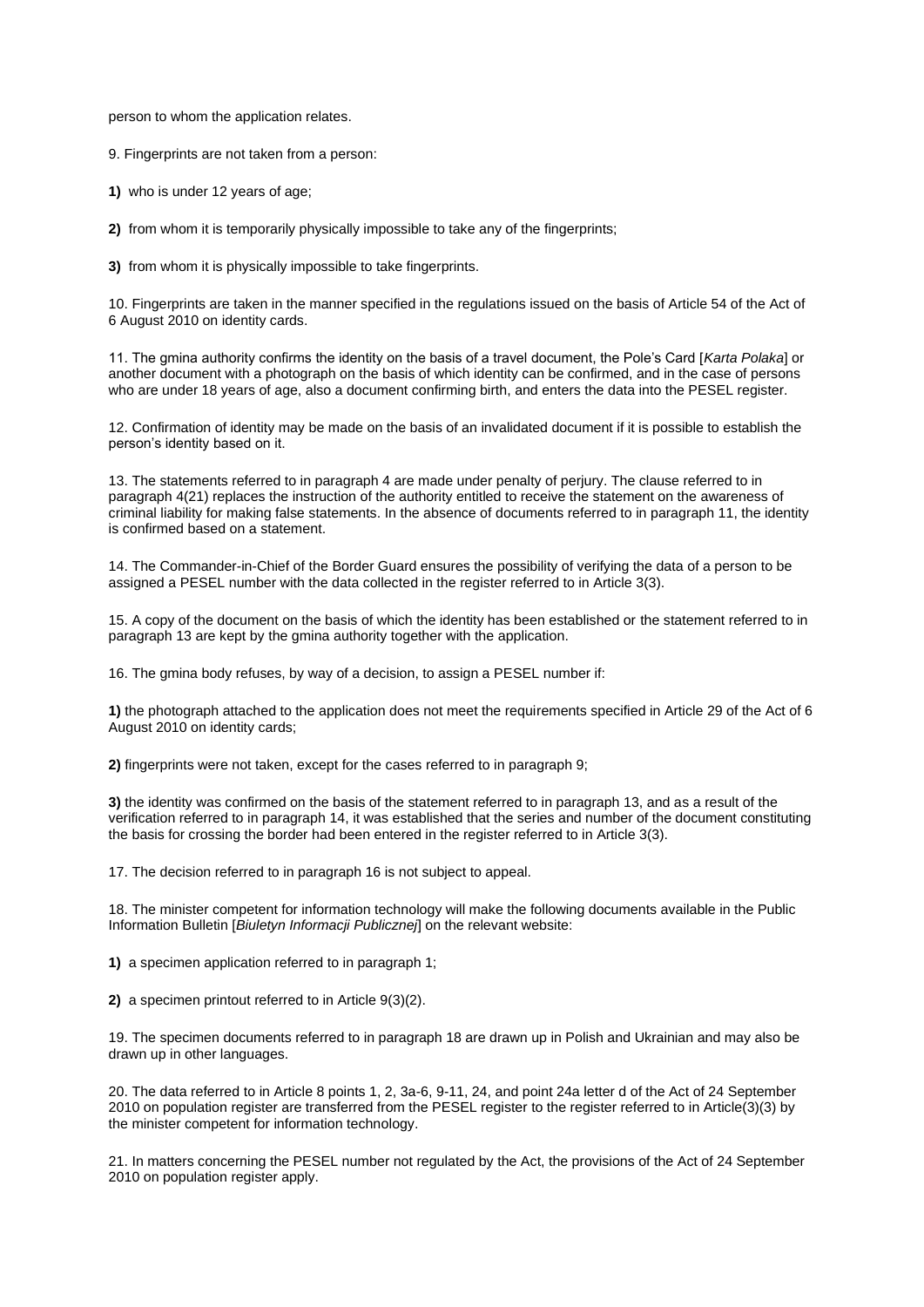## **Article 5 [Provision of a free photography service]**

1. A gmina body may provide a citizen of Ukraine, whose stay in the territory of the Republic of Poland is considered legal pursuant to Article 2(1), with the possibility to be provided with a photograph referred to in Article 4(7) free of charge.

2. The task referred to in paragraph 1 is a delegated task of government administration.

### **Article 6 [Register of citizens of Ukraine having a PESEL number]**

1. The minister competent for information technology maintains a register of citizens of Ukraine who have been assigned a PESEL number in the manner specified in Article 4.

2. The register is kept in the ICT system referred to in Article 55 of the Act of 6 August 2010 on identity cards.

3. In keeping the register referred to in paragraph 1, the minister competent for information technology:

**1)** ensures protection against unauthorised access to the register;

**2)** ensures the integrity of the data kept in the register;

**3)** ensures accessibility of the ICT system in which the register is kept for the entities processing data in the register;

**4)** prevents damage to the ICT system in which the register is kept;

**5)** specifies the principles of security of data processing, including any personal data;

**6)** ensures accountability of actions performed on the data kept in the register.

4. The minister competent for information technology is the controller of the data processed in the register referred to in paragraph 1.

5. The register referred to in paragraph 1 must include:

**1)** data referred to in Article 4(4)(1)-(4), (10)-(16) and (18);

- **2)** PESEL number;
- **3)** the photograph referred to in Article 4(7);
- **4)** fingerprints;

**5)** a reproduction of the handwritten signature of a person who is 12 years of age or older, except for persons who cannot sign.

6. The data collected in the register referred to in paragraph 1 will not be deleted.

7. The minister competent for information technology makes the data collected in the register referred to in paragraph 1 available as follows:

**1)** the data referred to in paragraph 5(1)-(5) are made available to:

- **a)** Police,
- **b)** the Border Guard,
- **c)** the Internal Security Agency,
- **d)** the foreign Intelligence Agency,
- **e)** the Military Counterintelligence Service,
- **f)** the Military Intelligence Service,
- **g)** the Central Anti-Corruption Bureau,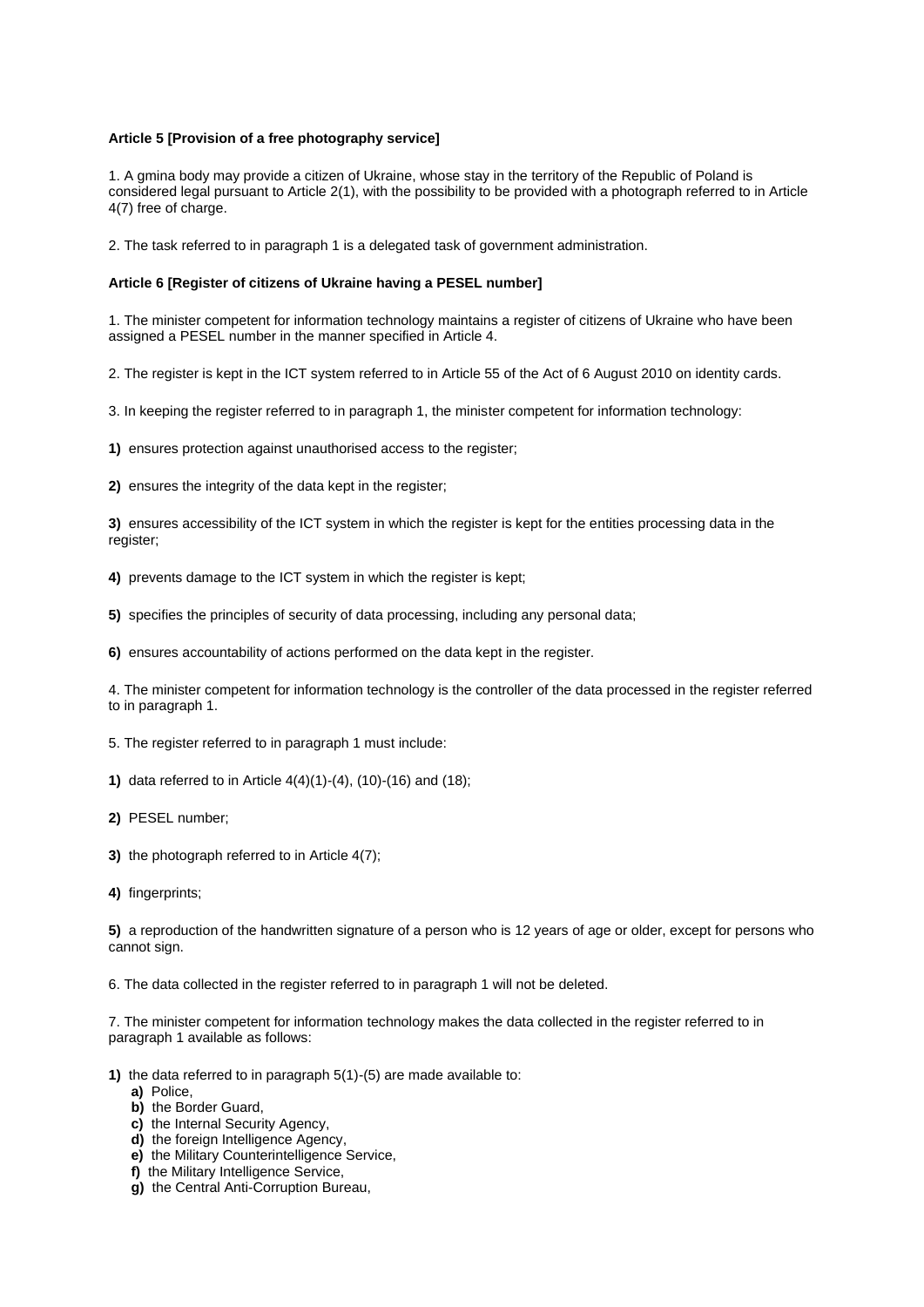- **h)** the State Protection Service,
- **i)** the Office for Foreigners;
- **2)** the data referred to in paragraph 5(1)-(3) are made available to:
	- **a)** the minister responsible for labour matters,
	- **b)** the minister responsible for health matters,
	- **c)** the minister responsible for family affairs,
	- **d)** the Head of the National Revenue Administration,
	- **e)** the Social Insurance Institution,

**f)** the competent authority within the meaning of the Act of 28 November 2003 on family benefits (Journal of Laws of 2020, item 111 and of 2021, item 1162, 1981, 2105 and 2270), through the minister competent for family affairs

- to the extent necessary to carry out their statutory tasks, after declaring fulfilment of the requirements referred to in Article 66(2) of the Act of 6 August 2010 on identity cards.

8. A gmina body may perform the tasks referred to in Article 4 outside the seat of the gmina office.

#### **Article 7 [Purchase of computer equipment for gminas]**

1. The minister competent for information technology may purchase for gminas computer equipment and services necessary for performing by gminas the tasks referred to in Article 4.

2. The minister competent for information technology may delegate performance of the task referred to in paragraph 1 to an entity subordinate to or supervised by the minister.

3. The minister competent for information technology may provide the purchased equipment to gminas free of charge for the purposes of performing the tasks referred to in Article 4.

**Article 8 [Application of provisions to public procurement procedures]** Article 12(6) and (7) apply accordingly to public procurement procedures necessary for performance of the tasks referred to in Article 5(1) by gmina authorities and for the purchase of equipment and services referred to in Article 7(1) and (2).

## **Article 9 [Trusted profile]**

1. Where the application referred to in Article 4(1) contains the data referred to in Article 4(5)(1) and (2) and the consent referred to in Article 4(5)(3)(b), the minister competent for information technology automatically confirms the trusted profile for the applicant.

2. The automatically created trusted profile includes the e-mail address and the mobile phone number provided in the application referred to in Article 4(1), and the indication of the identity confirmation in the manner referred to in paragraph 6.

3. The identifier of the user of the trusted profile is created automatically, in a manner determined by the minister competent for information technology, and is provided to the applicant:

**1)** to the e-mail address given in the application referred to in Article 4(1), or

**2)** in the form of a printout of a confirmation that a trusted profile has been created.

- 4. The printout referred to in paragraph 3(2) must include in particular:
- **1)** identifier of the trusted profile;
- **2)** name(s) and surname;
- **3)** PESEL number;
- **4)** e-mail address;
- **5)** mobile phone number;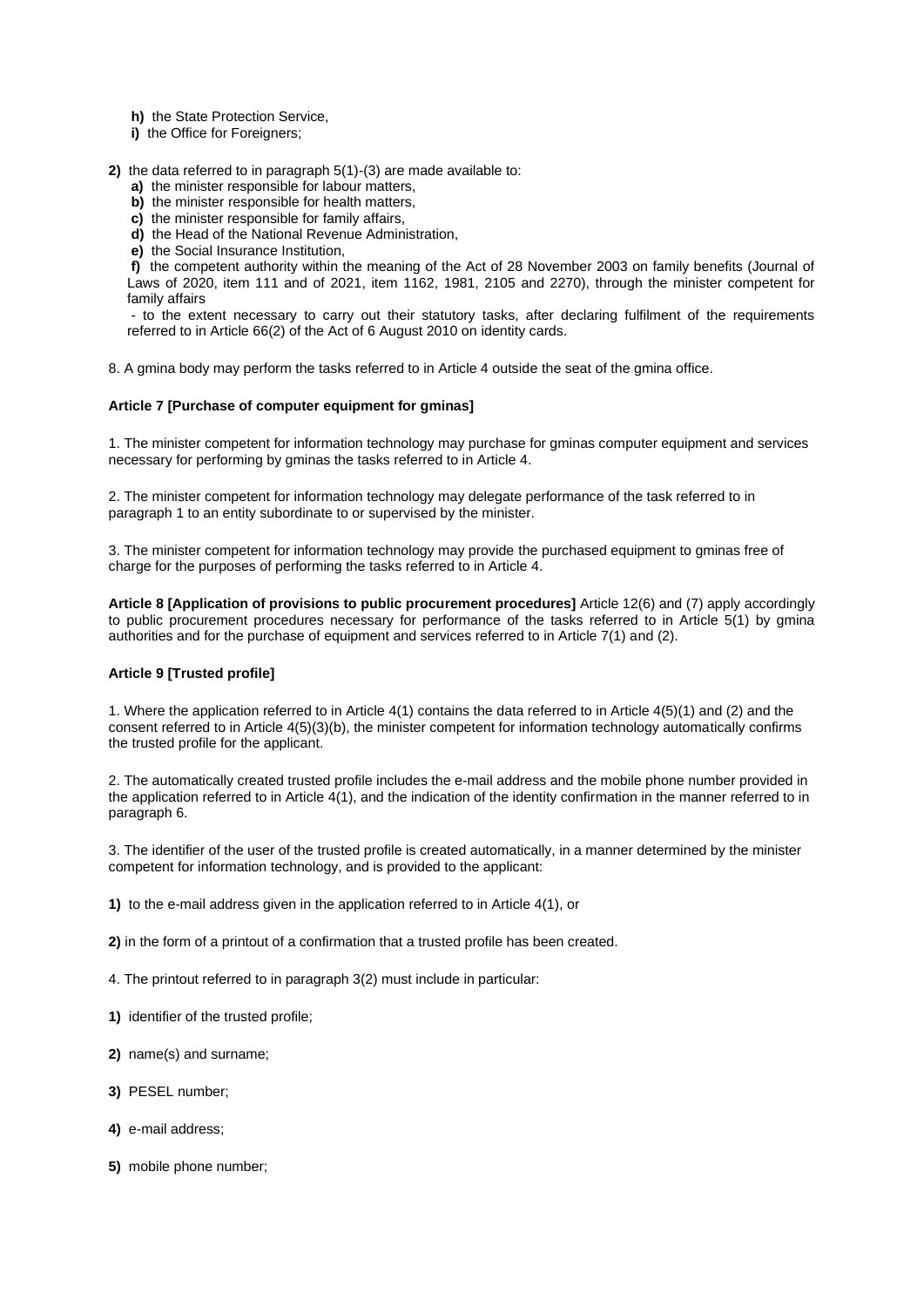5. A one-time password for activation of the trusted profile by the applicant is sent to the mobile phone number given in the application.

6. The identity of a person applying for a confirmation of the trusted profile is established in the manner referred to in Article 4(11)-(13). Data may be entered into the register referred to in Article 6(1) on the basis of documents not translated into Polish.

7. In matters concerning the trusted profile not regulated in the Act, the provisions of the Act of 17 February 2005 on the computerisation of the activities of entities performing public tasks apply.

## **Article 10 [Verification of the applicant's identity; public mobile application]**

1. The minister competent for information technology may, as part of the public mobile application referred to in Article 19e of the Act of 17 February 2005 on computerisation of the activities of entities performing public tasks, after authentication using the electronic identification means referred to in Article 20a(1) of that Act, provide a citizen of Ukraine whose stay in the territory of the Republic of Poland is considered legal pursuant to Article 2(1), with the possibility to:

**1)** download, store and present an electronic document containing the up-to-date data referred to in Article 4(4)(1)-(15) and Article 6(5)(2) and (3), and the data referred to in Article 8 point 24 and point 24a(d) of the Act of 24 September 2010 on population register, downloaded from the register of persons referred to in Article 6(1);

**2)** verify the integrity and origin of the electronic document.

2. As part of the public mobile application, the minister competent for information technology may provide a citizen of Ukraine whose stay in the territory of the Republic of Poland is considered legal pursuant to Article 2(1) and who has downloaded the electronic document referred to in paragraph 1(1), with access to a functionality that provides:

**1)** access to the on-line service supported by this application;

**2)** confirmation of the participation in services provided to the user of this application at a specific time and place;

**3)** the possibility to use this application to transmit data as part of services provided to the application user.

3. The minister competent for information technology may provide a citizen of Ukraine whose stay in the territory of the Republic of Poland is considered legal pursuant to Article 2(1) and who is a user of the public mobile application, with a possibility of using a certificate referred to in Article 19e(2a) of the Act of 17 February 2005 on computerisation of the activities of entities performing public tasks, after authentication using the electronic identification means referred to in Article 20a(1) of that Act.

4. The certificate may contain data referred to in Article 4(4)(1), (2) and (4), and Article 6(5)(2).

5. The Council of Ministers determines, by way of a regulation, the procedures in which the electronic document referred to in paragraph 1(1) and the services in which the certificate referred to in paragraph 4 may be used to establish the identity of a citizen of Ukraine whose stay in the territory of the Republic of Poland is considered legal pursuant to Article 2(1), with a view to facilitate efficient and secure handling of official matters.

6. In matters concerning the public mobile application not regulated in the Act, the provisions of the Act of 17 February 2005 on the computerisation of the activities of entities performing public tasks apply.

# **Article 11 [Departure of a citizen of Ukraine from the territory of the Republic of Poland and the rights]**

1. The right referred to in Article 2(1) is independent of other rights to enter and stay in the territory of the Republic of Poland arising from law.

2. Any departure of a citizen of Ukraine from the territory of the Republic of Poland for a period of more than 1 month deprives that citizen of the right referred to in Article 2(1).

# **Article 12 [Rules for providing social assistance to citizens of Ukraine]**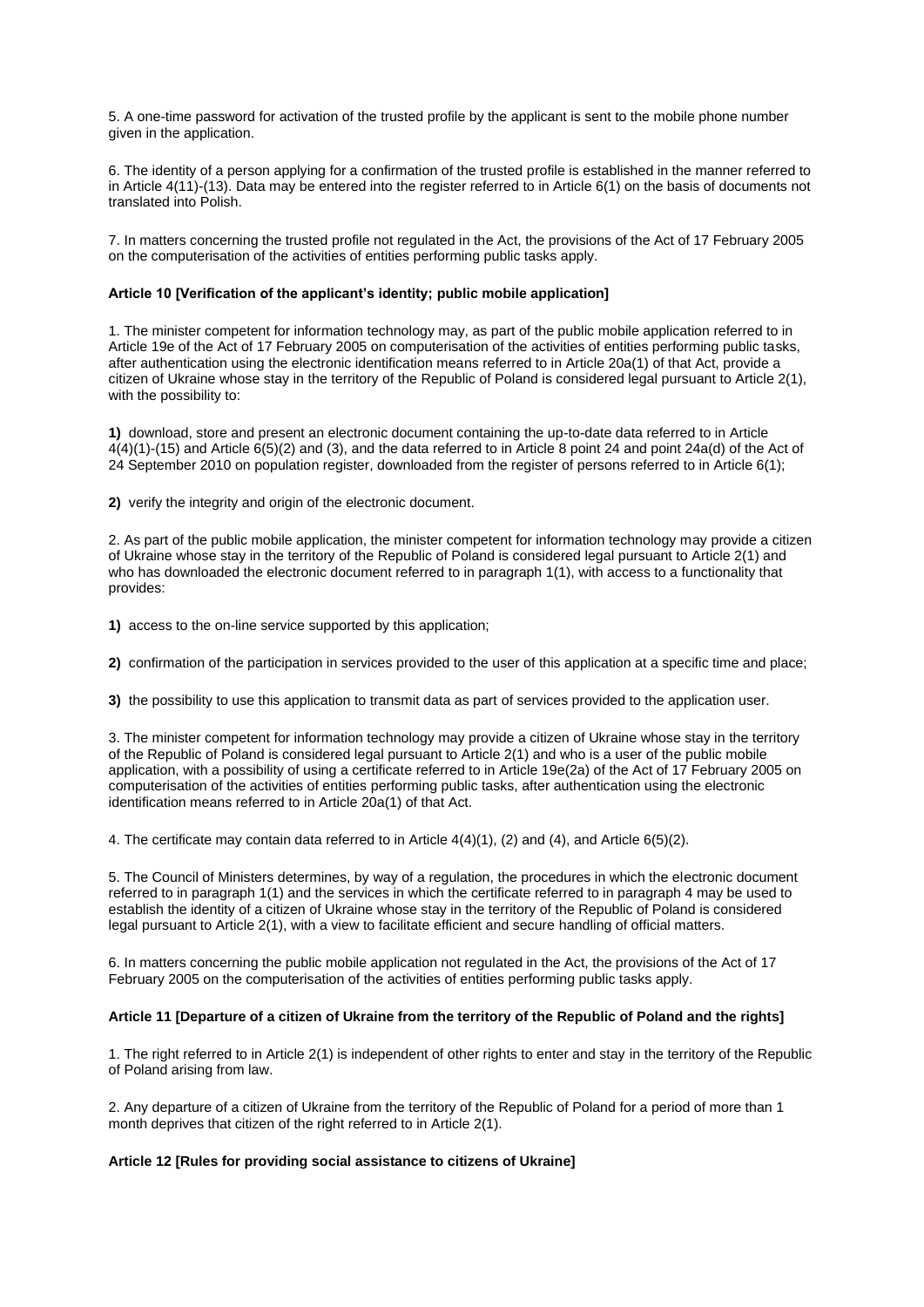1. A voivode may provide assistance to citizens of Ukraine referred to in Article 1(1), consisting in:

**1)** accommodation;

**2)** provision of full board in the form of mass catering;

**3)** provision of transport to the places of accommodation referred to in point 1, between such places, or to centres operated by Head of the Office for Foreigners pursuant to the Act of 13 June 2003 on granting protection to foreign nationals in the territory of the Republic of Poland, or places where medical care is provided to citizens of Ukraine;

**4)** financing travel by public transport and specialised transport intended for persons with disabilities, in particular to places or between places referred to in points 1-3;

**5)** provision of cleaning and personal hygiene products and other products.

2. The voivode coordinates the activities of public authorities and non-governmental organisations and businesses in the area of providing assistance to citizens of Ukraine.

3. Other public administration bodies, units subordinate to or supervised by public administration bodies, units of the public finance sector and other public authorities may provide assistance referred to in paragraph 1, with their own resources. For these purposes, the bodies or units referred to in the first sentence may use the State property acquired by or entrusted to these bodies or units.

4. A local government unit, a union of local government units, or a metropolitan union, on their own initiative and within their own resources, may provide assistance to citizens of Ukraine referred to in Article 1(1).

5. The scope of assistance is determined by means of a resolution of the decision-making body of the local government unit, a union of local government units, or a metropolitan union. The form of and procedure for providing assistance is specified by the competent executive body of the unit or union concerned.

6. Public procurement procedures necessary to provide assistance referred to in paragraphs 1-4, 18 and 19, by voivodes, other public administration bodies, units subordinate to or supervised by public administration bodies, units of the public finance sector and other public authorities, local government units, unions of local government units or metropolitan unions, or public procurement procedures necessary to inform about assistance directed to citizens of Ukraine referred to in Article 1(1), are not subject to the provisions of the Act of 11 September 2019 "Public Procurement Law" (Journal of Laws of 2021, item 1129, 1598, 2054 and 2269 and of 2022, item 25).

7. Voivodes, other public administration bodies, units subordinate to or supervised by public administration bodies, units of the public finance sector and other public authorities, local government units, unions of local government units or metropolitan unions, within 3 months from the end of the month in which the contract is awarded, are required to publish a notice on the award of the contract referred to in paragraph 6 in the Public Procurement Bulletin [*Biuletyn Zamówień Publicznych*], specifying:

**1)** name and address of the contracting authority's registered office;

**2)** date and place of the contract or information that the contract was concluded electronically;

**3)** a description of the subject matter of the contract, detailing the quantity of items or other goods and the scope of services, as appropriate;

**4)** the price or the maximum price if the price is not known at the time the notice is published;

**5)** indication of the facts justifying the award of the contract without application of the provisions of the Act of 11 September 2019 "Public Procurement Law";

**6)** the name of the entity or the name and surname of the person with whom the contract was concluded.

8. In order to provide the assistance referred to in paragraphs 1, 4 and 18, the voivode, a local government unit, a union of local government units or a metropolitan union as well as a public administration body and units subordinate to public administration bodies may request non-governmental organisations and the entities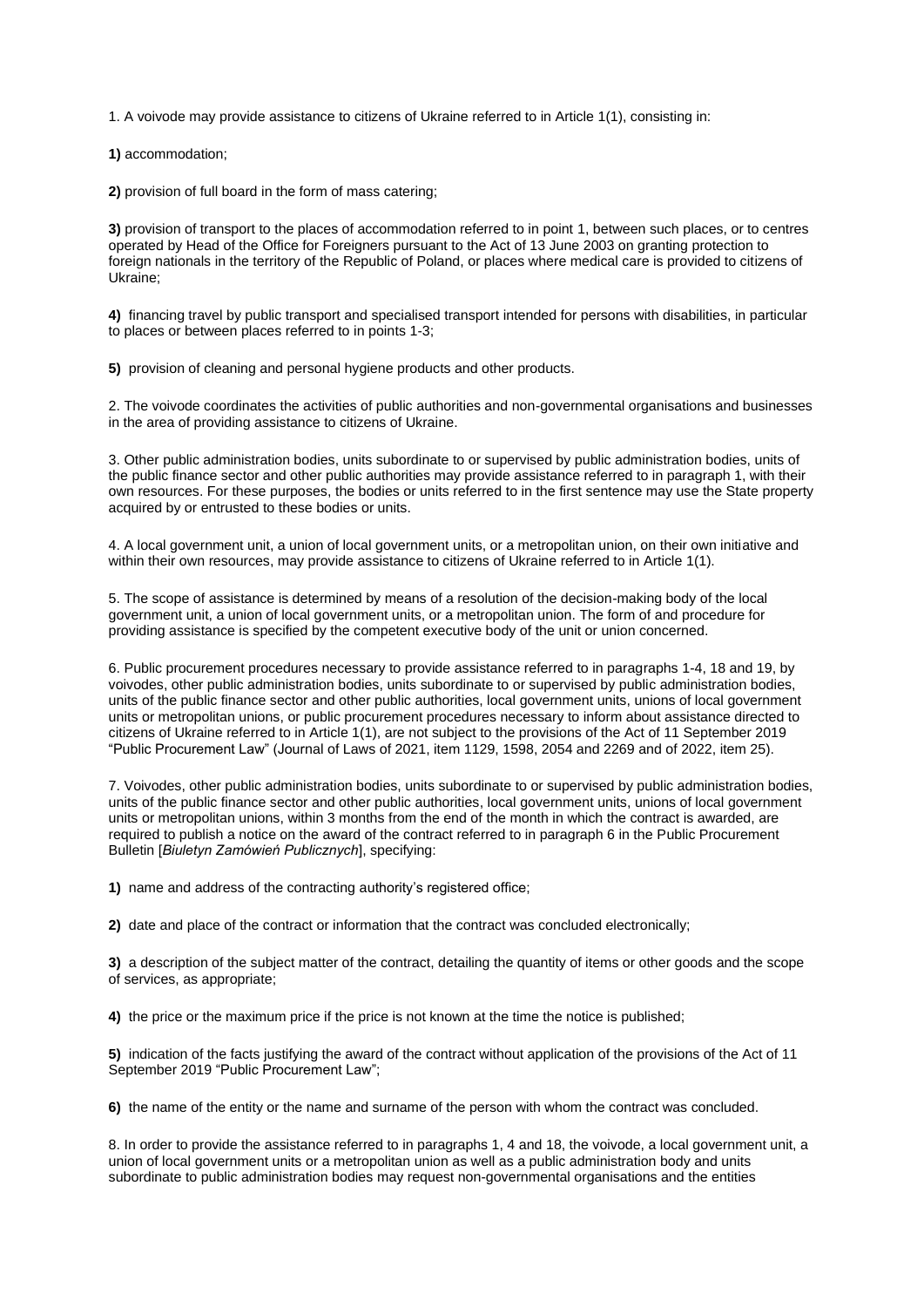mentioned in Article 3(3) of the Act of 24 April 2003 on activity for public benefit and volunteering (Journal of Laws of 2020, item 1057 and of 2021, items 1038, 1243, 1535 and 2490) and trade unions to perform a public task without initiating the public competitive bidding procedure referred to in section II chapter 2 of that Act. The provisions of Article 43, Article 47, Article 151 and Article 221(1-3) of the Act of 27 August 2009 on public finance (Journal of Laws of 2021, item 305, as amended 9)) apply accordingly, and the procedure for grants to perform the tasks specified in Article 221(2) of the Act of 27 August 2009 on public finance, the manner in which the grant is to be settled and the manner in which the performance of the requested task is to be controlled, are specified, by means of an ordinance or resolution, by the executive body of the local government unit, the union of local government units or the metropolitan union, ensuring that the grant procedure and the settlement of the procedure are public.

9. In order to provide assistance referred to in paragraphs 1 and 4, the voivode or the body of the local government unit, the union of local government units or the metropolitan union may request performance of public tasks from the area of public health without initiating the public competitive bidding procedure referred to in Article 14(1) of the Act of 11 September 2015 on public health (Journal of Laws of 2021, item 1956 and 2469).

10. In the context of performance of the tasks referred to in paragraph 1, a voivode may issue instructions applicable to all government administrative bodies in the voivodeship, State-owned legal persons, local government bodies, local government legal persons and local government organisational units without a legal personality. The voivode immediately informs the competent minister of the instructions issued.

11. The instructions referred to in paragraph 10 are issued by means of an administrative decision, are immediately enforceable upon delivery or publication, and do not require substantiation.

12. The instructions referred to in paragraph 10 may be revoked or amended if so required by public interest or legitimate interest of a party. Any such revocation or amendment does not require consent from the parties.

13. The instructions referred to in paragraph 10 may not concern determinations on the merits of a case which is to be resolved by means of an administrative decision, and may not concern operational and intelligence activities, investigative activities or activities undertaken in prosecution of minor offences.

14. The instructions referred to in paragraph 10 may also be given orally, in writing in the form of a note, by telephone, by means of electronic communication within the meaning of Article 2 point 5 of the Act of 18 July 2002 on electronically supplied services (Journal of Laws of 2020, item 344) or by other means of communication. The essential circumstances of such a manner of proceeding are recorded in the form of a report.

15. The competent minister may withhold the execution of the instructions referred to in paragraph 10 and request the Prime Minister to resolve a dispute, while presenting its position on the case.

16. The tasks imposed in line with the procedure referred to in paragraph 10 are executed by local government units as delegated tasks of government administration.

17. A voivode provides the assistance referred to in paragraph 1 to citizens of Ukraine referred to in Article 1(1) within the limits of available resources, for no less than 2 months from the date of their first entry into the territory of the Republic of Poland.

18. The minister competent for culture and national heritage protection and his subordinate units may provide assistance to citizens of Ukraine referred to in Article 1(1), also in the following areas:

**1)** residence consisting in provision of residence conditions that enable or support artistic, scientific, teaching or research activities in the arts, professional or artistic development;

**2)** a creative scholarship consisting in in-kind or financial support to enable or support artistic, scientific, teaching or research activities in the arts, professional or artistic development;

**3)** a creative residence consisting in provision of residence conditions, in-kind or financial support to enable or support artistic, scientific, teaching or research activities in the arts, professional or artistic development.

19. Institutions subordinate to the minister competent for culture and national heritage protection may provide assistance to citizens of Ukraine referred to in Article 1(1), within the scope referred to in paragraph 18, after publishing the criteria for providing such assistance on their page of the Public Information Bulletin [*Biuletyn Informacji Publicznej*].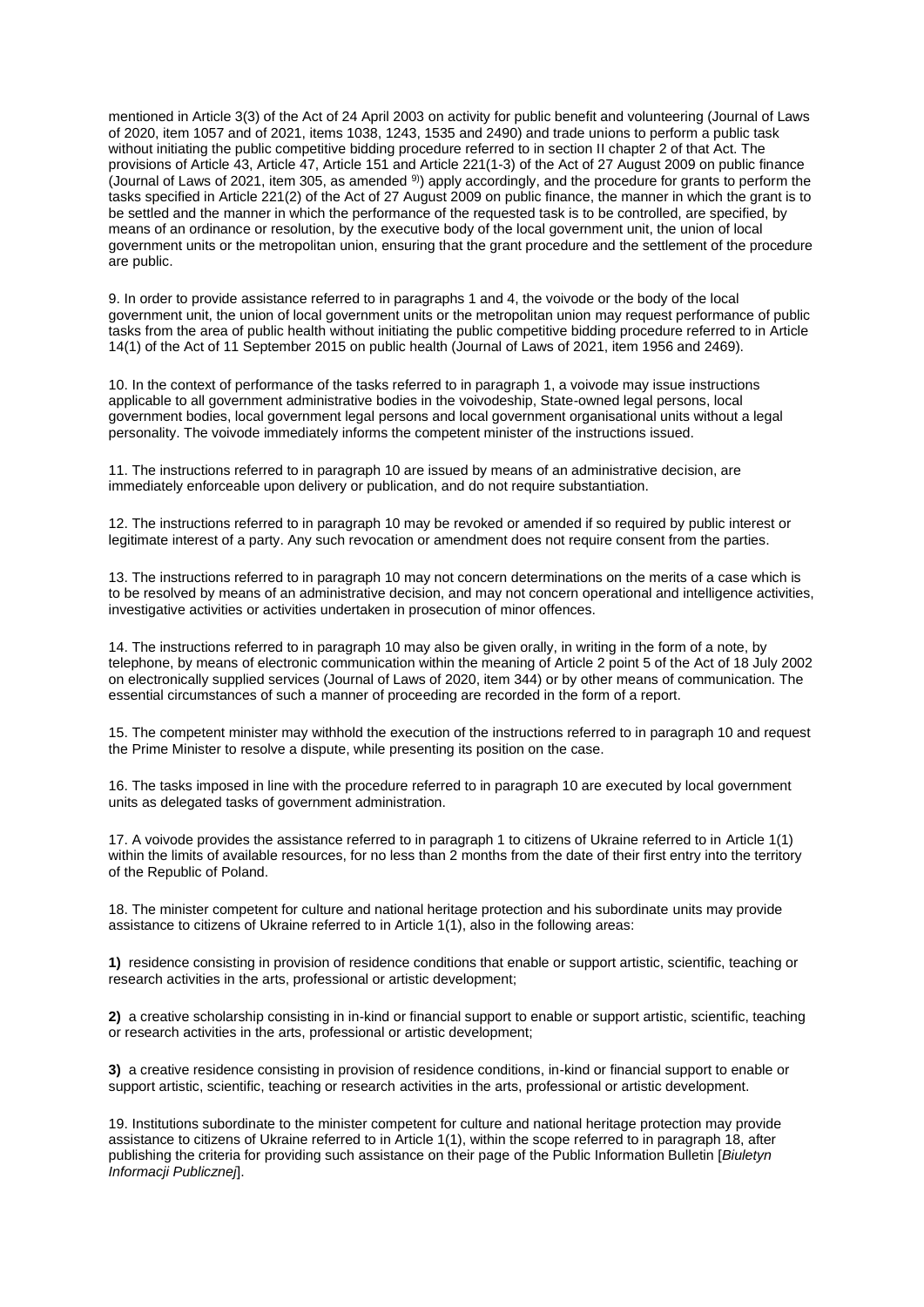## **Article 13 [Application for a cash benefit]**

1. Any entity, in particular a natural person running a household, who will provide accommodation and board to citizens of Ukraine referred to in Article 1(1), may be granted, at their request, a cash benefit on account of such actions, for a period not exceeding 60 days. In particularly justified cases, the period of benefit payment may be extended.

2. The gmina tasks referred to in paragraph 1 are tasks of government administration delegated to gminas, and the funds allocated for their implementation are provided by the voivode.

3. The Council of Ministers will determine, by way of a regulation, the maximum amount of the cash benefit and the conditions for its granting and extension, taking into account the number of citizens of Ukraine arriving to the territory of the Republic of Poland, the situation of the civilian population, the prospects for the end of hostilities in the territory of Ukraine and humanitarian considerations, as well as taking into account the current situation of the State budget and the state of public finances.

4. An application for a cash benefit must include:

**1)** name and surname of the applicant;

**2)** PESEL number or NIP number of the applicant;

**3)** indication of the period for which accommodation was provided and the number of persons for whom accommodation was provided;

**4)** name and surname of the person for whom accommodation was provided and their PESEL number, if they have a PESEL number;

**5)** statement by the applicant confirming that accommodation and board were provided;

**6)** number of the payment account to which the benefit will be paid;

**7)** statement by the applicant made under penalty of perjury that the data contained in the application are true;

**8)** address of the place of stay of the persons to whom accommodation was provided;

**9)** e-mail address and telephone number of the applicant;

**10)** statement that no benefit has already been paid in relation to the person to whom accommodation was provided in the indicated period;

**11)** statement by the applicant that no additional compensation, including rent, was received for the period indicated in point 3.

5. The minister competent for public administration will define, by way of a regulation, a specimen application for a cash benefit referred to in paragraph 1, in paper form or in the form of an electronic document within the meaning of the Act of 17 February 2005 on computerisation of the activities of entities performing public tasks, taking into account the need to ensure efficient payment of benefits.

## **Article 14 [Establishment of the Assistance Fund]**

1. Bank Gospodarstwa Krajowego establishes an Assistance Fund, hereinafter referred to as the "Fund", to finance or co-finance the performance of tasks aimed at assisting Ukraine, in particular citizens of Ukraine affected by the armed conflict in the territory of Ukraine, including tasks performed both in the territory of the Republic of Poland and abroad.

2. The Prime Minister concludes with Bank Gospodarstwa Krajowego an agreement specifying in particular the principles of making payments from the Fund's resources to finance or co-finance the tasks referred to in paragraph 1, and the principles of concluding the agreements referred to in paragraph 10.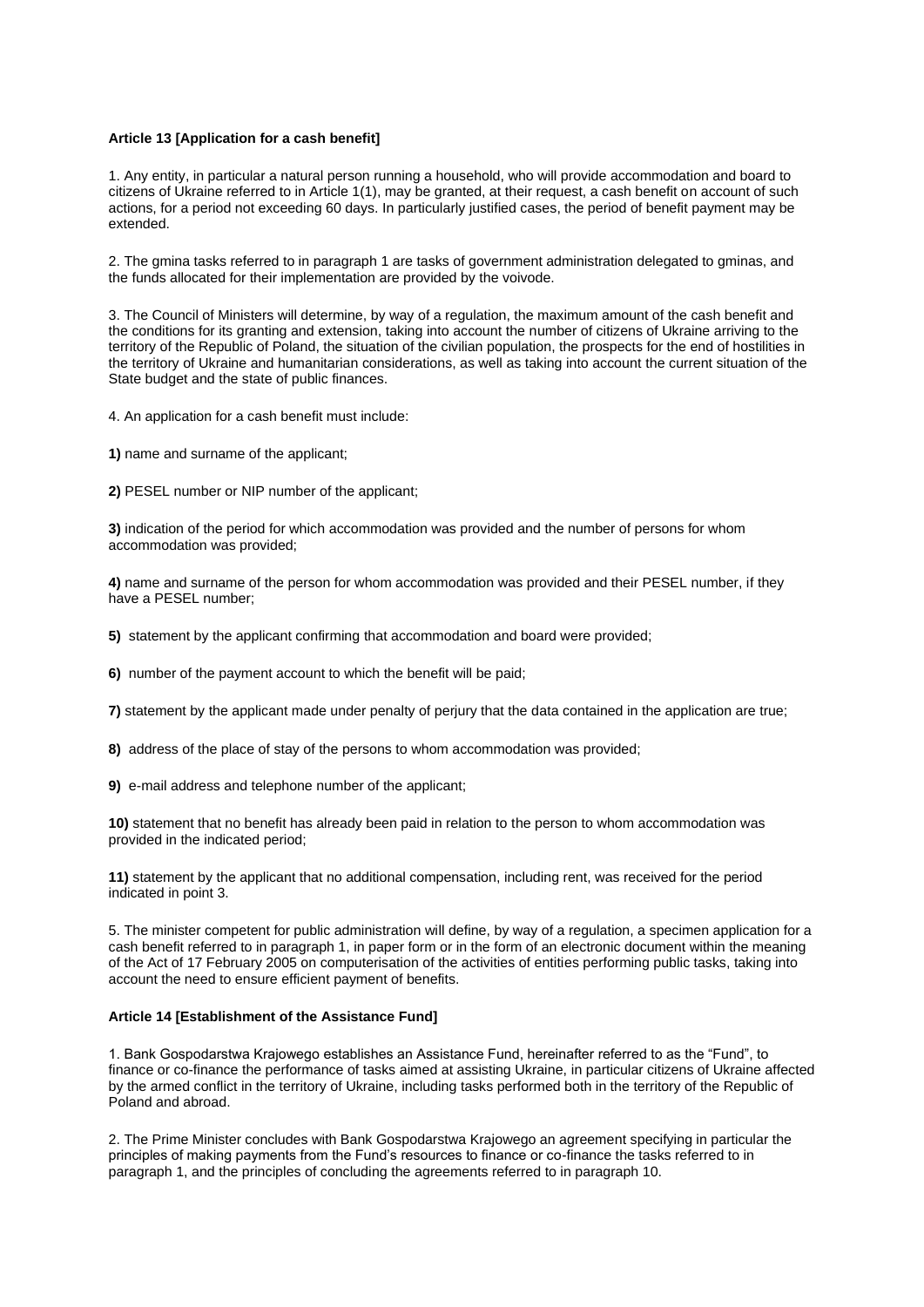3. Payments from the Fund's resources are made on the basis of payment instructions submitted to Bank Gospodarstwa Krajowego by the Prime Minister.

4. The Prime Minister may authorise the administrator of the budget line or a minister in charge of a specific branch of government administration, to submit instructions for payments from the Fund's resources in accordance with the Act of 4 September 1997 on branches of government administration (Journal of Laws of 2021, items 1893, 2368 and 2469 and of 2022, item 350), at the same time determining the scope of such authorisation.

5. The Fund's resources come from:

**1)** from payments of funds by entities of the public finance sector referred to in Article 9 points 5-8 and 14 of the Act of 27 August 2009 on public finance, excluding local government legal persons, except for funds from grants from the budget and funds referred to in Article 5(1)(2) and (3) of the Act of 27 August 2009 on public finance;

**2)** from the funds referred to in Article 5(1)(2) of the Act of 27 August 2009 on public finance, which, with the consent of the European Commission, may be allocated to support the performance of the tasks referred to in paragraph 1;

**3)** from payments from the State budget;

**4)** from the proceeds from treasury securities referred to in Article 15;

**5)** from the proceeds from the bonds issued as referred to in Article 16(3);

**6)** from other revenues, including donations;

**7)** from non-reimbursable funds from foreign sources referred to in Article 5(1)(3) of the Act of 27 August 2009 on public finance.

6. The Fund's resources may be used for:

**1)** financing or co-financing of the performance of tasks referred to in paragraph 1;

**2)** redemption of and payment of interest on the bonds referred to in Article 16(3), and payment of the costs of their issue;

**3)** return to Bank Gospodarstwa Krajowego of the funds referred to in Article 16(2), together with remuneration in the amount agreed with the minister competent for public finance;

**4)** reimbursement of expenses or costs incurred in performing the tasks referred to in paragraph 1;

**5)** granting loans.

7. The Fund's resources will be used to pay the commission remuneration due to Bank Gospodarstwa Krajowego. The amount of remuneration is determined in the agreement referred to in paragraph 2.

8. The Fund's resources may be used to finance, co-finance or refund expenses or costs incurred in performing the tasks referred to in paragraph 6 point 1 and 4, also in the event when the Act or separate regulations provide for the financing of such tasks from the State budget, including in the form of payments or grants from the State budget.

9. The Fund's resources may be used to reimburse expenses or costs referred to in paragraph 6 point 4 and in paragraph 8, incurred in performing the tasks to provide assistance to citizens of Ukraine from 24 February 2022 but no later than by 31 December 2022.

10. Financing or co-financing may be provided through individual administrators of budget lines, and funds for individual administrators are accumulated in separate auxiliary accounts of the Fund. On the basis of the Prime Minister's instruction, Bank Gospodarstwa Krajowego concludes with administrators of budget lines agreements that specify the manner and time limits for transferring, settling and returning the funds and their reporting.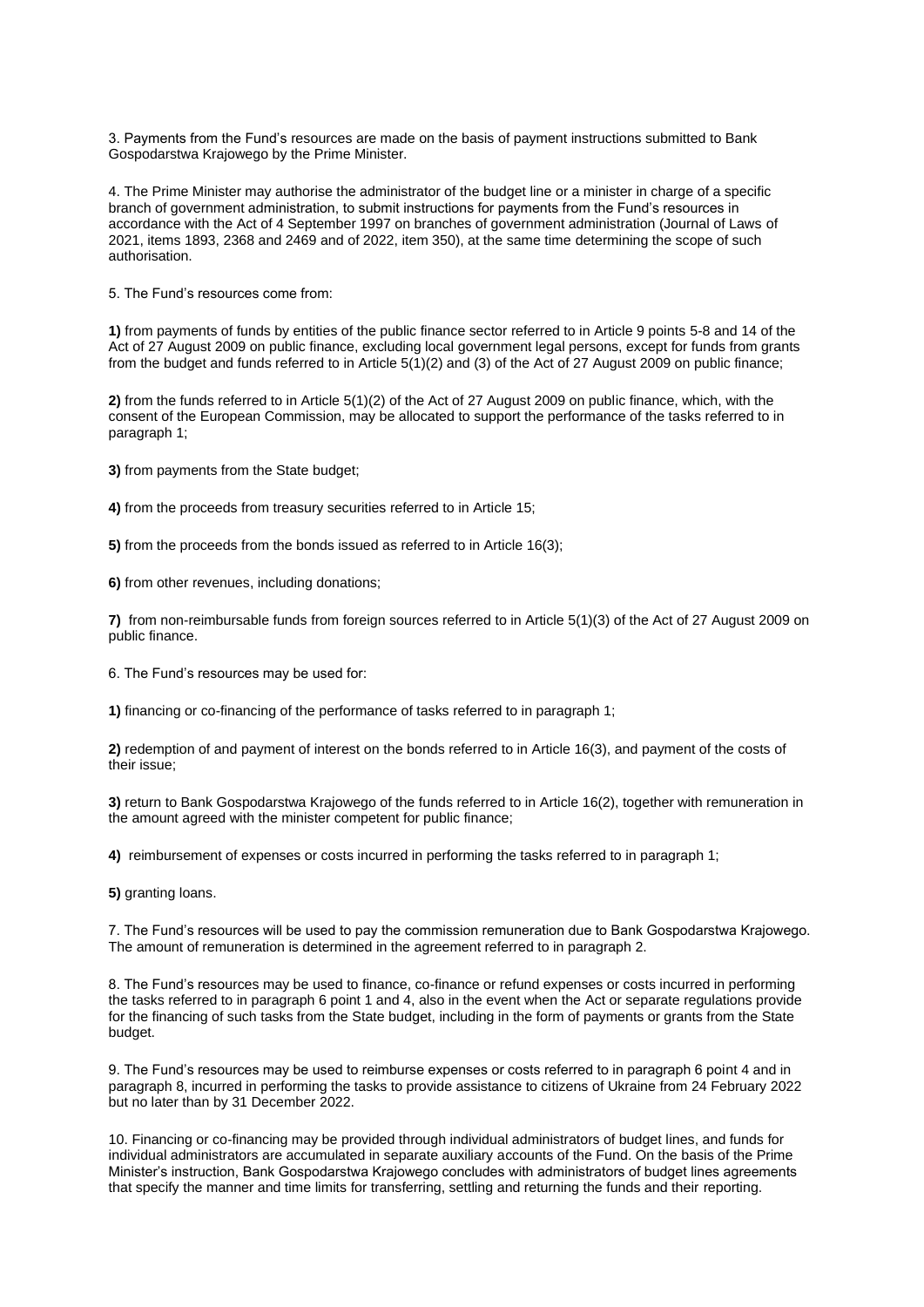11. Financing or co-financing from the Fund's resources may be granted to entities from the public finance sector and to entities from outside this sector.

12. Financing or co-financing from the funds referred to in Article 5(1)(2) of the Act of 27 August 2009 on public finance, provided by the European Commission, and Article 5(1)(3) of that Act, to support the performance of the tasks referred to in paragraph 1, is granted in accordance with the procedures applicable to the use of those funds or specified in the declaration of the donor.

13. The Minister or another supervising administrator of the budget line may commission its subordinate and supervised units of the public finance sector referred to in Article 9 points 5-10 and 14 of the Act of 27 August 2009 on public finance, excluding local government legal persons, as well as its subordinate and supervised research units, higher education institutions and other entities providing assistance to citizens of Ukraine, to perform the tasks referred to in paragraph 1, providing support with the Fund's resources.

14. State budget units and local government units collect resources from the Fund on a separate income account and allocate them for expenditures referred to in paragraph 1, under the financial plan of this account.

15. The head of a rural gmina [*wójt*] (city mayor, city president), the board of the poviat and the board of the voivodeship dispose of the funds and develop a financial plan for the account referred to in paragraph 14.

16. Units of the public finance sector, including units subordinate to and supervised by such units, in performing the tasks of the Fund, within 15 days of the end of each quarter of a given year, inform the administrator of the budget line from which they have received resources from the Fund, or the Prime Minister, if they have received resources from the Prime Minister, of the amount of unused resources from the Fund as at the end of each quarter.

17. The administrator of the budget line submits the information referred to in paragraph 16 to the Prime Minister within 10 days from the date of its receipt.

18. On the date indicated by the Prime Minister, the units referred to in paragraph 16 return unused resources received from the Fund to a separate account of the Fund.

19. After the end of the financial year, the bodies referred to in paragraph 15 submit to the decision-making body of the local government unit information on the execution of the financial plan for the account referred to in paragraph 14.

20. Financing or co-financing from the Fund's resources constitutes revenue of a unit of the public finance sector referred to in Article 9 points 5-8 and 14 of the Act of 27 August 2009 on public finance. In its financial plan, the unit indicates revenues from support and costs related to the performance of the tasks referred to in paragraph 1.

21. The Prime Minister may request, as a binding instruction, the administrators of budget lines who are in charge of or supervise the units of the public finance sector referred to in Article 9 points 5-8 and 14 of the Act of 27 August 2009 on public finance, excluding local government legal persons, to provide information concerning in particular:

**1)** the amount of funds of the units as of the date of submitting the information, with indication of the funds from the budget grant and the funds referred to in Article 5(1)(2) and (3) of the Act of 27 August 2009 on public finance,

**2)** the unit's known liabilities for the year at the date of submitting the information

- within the indicated time limit, at the same time informing the minister competent for public finance.

22. The Prime Minister, on the basis of the information referred to in paragraph 17, may issue a binding order to the units of the public finance sector referred to in Article 9 points 5-8 and 14 of the Act of 27 August 2009 on public finance, excluding local government legal persons, to make a payment to the Fund, specifying the amount and the deadline for the payment.

23. The payments of funds referred to in paragraph 22 constitute the costs of the units that made them.

24. The Prime Minister may order Bank Gospodarstwa Krajowego to return from the Fund any unused funds in whole or in part to those units that made their payments, excluding payments from the State budget.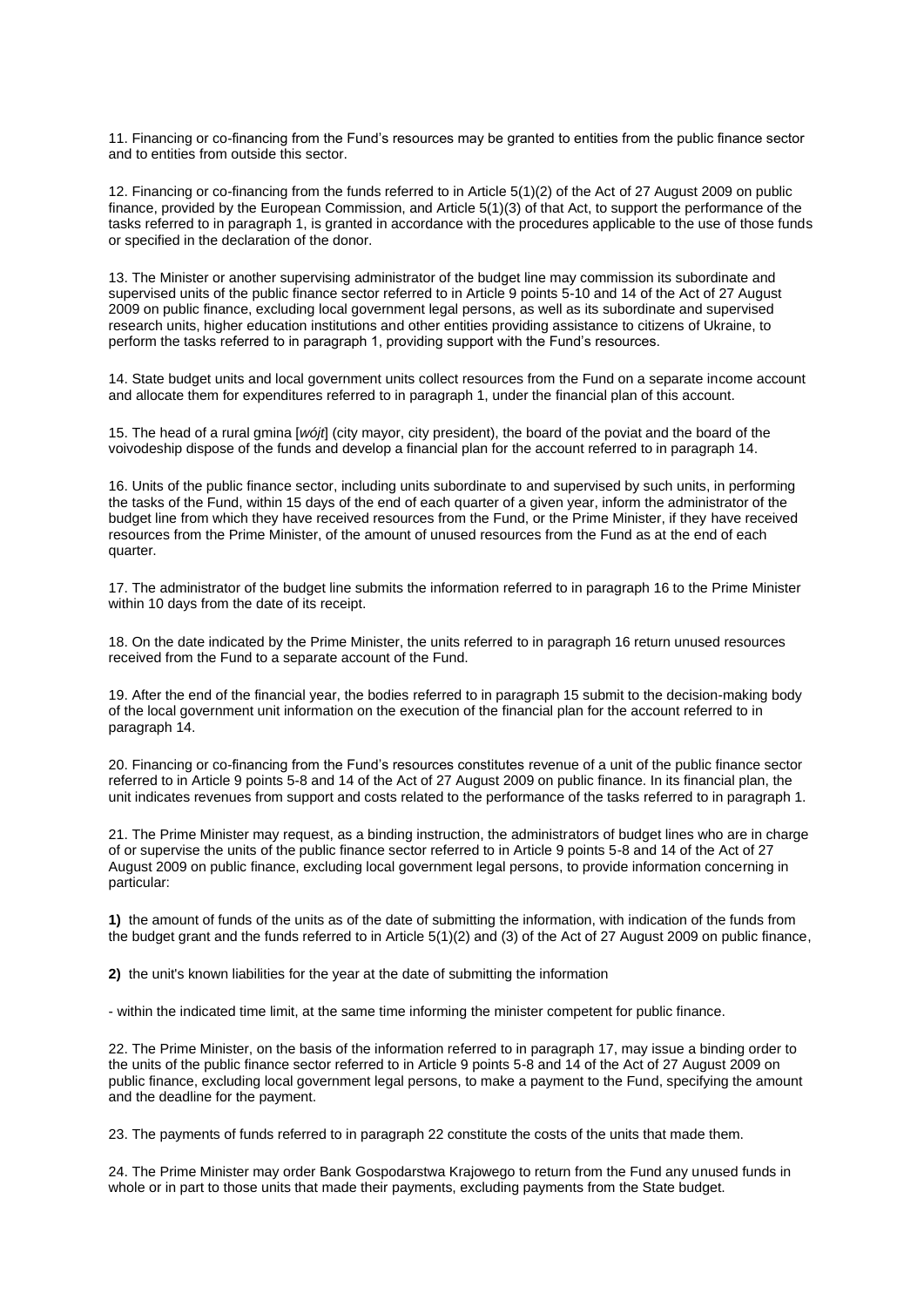25. A refund made in the current fiscal year represents a reduction of:

**1)** the Fund's receipts;

**2)** the expenses or costs of the unit of the public finance sector that received the refund.

26. A refund made in a subsequent fiscal year constitutes:

**1)** the Fund's expenses;

**2)** the proceeds of the unit of the public finance sector that received the refund.

27. Bank Gospodarstwa Krajowego draws up a financial plan for the Fund, specifying in particular:

**1)** the allocation of the Fund's resources pursuant to paragraph 6;

**2)** the amount of bonds referred to in Article 16(3) planned to be issued by Bank Gospodarstwa Krajowego for the Fund in Poland and abroad;

**3)** the maximum amount and duration of the guarantees referred to in Article 16(4).

28. Bank Gospodarstwa Krajowego presents the balance sheet and the profit and loss account for the previous year to the Prime Minister by 15 April of a given year.

29. Bank Gospodarstwa Krajowego submits to the Prime Minister a report on the execution of the financial plan for the Fund in accordance with the procedure and deadlines specified in the regulations on budget reporting.

30. Bank Gospodarstwa Krajowego submits a draft financial plan for the Fund:

**1)** to be agreed with the minister competent for public finance by 15 June of the year preceding the year to which the plan relates;

**2)** for approval – to the Prime Minister.

31. The Prime Minister approves the Fund's draft financial plan by 31 July of the year preceding the year to which the plan relates.

32. The financial plan of the Fund constitutes the basis for making payments from the Fund's resources and the basis for issuing the bonds referred to in Article 16(3).

33. Periodically free resources of the Fund may be invested by Bank Gospodarstwa Krajowego in the form of a deposit referred to in Article 78b(2) of the Act of 27 August 2009 on public finance.

## **Article 15 [Issue of treasury securities]**

1. The Minister competent for public finance, at the request of the Prime Minister, may transfer to the Fund treasury securities for the purpose of financing the tasks referred to in Article 14(6).

2. The minister competent for public finance considers the request referred to in paragraph 1, and transfers the treasury securities referred to in paragraph 1 to the Fund within 30 days of receipt of the request.

3. The minister competent for public finance will determine, by way of a letter of issue, the terms and conditions of the issue of treasury securities and the manner in which the benefits arising from there are to be realized.

4. The letter of issue must include, in particular:

**1)** the date of issue;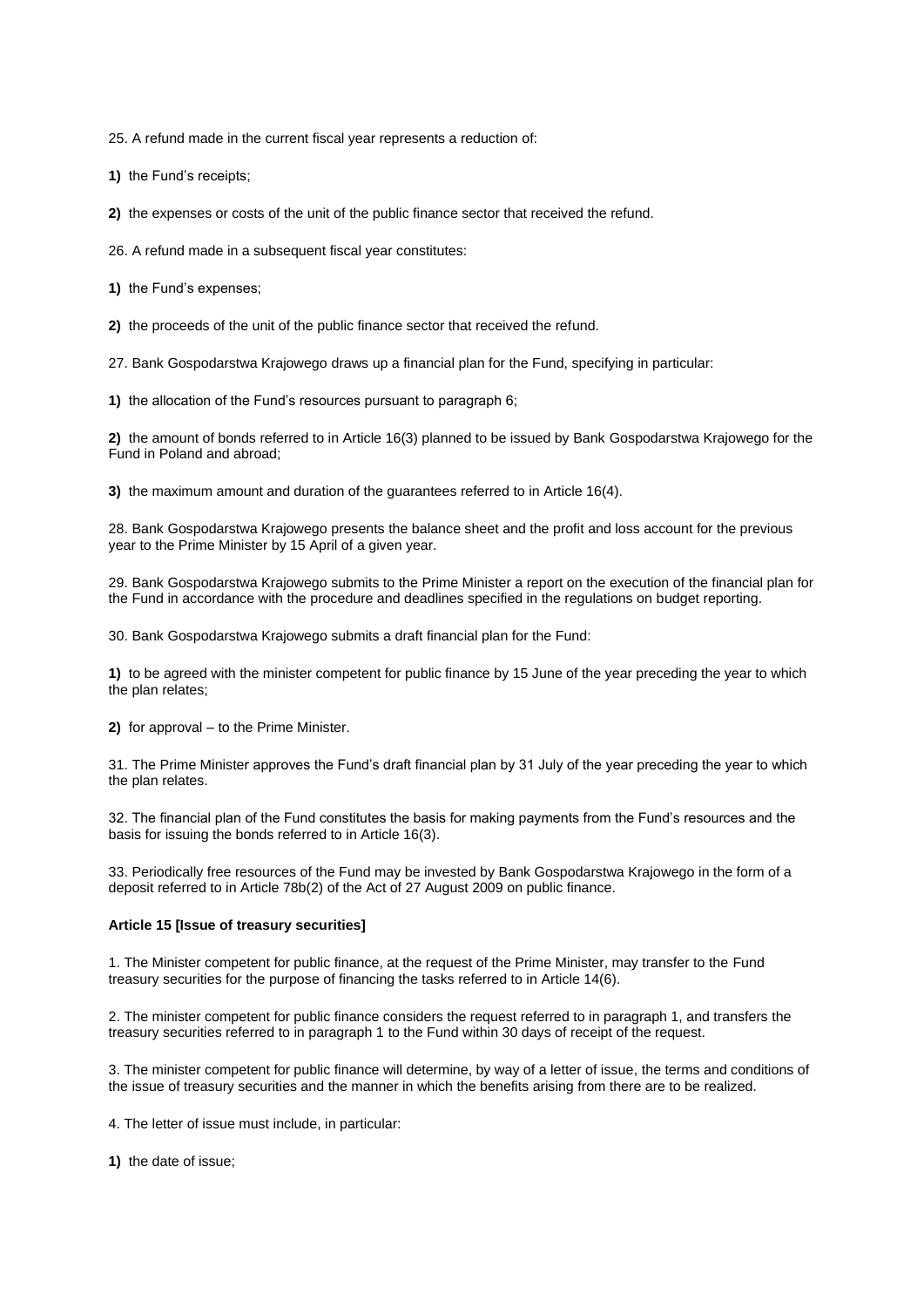**2)** indication of the legal basis for the issue;

**3)** unit nominal value in PLN;

**4)** the disposal price or the method of determining it;

**5)** the interest rate or the method of calculating it;

**6)** indication of the manner and deadlines for payment of the principal amount and incidental amounts;

**7)** the date from which interest on treasury securities of that issue accrues;

**8)** redemption date and any reservations concerning the possibility of early redemption.

5. Treasury securities are issued on the date the treasury securities are registered with the securities depository and in an amount equal to the nominal value of the securities issued.

6. The provisions of Article 98 and Article 102 of the Act of 27 August 2009 on public finance and the regulations issued pursuant to Article 97 of that Act do not apply to the issue of treasury securities.

7. Transferred and unused treasury securities for co-financing the tasks referred to in Article 14(6) are transferred to the account indicated by the minister competent for the budget.

#### **Article 16 [Issue of bonds]**

1. The Minister competent for public finance transfers to the Fund the resources necessary for the timely servicing of obligations on account of issued bonds referred to in paragraph 3, if the level of the Fund's resources is insufficient to service those obligations.

2. In the event of a shortage on the Fund's account of resources necessary for the timely servicing of the actions referred to in Article 14(6), the financing of their implementation may be carried out, after consultation with the minister competent for public finance, with the resources of Bank Gospodarstwa Krajowego.

3. Bank Gospodarstwa Krajowego may issue bonds for the Fund in Poland and abroad.

4. Obligations of Bank Gospodarstwa Krajowego on account of the issued bonds referred to in paragraph 3 are guaranteed by the State Treasury represented by the minister competent for public finance.

5. The provisions of the Act of 8 May 1997 on sureties and guarantees granted by the State Treasury and certain legal persons (Journal of Laws of 2022, item 445) do not apply to the guarantee referred to in paragraph 4, except for Articles 43b, 44, 45 and 46 of that Act, which apply accordingly.

6. The guarantee referred to in paragraph 4 is granted up to 100% of the outstanding cash benefits arising from the issued guaranteed bonds, together with 100% of the interest due on such amount and other costs directly related to the bonds.

7. The guarantee referred to in paragraph 4 is free of commission.

8. If recovery of treasury claims arising under the guarantee is not possible, the Council of Ministers, at the request of the minister competent for public finance, may cancel the claim in whole or in part.

9. Bank Gospodarstwa Krajowego is exempt from the obligation to provide collateral for the guarantees referred to in paragraph 4.

10. Articles 39p-39w of the Act of 27 October 1994 on toll motorways and the National Road Fund (Journal of Laws of 2020, item 2268, and of 2021, items 802, 1005, 1595, 2328 and 2427) apply to the issue of bonds as appropriate.

# **Article 17 [Draft financial plan of the Fund]**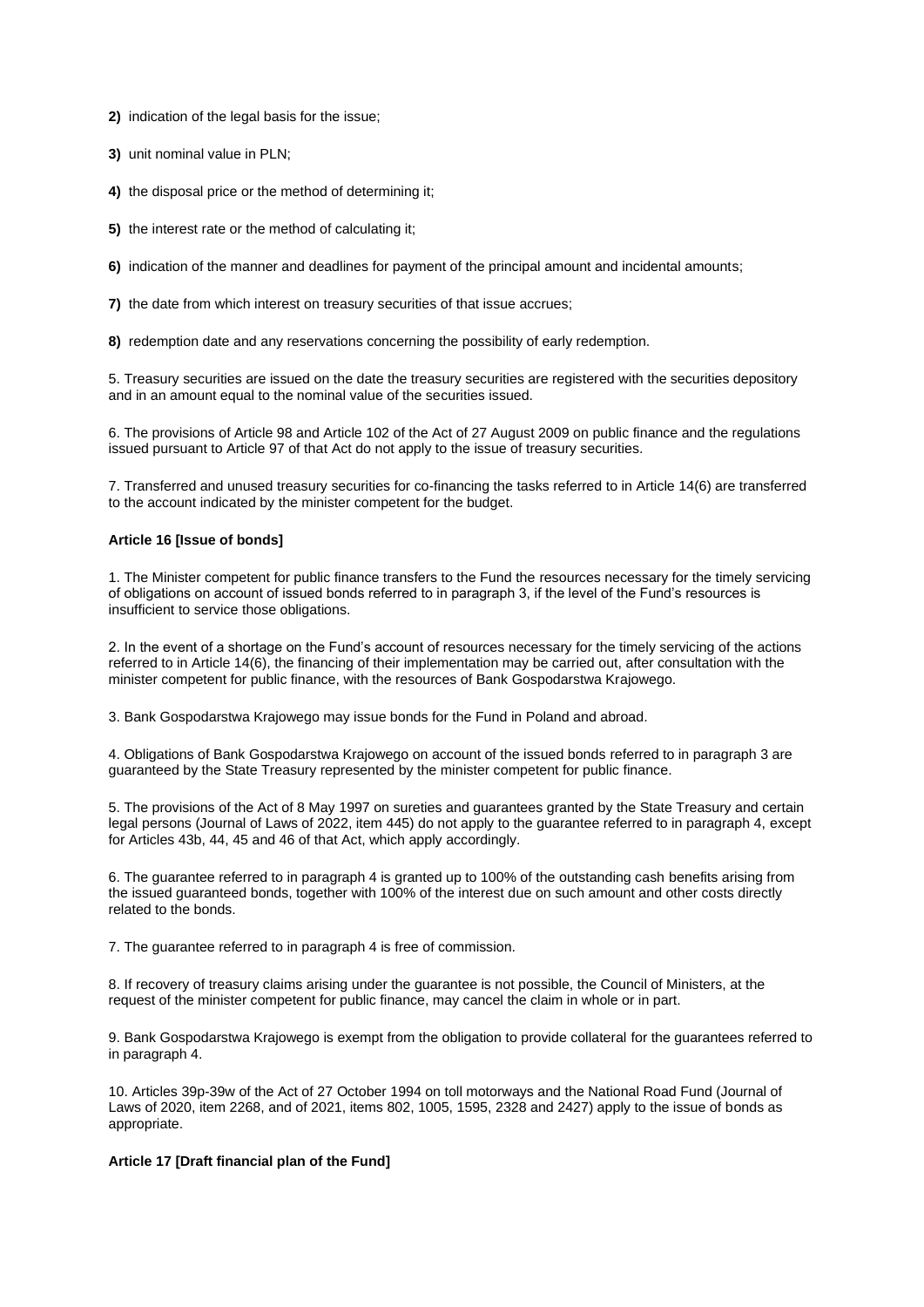1. Bank Gospodarstwa Krajowego develops a draft financial plan of the Fund, referred to in Article 14(27), for the year 2022, in consultation with the Prime Minister, within 14 days from the date of entry into force of the Act.

2. The draft plan referred to in paragraph 1 is subject to the following within 10 days:

- **1)** consultation with the minister competent for public finance;
- **2)** approval by the Prime Minister.

3. Until the date the Fund's financial plan for 2022 is approved by the Prime Minister, the Fund operates on the basis of the draft plan.

**Article 18 [Payments and donations by bodies governed by public law]** In the period until 31 December 2022, the bodies governed public law referred to in Article 4 of the Act of 11 September 2019 "Public Procurement Law" may, irrespective of their objectives specified in the laws or in the statute, make payments or donations to the state special purpose funds or funds established, entrusted or transferred to Bank Gospodarstwa Krajowego on the basis of separate acts, earmarked for the tasks referred to in Article 14(1), or for implementation of their statutory tasks.

## **Article 19 [Payments from resources of the State budget]**

1. Payments to the Fund for tasks implemented by the Fund may be made from the resources of the State budget.

2. The Prime Minister may issue a binding instruction to the administrator of a part of the State budget or to the minister competent for public finance with regard to special-purpose budget reserves to pay resources into the Fund.

**Article 20 [Exemptions]** In order to perform the tasks referred to in Article 14(1):

**1)** the provision of Article 155(3) of the Act of 27 August 2009 on public finance does not apply;

**2)** the minister competent for public finance, upon the instruction of the Prime Minister, will establish a new special-purpose budget reserve and may transfer to this reserve the amounts of expenditure blocked pursuant to Article 177(1) of the Act of 27 August 2009 on public finance. The establishment of a new special-purpose reserve by the minister competent for public finance does not require an opinion from the Sejm committee competent for the budget. The provision of Article 177(7) of the Act of 27 August 2009 on public finance does not apply;

**3)** the provision of Article 177(8) of the Act of 27 August 2009 on public finance does not apply;

**4)** the time limits specified in Article 170(1) of the Act of 27 August 2009 on public finance does not apply in the case of financing or co-financing of tasks implemented by local government units;

**5)** the provision of Article 173 of the Act of 27 August 2009 on public finance does not apply;

**6)** Article 128(2) of the Act of 27 August 2009 on public finance and Article 42(3) of the Act of 13 November 2003 on revenues of local government units (Journal of Laws of 2021, item 1672, 1901 and 1927) do not apply to the award of grants to local government units to co-finance their own current and investment tasks;

**7)** Article 133 of the Act of 27 August 2019 on public finance does not apply to the award of a special-purpose grant to entities not included in the public finance sector to co-finance the costs of investments.

#### **Article 21 [Blocking of funds for special-purpose reserves]**

1. The resources planned in the Budget Law for 2022, including resources included in the special-purpose reserves of the State budget, may be allocated for the implementation of tasks related to providing assistance to citizens of Ukraine or the cost of servicing the debt of the State Treasury.

2. In order to perform the tasks referred to in paragraph 1, the Prime Minister may decide to block the planned expenditures with respect to the entire State budget, specifying the part of the State budget and the total amount of expenditures to be blocked. The provision of Article 177 of the Act of 27 August 2009 on public finance does not apply to the blocking of planned expenditures of the State budget.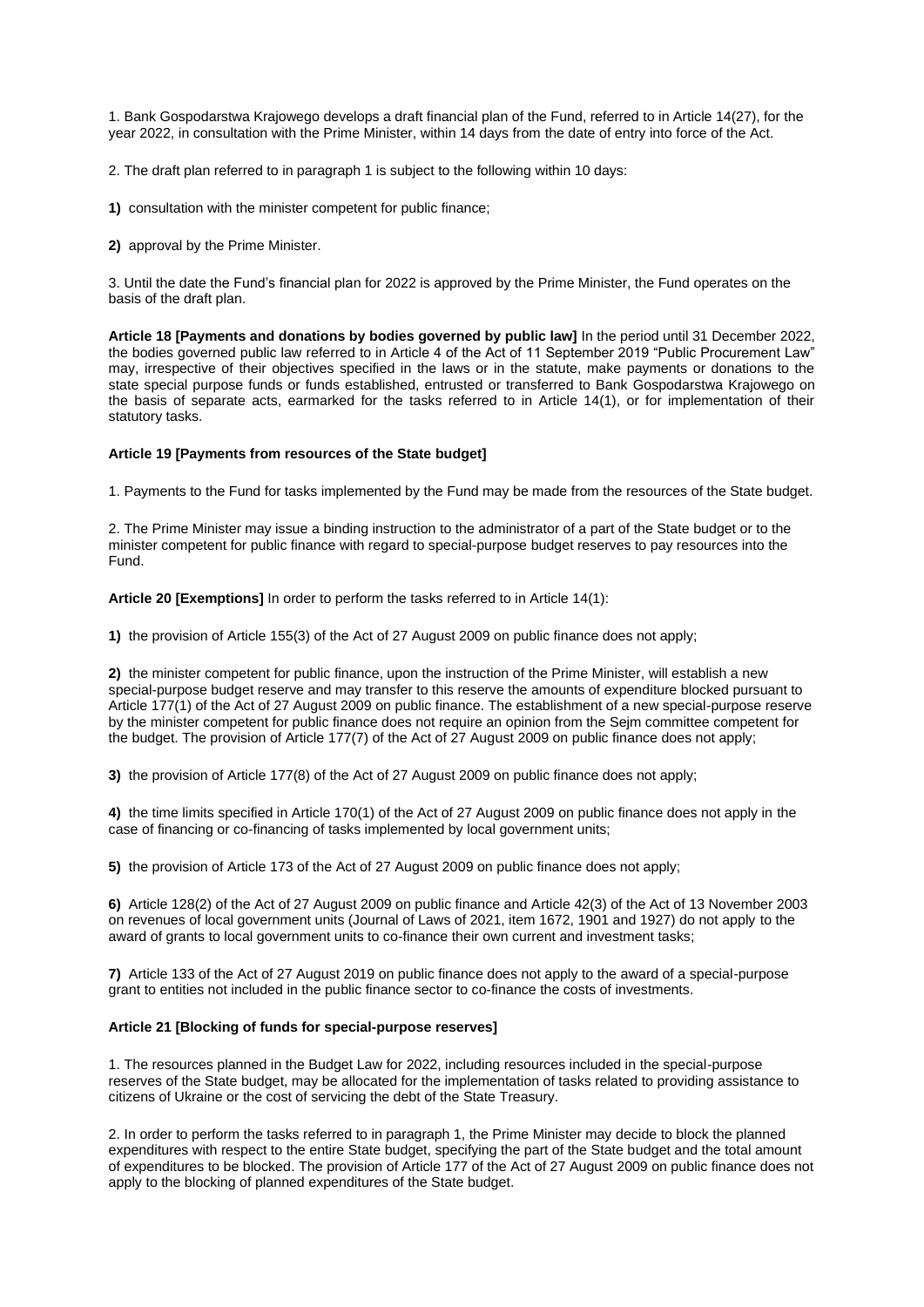3. The Prime Minister entrusts the minister in charge of public finance with the implementation of the decision referred to in paragraph 2. The detailed classification of expenditures subject to blocking is determined by the administrator of the budget line. In the case of blocking of funds included in special-purpose reserves of the State budget, a detailed classification of expenditures is determined by the minister competent for public finance.

4. The minister competent for public finance may create a new special purpose budget reserve from the funds blocked on the basis of paragraph 2, for the purpose of performing the tasks referred to in paragraph 1.

5. The reserve referred to in paragraph 4 may be established by 21 December 2022 and its establishment does not require an opinion from the Sejm committee competent for the budget.

6. The special-purpose budget reserve referred to in paragraph 4 is distributed by the minister competent for public finance at the request made by the administrator performing the tasks referred to in paragraph 1 and approved by the Prime Minister.

#### **Article 22 [Access to the Polish labour market]**

1. A citizen of Ukraine has the right to work in the territory of the Republic of Poland during their stay in accordance with applicable laws and regulations where:

**1)** their stay in the territory of the Republic of Poland is considered legal pursuant to Article 2(1); or

**2)** they are a citizen of Ukraine legally staying in the territory of the Republic of Poland

– provided that, within 14 days of commencement of work by that citizen of Ukraine, the employing entity notifies the poviat employment office competent for the registered office or the place of residence of that entity, of employing that citizen.

2. In the situation referred to in paragraph 1, the notification is made by means of an ICT system: praca.gov.pl.

3. In the notification referred to in paragraph 1, the entity employing the citizen of Ukraine states:

**1)** details of the entity employing the citizen of Ukraine:

- **a)** business name or name(s) and surname,
- **b)** the registered office or the place of residence address,
- **c)** business telephone number or e-mail,

**d)** NIP and REGON identification numbers – for entities conducting business activity, or PESEL number – for natural persons,

**e)** number of entry in the register of entities running employment agencies – for an entity employing a citizen of Ukraine, which runs an employment agency offering temporary staffing services,

**f)** PKD (Polish Classification of Business Activity) code and description of the business activities associated with the work performed by citizens of Ukraine;

**2)** personal data of the citizen of Ukraine:

- **a)** name(s) and surname,
- **b)** date of birth,
- **c)** gender,

**d)** citizenship,

**e)** type, number and series of a travel document or another document confirming or allowing to establish the identity, and the country of issue;

**f)** PESEL number - if assigned;

**3)** type of contract between the employing entity and the citizen of Ukraine;

- **4)** position or type of work performed;
- **5)** place of work performed.

4. The minister competent for labour and the competent poviat employment office processes the data referred to in paragraph 3 in order to carry out their statutory tasks.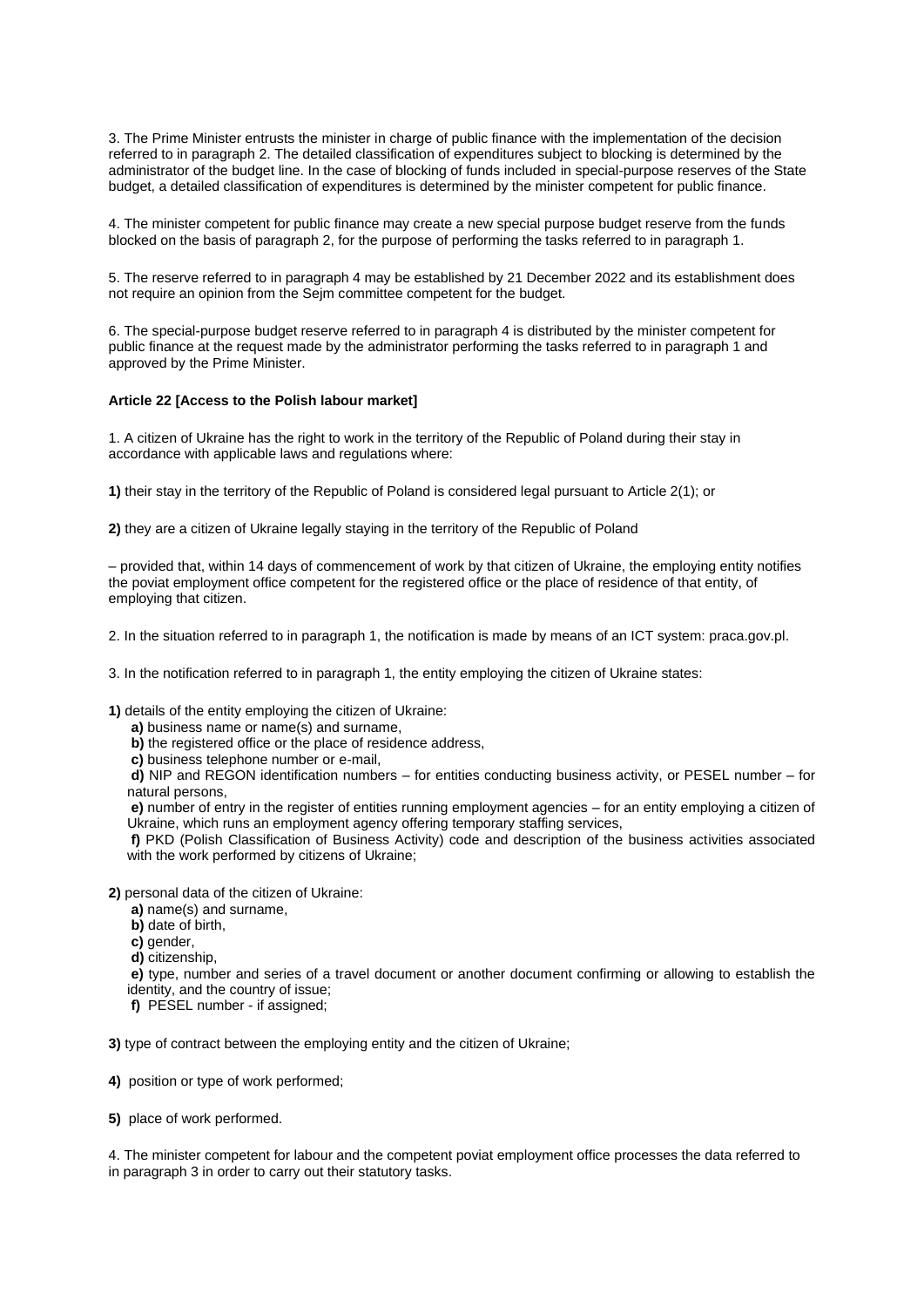5. The minister competent for labour ensures the provision of the data referred to in paragraph 3, by data transmission, to:

- **1)** the Agricultural Social Insurance Fund (KRUS),
- **2)** the National Labour Inspectorate (PIP),
- **3)** the Head of the National Revenue Administration,
- **4)** the Border Guard,
- **5)** the Social Insurance Institution (ZUS)
	- to the extent necessary for performance of their statutory tasks.

6. The citizen of Ukraine referred to in paragraph 1 may register and be considered as an unemployed person or job-seeker as referred to in Article 2(1)(2) or 22 of the Act of 20 April 2004 on the Promotion of Employment and on Labour Market Institutions (Journal of Laws of 2021, item 1100, as amended <sup>10)</sup>). The condition set forth in Article 2(1)(2)(b) of the Act of 20 April 2004 on the Promotion of Employment and on Labour Market Institutions does not apply to the citizens of Ukraine referred to in the first sentence.

7. In the situation referred to in paragraph 6, provisions issued under Article 33(5) of the Act of 20 April 2004 on the Promotion of Employment and on Labour Market Institutions apply accordingly.

8. The minister competent for labour may specify, by way of a regulation, the number of the citizens of Ukraine referred to in paragraph 1 who may be employed by the employing entity, determined in relation to the total number of individuals employed by that entity, based on grounds of State security and public order, protection of local labour markets and the principle of complementarity of employment of foreign nationals in relation to citizens of Poland.

## **Article 23 [Ability to start and pursue business activity]**

1. Citizens of Ukraine, whose stay in the territory of the Republic of Poland is considered legal pursuant to this Act or the Act of 12 December 2013 on foreign nationals (Journal of Laws of 2021, item 2354 and of 2022, item 91 and 583), may start and carry out business activity in the territory of the Republic of Poland under the same rules as citizens of Poland, subject to paragraph 2.

2. The right referred to in paragraph 1 is granted under the condition that the citizen of Ukraine obtains a PESEL number.

3. If the stay of an entrepreneur – citizen of Ukraine in the territory of the Republic of Poland ceases to be legal under this Act or the Act of 12 December 2013 on foreign nationals, the entrepreneur is subject to removal from the Central Register and Information on Economic Activity (CEIDG). The provision of Article 29(1)(2) of the Act of 6 March 2018 on the Central Register and Information on Economic Activity and the Entrepreneur Information Point (Journal of Laws of 2022, item 541) applies accordingly.

#### **Article 24 [Voluntary Labour Corps, centres for social integration]**

1. Voluntary Labour Corps may carry out the tasks referred to in the Act of 20 April 2004 on the promotion of employment and on labour market institutions for the citizens of Ukraine referred to in Article 22(1) who are over 15 but below 25 years of age.

2. Entities running centres for social integration referred to in the Act of 13 June 2003 on social employment (Journal of Laws of 2020, item 176 and of 2022, item 218) may carry out tasks for the benefit of citizens of Ukraine whose stay in the territory of the Republic of Poland is considered legal pursuant to Article 2(1).

## **Article 25 [Temporary guardian for a minor]**

1. A minor citizen of Ukraine referred to in Article 1(1), staying in the territory of the Republic of Poland unaccompanied by adults responsible for them in accordance with the laws in force in the Republic of Poland, is represented by a temporary guardian who has custody of the minor and their property.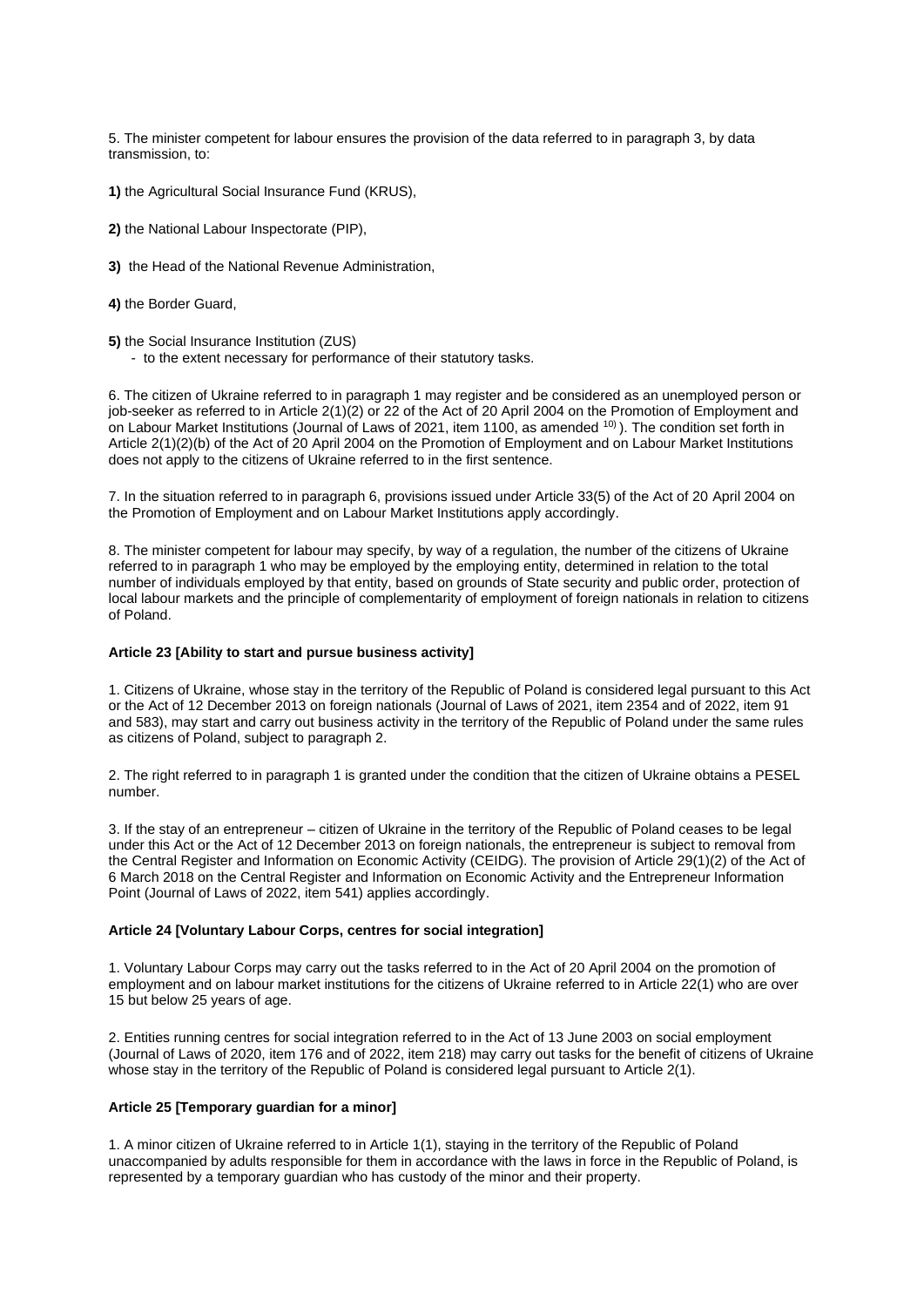2. A temporary guardian, unless the scope of his or her rights and duties has been specified differently upon appointment, is authorized to represent the minor and to exercise custody of the minor and their property. A temporary guardian should obtain permission of the guardianship court in all major matters that involve the minor or the minor's property.

3. The exercise of rights and obligations of the temporary guardian is supervised by a social welfare centre or a social services centre – in the case of transformation of a social welfare centre into a social services centre on the basis of the provisions of the Act of 19 July 2019 on performance of social services by a social services centre (Journal of Laws, item 1818), or another organisational unit indicated by the head of a rural gmina [*wójt*], mayor or president of the city competent for the place of stay of the minor.

3a.11) The poviat family assistance centre provides support in supervision of the exercise of the rights and obligations of the temporary guardian by the entities referred to in paragraph 3.

3b.12) The poviat family assistance centre provides legal, organisational and psychological assistance to temporary guardians and minors under their care.

3c.13) When a temporary guardian has more than 15 children in their care, the head of the poviat family assistance centre employs, under an employment contract or a contract of mandate, a person to assist in providing care, for at least 8 hours a day for 5 days a week, for each group of 15 children, counted starting from the 16th child over whom the temporary guardian has care.

4. A temporary guardian is appointed by the guardianship court with jurisdiction over the minor's place of stay.

5.14) In establishing a temporary guardian, the court is guided by the best interests of the child. A temporary guardian should be appointed primarily from among relatives, relatives by affinity, or other persons who give assurance that the guardian's duties will be properly performed. The provisions of Article 148 of the Act of 25 February 1964 "Family and Guardianship Code" (Journal of Laws of 2020, item 1359) applies accordingly.

6. If there are no persons indicated in paragraph 5, the candidate for a temporary guardian is indicated, at the request of the court, by the organisational unit referred to in paragraph 3, within 48 hours. Together with the indication of the candidate for a temporary guardian, the organisational unit referred to in paragraph 3 sends the candidate's written consent to be appointed as a temporary guardian.

7.15) The same person may be appointed temporary guardian for more than one minor if there is no conflict between the interests of the minors. If possible, the same person is appointed as a temporary guardian for siblings. If the minors were placed in foster care in the territory of Ukraine before their arrival in the territory of the Republic of Poland, and they arrived together with the person having custody of them, the court appoints this person as a temporary guardian for all such minors.

8. Proceedings for the appointment of a temporary guardian may be initiated upon request or ex officio.

9. The request for initiation of such proceedings must include:

**1)** designation of the court to which it is addressed;

**2)** the applicant's name and surname or name, the address of their place of residence or stay or of the registered office, their telephone number or e-mail address;

**3)** the minor's name and surname, the address of their place of residence or stay;

**4)** the names and surnames of the parents and the family surname of the minor's mother or a statement that they are not known;

**5)** gender of the minor;

**6)** date and place of birth of the minor;

**7)** series and number of the document used as the basis for crossing the border by the minor, where applicable;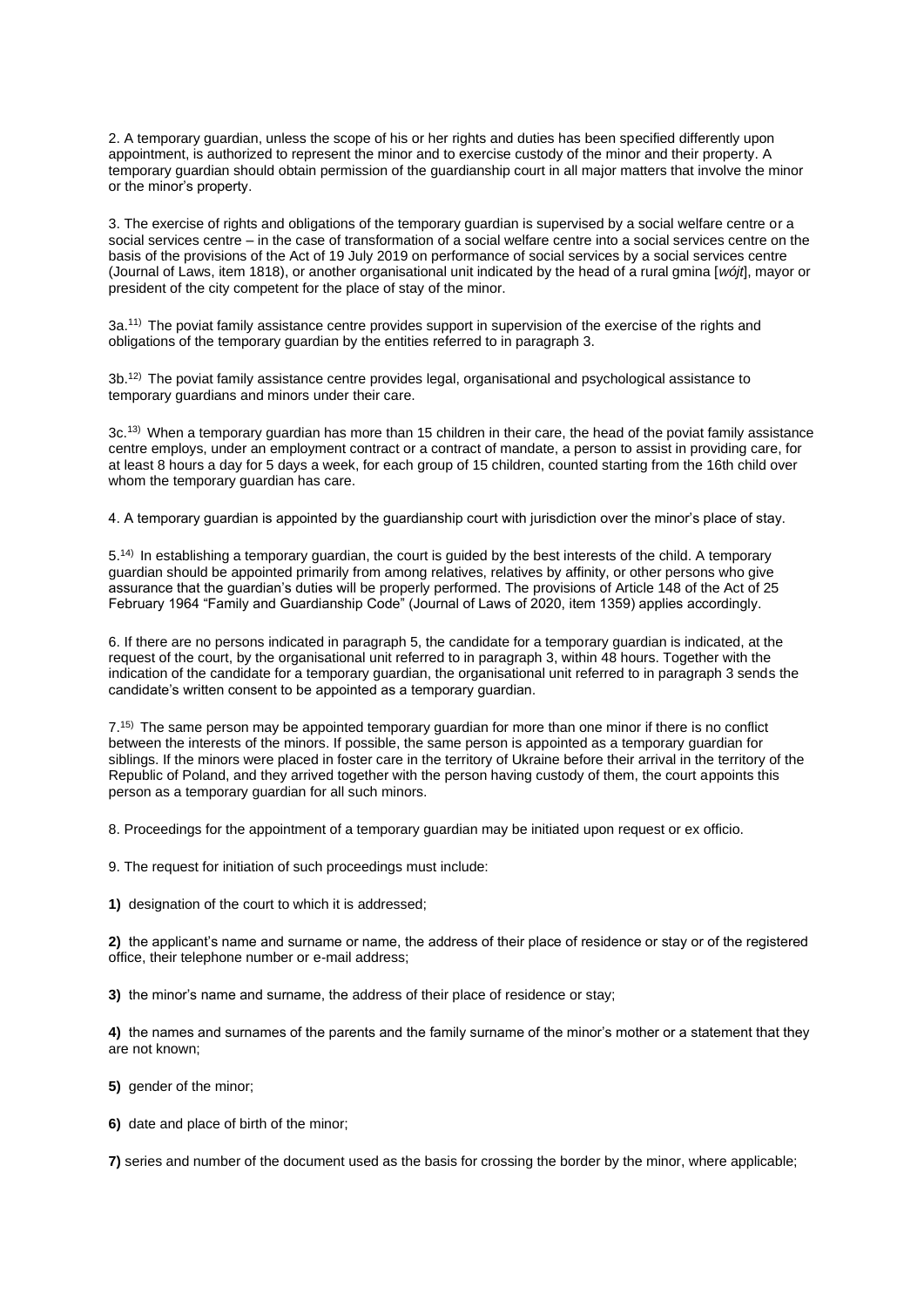**8)** the name of the candidate for a temporary guardian, their date of birth, address of residence or stay, and the series and number of their identity document, or information on the lack of candidates;

**9)** the name, surname and the address of residence or stay of the person having actual custody of the minor, if the minor is not in the custody of the candidate for a temporary guardian;

**10)** the grounds for the application.

10. If a candidate for a temporary guardian was indicated in the application, it is also necessary to state the degree of blood relationship or relationship by affinity of the candidate for a temporary guardian with the minor, or information about the lack of such blood relationship or relationship by affinity, and in the case of a person exercising actual custody of the minor – the date from which custody is exercised.

10a.16) A candidate for a temporary custodian makes a statement that no circumstances referred to in Article 148(1) and (1a) of the Act of 25 February 1964 "Family and Guardianship Code" apply to them. This statement is made under penalty of perjury. The person making the statement must include the following clause: "I am aware of criminal liability for making false statements". This clause replaces the authority's instruction about criminal liability for making false statements.

11. The application may be filed by:

**1)** the Border Guard;

**2)** head of the rural gmina [*wójt*], city mayor, city president, poviat starost, marshal of the voivodeship;

**3)** public prosecutor;

**4)** Police;

**5)** heads of social welfare organisational units referred to in Article 6(5) of the Act of 12 March 2004 on social welfare (Journal of Laws of 2021, item 2268 and 2270 and of 2022, item 1 and 66);

**6)** representatives of international or non-governmental organisations involved in providing assistance to foreign nationals;

**7)** the person having actual custody of the minor;

**8)** a person who took actual custody of the minor after the minor entered the territory of the Republic of Poland and exercises this custody on the day the application is submitted;

**9)** other persons or entities, within the scope of their tasks.

12. In the case for the appointment of a temporary guardian, the court decides in non-contentious proceedings after a hearing. The court hears the candidate for a temporary guardian and the person having actual custody of the minor, and hears the minor if the minor's mental development, health condition and degree of maturity permit this, taking into account their reasonable wishes, if possible.

13. In particularly justified cases, if a candidate for a temporary guardian exercises actual custody of the minor and the circumstances of the case do not raise doubts as to the proper exercise of such custody and if this is in line with the bests interests of the minor, the court may limit the hearing of evidence to exclusively documentary evidence and hear the case at a closed session.

14. The court may serve notices and summonses in a manner it deems most effective, guided by the efficiency of the proceedings. A summons or notice given in this manner has the effect of service if there are no doubts that it has reached the addressee.

15. The court hears the case promptly, but no later than 3 days after the court receives the petition or becomes aware of the need to appoint a temporary guardian.

 $16.17$ ) A copy of the court decision is delivered by the court to the participants in the proceedings, the competent social welfare unit, the head of the poviat family assistance centre competent for the place of stay of the minor,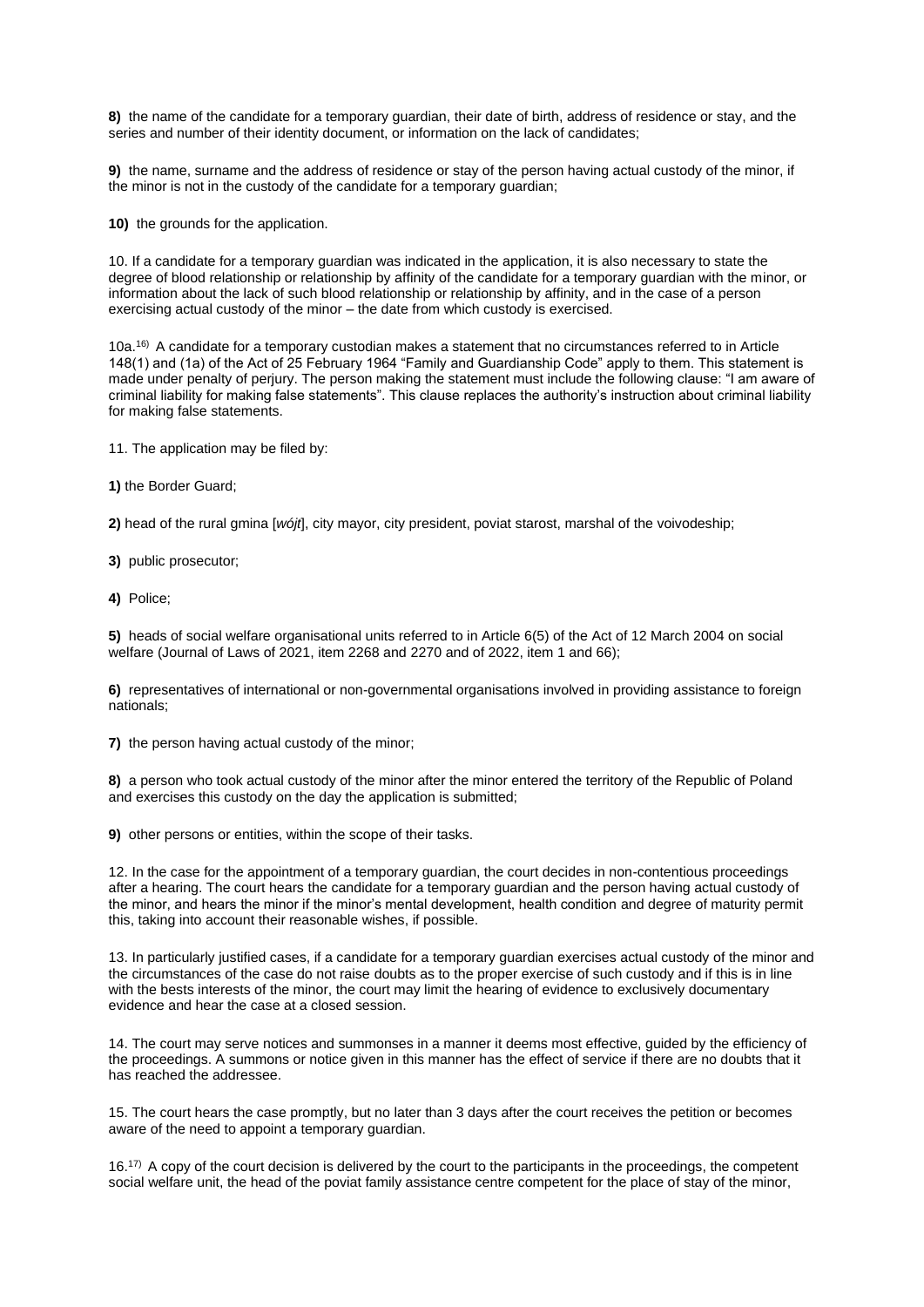and the Commander-in-Chief of the Border Guard.

17. A decision appointing a temporary guardian is effective and enforceable upon its announcement, or if there has been no announcement, upon its issue.

18. In proceedings for the appointment of a temporary guardian, no fees are charged and the expenses are borne by the State Treasury.

19. The provisions of the Act of 17 November 1964 "Code of Civil Procedure" (Journal of Laws of 2021, item 1805, as amended<sup>18)</sup>), except for Article 130, apply accordingly to the proceedings for the appointment of a temporary guardian within the scope not regulated by this Act.

20.19) The poviat may commission the employment of a person referred to in paragraph 3c to non-governmental organisations conducting activity in the field of family support, foster care or social assistance, or to legal persons and organisational units acting on the basis of regulations on the relationship between the State and the Catholic Church in the Republic of Poland, the relationship between the State and other churches and religious associations and on the guarantee of freedom of conscience and religion, if their statutory objectives include conducting activity in the field of family support and the foster care system or social assistance. The Act of 24 April 2003 on public interest activity and volunteering applies to such commissioning of this task.

21.<sup>20)</sup> The employment of a person referred to in paragraph 3c to provide assistance is a delegated task of government administration and is financed from the State budget.

## **Article 25a [Register of minors]** 21)

1. A minor citizen of Ukraine who arrived in the territory of the Republic of Poland unaccompanied by a person with actual custody of the minor, as well as a minor citizen of Ukraine who arrived in the territory of the Republic of Poland and before the arrival had been placed in foster care in the territory of Ukraine, is entered in a register, hereinafter referred to as "the register of minors".

2. The register of minors is kept by the minister competent for family matters and by the poviat family assistance centres, by means of an ICT system that allows for keeping the register, transferring data to it, deleting data from it and making data available from it.

3. The keeping and development of the register of minors, in order to carry out the tasks specified in the Act, is ensured by the administrator, who:

- **1)** ensures protection against unauthorised access to the register of minors;
- **2)** ensures the integrity of the data kept in the register of minors;

**3)** ensures accessibility of the ICT system in which the register of minors is kept for the entities processing data in the register;

**4)** prevents damage to the ICT system in which the register of minors is kept;

**5)** specifies the principles of security of data processing, including any personal data;

- **6)** defines the rules of reporting a personal data breach;
- **7)** ensures accountability of actions performed on the data kept in the register of minors;
- **8)** ensures the correctness of the data processed in the register of minors.

4. The minister competent for family matters may authorise persons other than employees of the office serving that minister, to enter, update and delete data in the register of minors.

5. The following is kept in the register of minors:

**1)** data including:

**a)** name(s) and surname(s) of the person who entered the territory of the Republic of Poland with the minor, in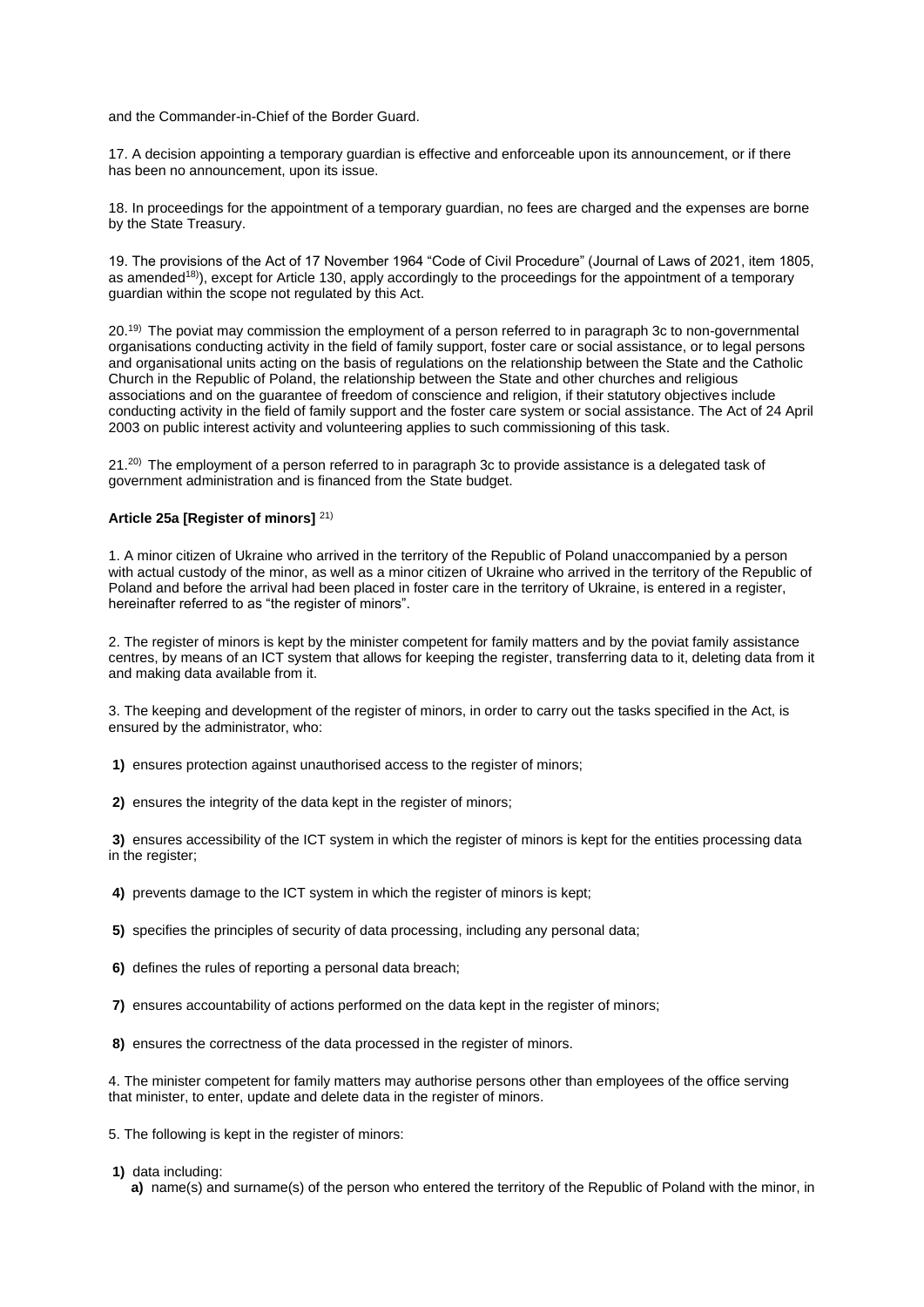relation to whom such person provided foster care in the territory of Ukraine, and the person representing the minor in the territory of the Republic of Poland, hereinafter referred to as "the person(s) exercising custody", **b)** name(s) and surname(s) of the minor,

**c)** citizenship of the minor and the person exercising custody,

**d)** the address of the minor's last place of residence in Ukraine,

**e)** the minor's disability,

**f)** the minor's health condition,

**g)** the minor's blood relationship to other minors who have crossed the border,

**h)** PESEL number of the minor and of the person exercising custody, if assigned,

**i)** the date of birth of the minor and of the person exercising custody, if no PESEL number has been assigned,

**j)** the address of the place of stay of the minor and of the person exercising custody in the territory of the Republic of Poland,

**k)** the date of arrival of the minor and of the person exercising custody to the place of stay in the territory of the Republic of Poland,

**l)** type of the document on the basis of which the minor and the person exercising custody have crossed the border, if any,

**m)** series and number of the document on the basis of which the minor and the person exercising custody have crossed the border, if any,

**n)** e-mail address of the person exercising custody,

**o)** telephone number of the person exercising custody,

**p)** type, number and digital representation of the minor's identity document,

**q)** type, number and digital representation of the identity document of the person exercising custody,

**r)** photograph of the minor,

**s)** photograph of the person who has arrived with the minor in the territory of the Republic of Poland, in relation to whom such person exercised foster care in the territory of Ukraine;

**2)** information about the place and date of crossing the border by the minor and the person exercising custody;

**3)** information on the guardianship situation of the minor, including information on the appointment of a temporary guardian referred to in the third sentence of Article 25(7), and particulars of the person exercising custody referred to in points  $1(a)$ ,  $(c)$ ,  $(h)-(o)$ ,  $(q)$  and  $(s)$  and point  $2$ ;

**4)** information on the date of termination of custody by the person exercising custody or the date of leaving the territory of the Republic of Poland by the person exercising custody.

6. Data in the register of minors are entered, updated and deleted as soon as information that should be entered, updated or deleted becomes known.

7. The data referred to in paragraph 5(3) with regard to the temporary custodian referred to in the third sentence of Article 25(7) are entered, updated and deleted by the poviat family assistance centre.

8. Tasks related to keeping the register of minors carried out by poviat family assistance centres are delegated tasks of government administration.

9. Tasks related to keeping the register of minors carried out by the minister competent for family matters and poviat family assistance centres are financed from the State budget.

## **Article 25b [Data processing]** 22)

1. Data from the register of minors are processed to the extent necessary to carry out statutory tasks and may be made available to:

**1)** the consuls of Ukraine – within the scope necessary to implement Article 31 of the agreement between the Republic of Poland and Ukraine on legal assistance and legal relations in civil law and criminal law matters, signed in Kyiv on 24 May 1993 (Journal of Laws 1994, item 465);

**2)** voivode competent for the place of stay of the minor, for the purpose of controlling the execution of tasks by poviat family assistance centres;

**3)** the minister competent for family matters;

**4)** poviat family assistance centres;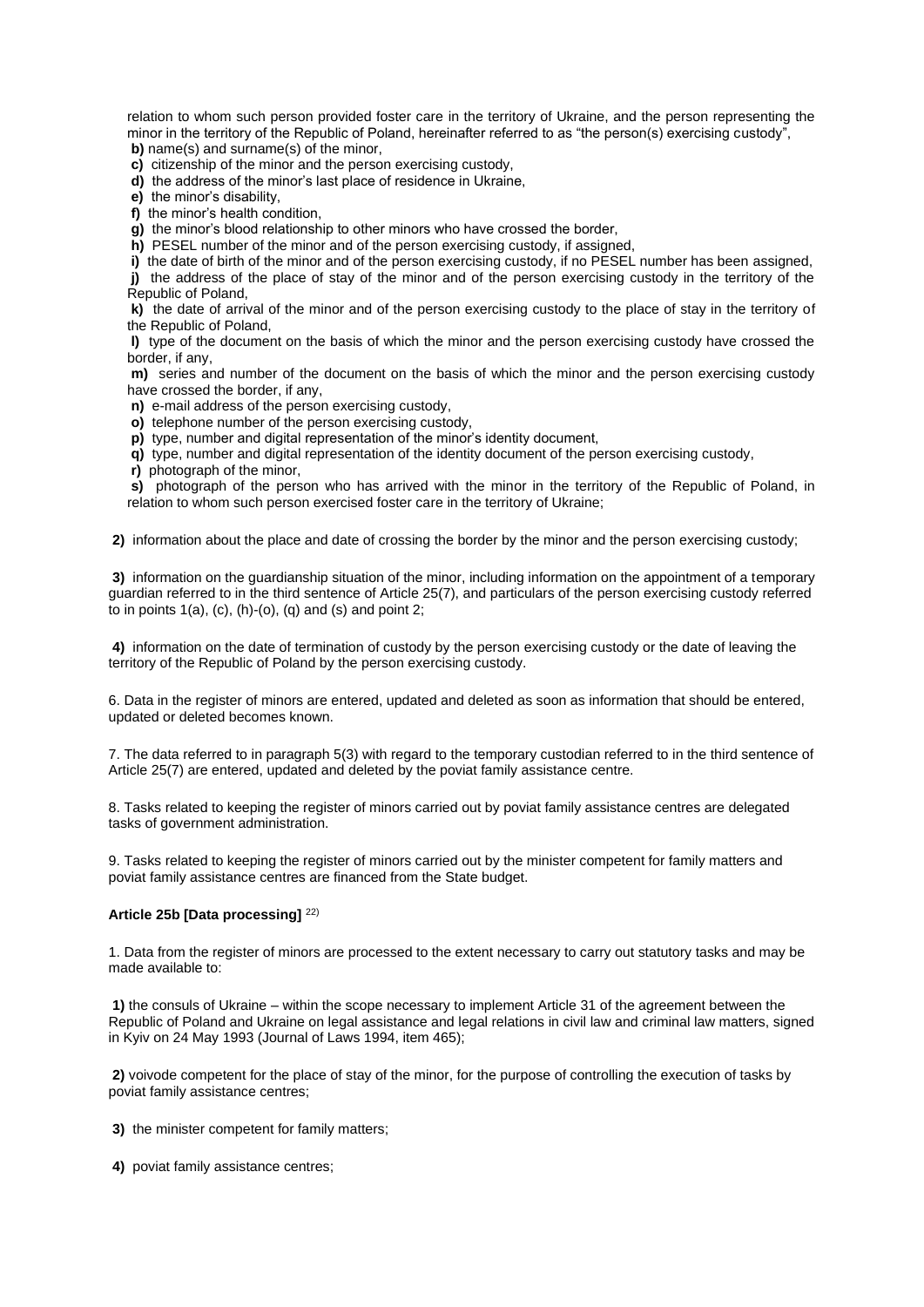**5)** the competent body within the meaning of the Act of 28 November 2003, on family benefits, through the minister competent for family matters – for the purpose of verifying the data concerning persons applying for benefits referred to in Article 26(1)(1), persons collecting such benefits, and their family members;

**6)** the Social Insurance Institution [*ZUS*] – for the purpose of verifying the data concerning persons applying for benefits referred to in Article 26(1)(2)-(4), and for co-financing referred to in Article 26(1)(5), persons collecting such benefits and co-financing, and their family members;

**7)** courts;

**8)** public prosecutors.

2. The controllers of the personal data referred to in Article 25a(5), within the meaning of Article 4(7) of Regulation (EU) 2016/679 of the European Parliament and of the Council of 27 April 2016 on the protection of natural persons with regard to the processing of personal data and on the free movement of such data, and repealing Directive 95/46/EC (General Data Protection Regulation) (OJ L 119 of 04.05.2016, p. 1, as amended <sup>23)</sup>), hereinafter referred to as "Regulation No. 2016/679", are the minister competent for family matters and poviat family assistance centres, with the exception that the data controller within the scope of provision, maintenance and development of the ICT system referred to in Article 25a(2) is the minister competent for family matters.

3. The minister competent for family matters may, by means of a contract, entrust the processing of personal data in the ICT system to a specialised entity which guarantees the creation of organisational and technical conditions ensuring the protection of data collected and processed in the register of minors, in particular the protection of such personal data against unauthorised access, processing, change, damage, destruction or loss.

4. The minister competent for family matters keeps the data referred to in Article 25a(5) in the ICT system for a period of 12 months from the date when the premises for which the data were entered terminate. The data referred to in Article 25a(5) are deleted immediately after the expiry of the period of their keeping.

5. The minister competent for family matters may fulfil the obligation referred to in Article 13(1) and (2) and Article 14(1) and (2) of Regulation No. 2016/679 by making the information referred to in those provisions available in the Public Information Bulletin on their website or in the ICT system referred to in Article 25a(2). Fulfilment of the information obligation is also possible by placing relevant information in visible places in the seat or place of activity of the employees of the office serving the minister competent for family matters.

6. The safeguards used by data controllers to protect personal data consist of, at least:

**1)** ensuring that personal data are processed only by persons with written authorisation issued by the data controller;

**2)** ensuring that persons authorised to process personal data sign a written obligation to keep such data confidential.

# **Article 25c [Purchase of equipment]** 24)

1. The minister competent for family matters may purchase computer equipment and software necessary to keep the register of minors for poviat family assistance centres and the office serving the minister competent for family matters.

2. The minister competent for family matters may provide poviat family assistance centres with the purchased equipment referred to in paragraph 1 free of charge.

3. The provisions of Article 12(6) and (7) apply to the purchase of equipment referred to in paragraph 1 accordingly.

## **Article 26 [Right to social benefits]**

1. A citizen of Ukraine staying in the territory of the Republic of Poland whose stay in the territory of the Republic of Poland is considered legal pursuant to Article 2(1) has the right to:

**1)** the family benefits referred to in the Act of 28 November 2003 on family benefits,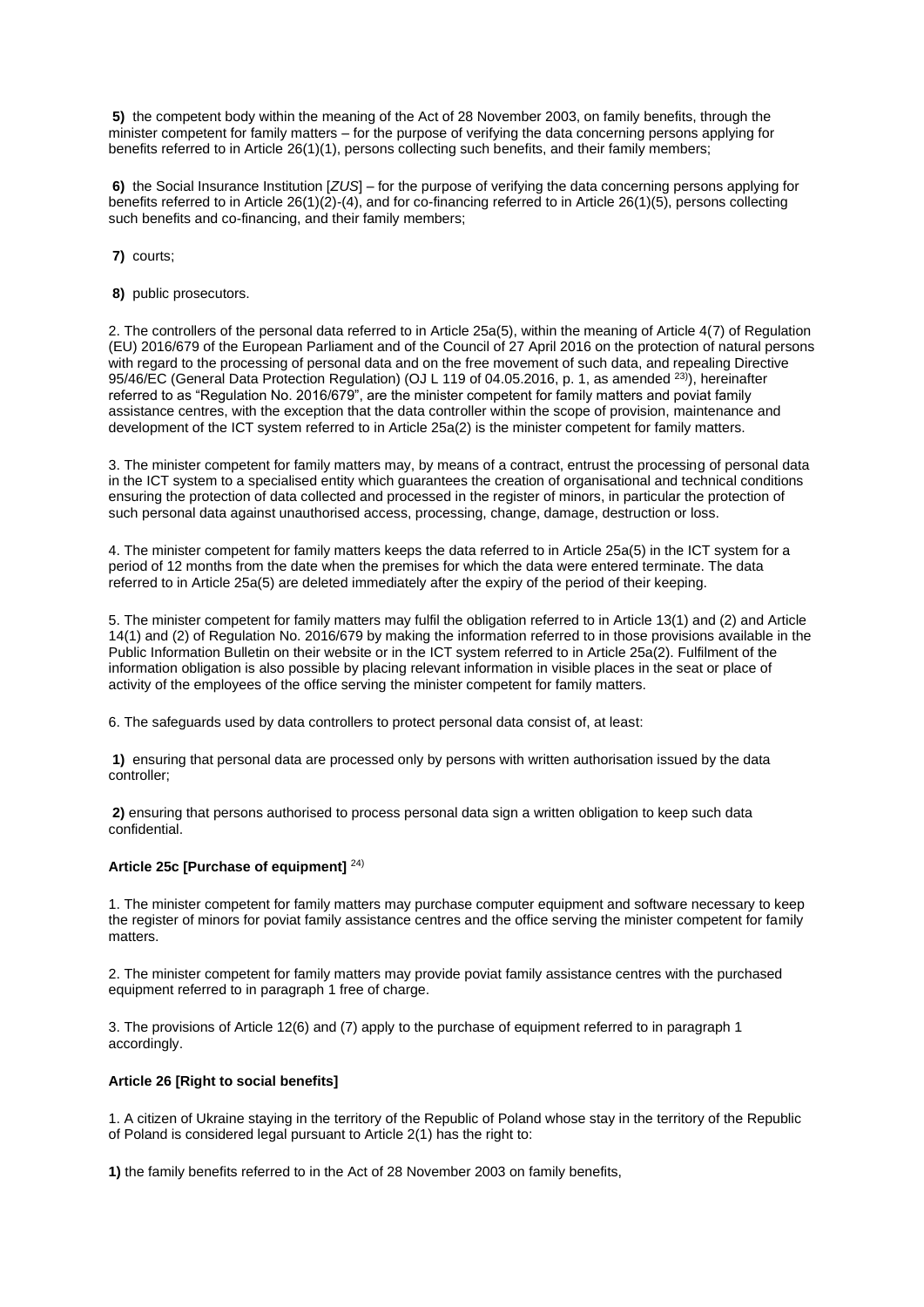**2)** the child support benefit referred to in the Act of 11 February 2016 on public support in children's upbringing (Journal of Laws of 2019, item 2407; and of 2021, items 1162, 1981 and 2270), if they live with their children in the territory of the Republic of Poland,

**3)** the "good start" [*dobry start*] benefit referred to in provisions issued under Article 187a of the Act of 9 June 2011 on family support and foster care system (Journal of Laws of 2022, item 447), if they live with their children in the territory of the Republic of Poland,

**4)** the family care capital referred to in the Act of 17 November 2021 on family care capital (Journal of Laws, item 2270), if they live with their children in the territory of the Republic of Poland,

**5)** co-financing of a reduction of the parent's fee for time spent by the child in a crèche, children's club or with a day child carer, as referred to in Article 64c(1) of the Act of 4 February 2011 on care of children below 3 years of age (Journal of Laws of 2021, items 75, 952, 1901 and 2270), if they live with their children in the territory of the Republic of Poland,

– as the case may be, in accordance with the rules and in the manner laid down in the above provisions, excluding the condition of holding a residence card with a note "access to labour market".

2. When establishing the right to family benefits which are based on an income criterion, a family member who, according to a declaration of the person applying for such benefits, is not staying in the territory of the Republic of Poland, is not taken into account in the determination of family income per family member.

3. A citizen of Ukraine staying in the territory of the Republic of Poland, whose stay in the territory of the Republic of Poland is considered legal pursuant to Article 2(1), the right to the benefits referred to in paragraph 1 is established starting from the month in which the application is received, and no earlier than from the month in which the citizen is entered into the register referred to in Article 3(3), and in the case of benefits granted for a child – also the child is entered into this register. The application for benefits referred to in paragraph 1 contains the applicant's PESEL number and, if any, the type, series and number of the document based on which the applicant has crossed the border, and in the case of benefits granted for a child, the child's PESEL number and, if any, the type, series and number of the document based on which the child has crossed the border.

4.25) The benefits referred to in paragraph 1(1), except for the parental benefit referred to in the Act of 28 November 2003 on family benefits, and the benefits or co-financing referred to in paragraph 1(2), (3) and (5), are also due to the temporary guardian referred to in Article 25. When determining the right to benefits referred to in paragraph 1(1), Article 5(11) of the Act of 28 November 2003 on family benefits applies accordingly.

4a.26) An application for payment of a one-time assistance benefit referred to in Article 15b of the Act of 28 November 2003 on family benefits is submitted by a temporary guardian within 12 months from the date of the child's birth.

4b.27) In proceedings for the granting of benefits and co-financing referred to in paragraph 1, applications for benefits and co-financing submitted in the name and on behalf of the temporary guardian referred to in the third sentence of Article 25(7), are submitted only by the poviat starost or an employee of a poviat organisational unit authorised by the poviat starost, and only those persons can take actions in such proceedings.

4c.28) The benefits granted to the temporary guardian referred to in the third sentence of Article 25(7) are paid to the bank account of the poviat in which the temporary guardian takes care of the children. The poviat provides the benefits granted to the temporary guardian specifically in the in-kind form or as payment for services.

4d.29) The period for determining the right to benefits or co-financing referred to in paragraph 1(2), (3) and (5), as well as for the payment of benefits and co-financing for the temporary guardian, is counted from not earlier than the day when electronic access to the data collected in the register of minors is made available to the competent body, within the meaning of the Act of 28 November 2003 on family benefits, or to the Social Insurance Institution, respectively.

5. The provisions of the Act of 11 September 2019 "Public Procurement Law" do not apply to public procurement procedures required to secure the right to the benefits referred to in paragraph 1(1)-(4) and the co-financing referred to in paragraph 1(5).

6. The entity awarding the contract referred to in paragraph 5, within 3 months from the end of the month in which the contract is awarded, is required to publish a notice on the award of the contract in the Public Procurement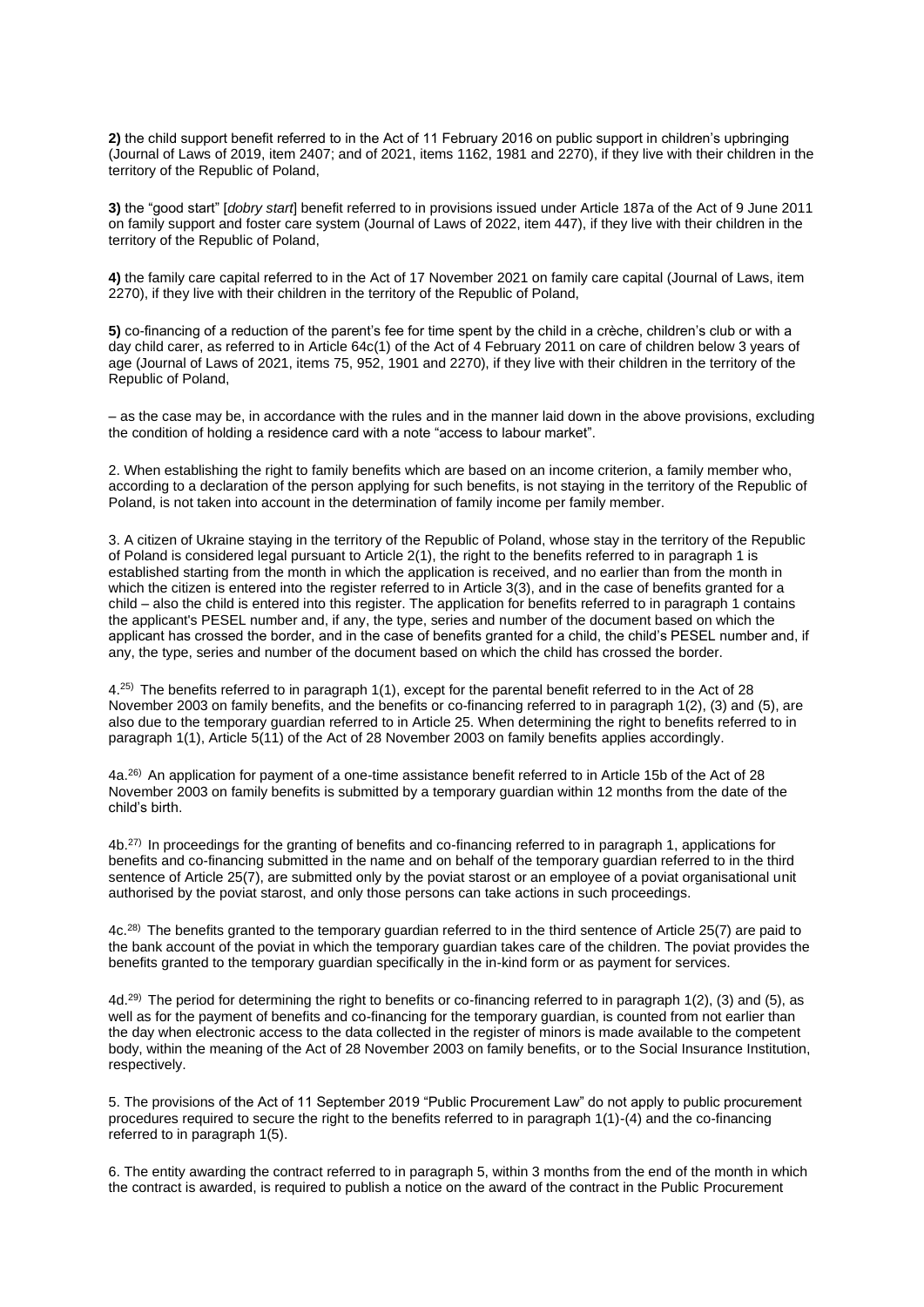Bulletin [*Biuletyn Zamówień Publicznych*], specifying:

**1)** name and address of the contracting authority's registered office;

**2)** date and place of the contract or information that the contract was concluded electronically;

**3)** a description of the subject matter of the contract, detailing the quantity of items or other goods and the scope of services, as appropriate;

**4)** the price or the maximum price if the price is not known at the time the notice is published;

**5)** indication of the facts justifying the award of the contract without application of the provisions of the Act of 11 September 2019 "Public Procurement Law";

**6)** the name of the entity or the name and surname of the person with whom the contract was concluded.

#### **Article 27 [Principles of foster care or running a family foster home]**

1. The court may entrust performance of the function of a foster family or running a family foster home in relation to a child who is a citizen of Ukraine staying in the territory of the Republic of Poland, whose stay in the territory of the Republic of Poland is considered legal pursuant to Article 2(1), to a citizen of Ukraine staying in the territory of the Republic of Poland, whose stay in the territory of the Republic of Poland is considered legal pursuant to Article 2(1) and who does not meet the requirements for foster families or for running a family foster home with respect to necessary training.

2. The performance of the function of a foster family or running a family foster home by a citizen of Ukraine staying in the territory of the Republic of Poland, whose stay in the territory of the Republic of Poland is considered legal pursuant to Article 2(1) and who has been granted by a Polish court foster custody of a child who is a citizen of Ukraine staying in the territory of the Republic of Poland, whose stay in the territory of the Republic of Poland is considered legal pursuant to Article 2(1), is subject to the provisions of the Act of 9 June 2011 on family support and foster care system.

 $2a^{30}$  A candidate for the function of a foster family or for running a family foster home, who is a citizen of Ukraine staying in the territory of the Republic of Poland, whose stay in the territory of the Republic of Poland is considered legal pursuant to Article 2(1), submits a declaration that they meet the conditions referred to in Article 42(1)(1)-(4) and (2) of the Act of 9 June 2011 on family support and foster care system. This statement is made under penalty of perjury. The person making the statement must include the following clause: "I am aware of criminal liability for making false statements". This clause replaces the authority's instruction about criminal liability for making false statements.

3.31) Upon the consent of the voivode and the head of a rural gmina [*wójt*], poviat starost or the marshal of the voivodeship, the limits referred to in Article 28(2), Article 53(1), Article 61(1), Article 67(2) and (3), Article 95(3), (4) and (4a), Article 109(2) and (3) and Article 111(2) of the Act of 9 June 2011 on family support and foster care system, and the limits specified in the regulations issued on the basis of Article 127 of that Act, do not include children placed in foster care who are citizens of Ukraine staying in the territory of the Republic of Poland, whose stay in the territory of the Republic of Poland is considered legal pursuant to Article 2(1).

4. The provisions of Article 95(1) and (2) of the Act of 9 June 2011 on family support and the foster care system do not apply to children who are citizens of Ukraine, staying in the territory of the Republic of Poland, whose stay in the territory of the Republic of Poland is considered legal pursuant to Article 2(1).

5. In particularly justified cases, a voivode may issue a permit to run a care and educational centre in which only children who are the citizens of Ukraine staying in the territory of the Republic of Poland, whose stay in the territory of the Republic of Poland is considered legal pursuant to Article 2(1), will be placed, despite the fact that the conditions referred to in Article 106 of the Act of 9 June 2011 on family support and the foster care system are not met.

6. In particularly justified cases, a voivode, in connection with the need to provide foster care to children who are citizens of Ukraine staying in the territory of the Republic of Poland, whose stay in the territory of the Republic of Poland is considered legal pursuant to Article 2(1), may give instructions to poviat starosts and voivodship marshals on the organisation of foster care. Article 12(10)-(16) apply to such instructions accordingly.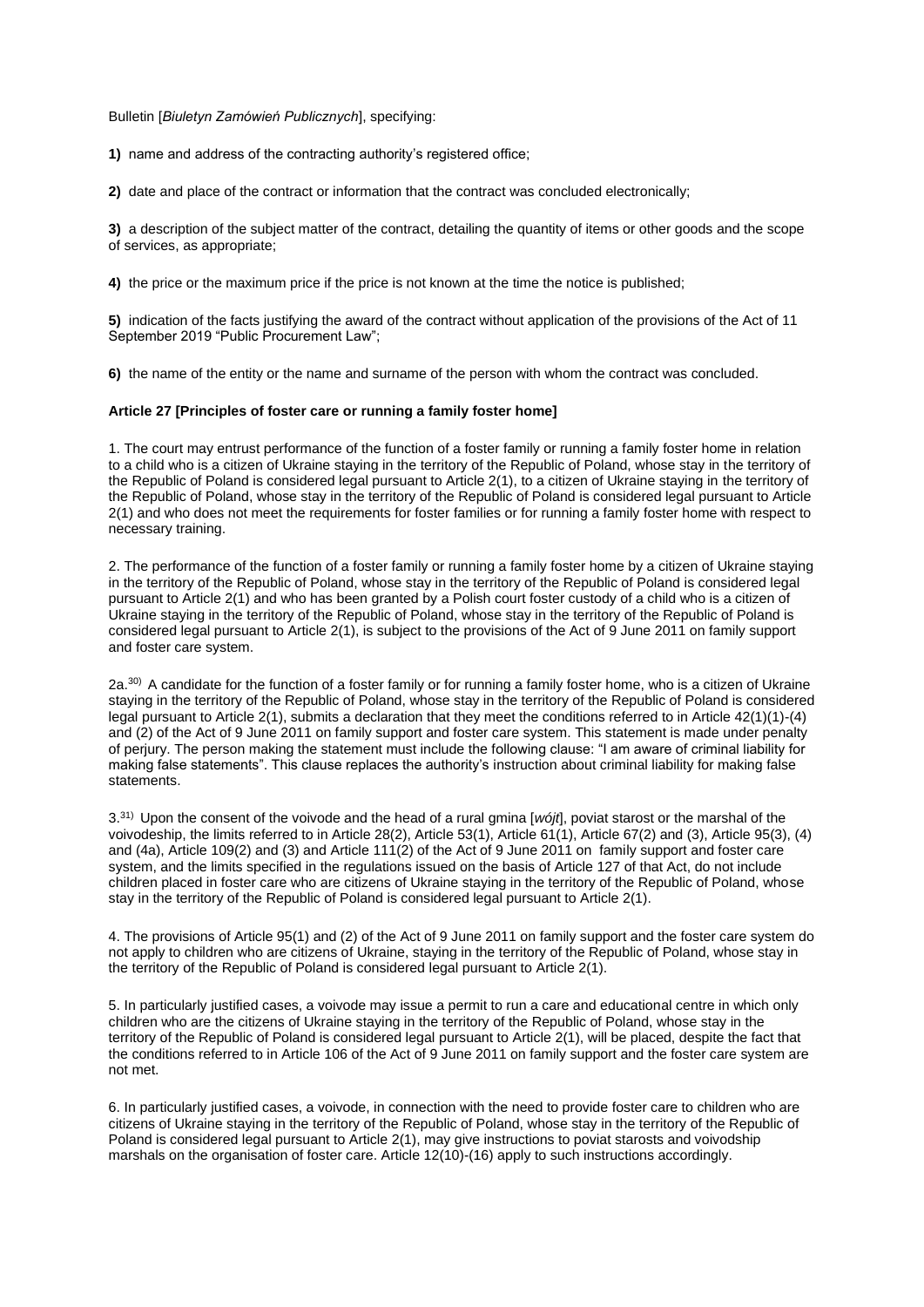7. Citizens of Ukraine staying in the territory of the Republic of Poland, whose stay in the territory of the Republic of Poland is considered legal pursuant to Article 2(1), have the right to receive support referred to in Section II of the Act of 9 June 2011 on family support and the foster care system.

8. Children who are citizens of Ukraine staying in the territory of the Republic of Poland, whose stay in the territory of the Republic of Poland is considered legal pursuant to Article 2(1), and who are placed in foster care, are not counted in the limits specified in the provisions issued under 18b(3) of the Act of 9 June 2011 on family support and the foster care system.

9. With the consent of the voivode and the poviat starost or the voivodeship marshal, respectively, citizens of Ukraine staying in the territory of the Republic of Poland, whose stay in the territory of the Republic of Poland is considered legal pursuant to Article 2(1), can be employed as tutors and child carers in institutional forms of foster care despite the fact that they do not meet the requirements referred to in Article 98(1) and (2) of the Act of 9 June 2011 on family support and the foster care system and in Article 11(3) of the Act of 21 November 2008 on local government employees (Journal of Laws of 2022, item 530).

10. With the consent of the voivode and the poviat starost or the voivodeship marshal, respectively, citizens of Ukraine staying in the territory of the Republic of Poland, whose stay in the territory of the Republic of Poland is considered legal pursuant to Article 2(1), can be employed as psychologists in institutional forms of foster care despite the fact that they do not meet the requirement referred to in Article 11(3) of the Act of 21 November 2008 on local government employees.

11. With the consent of the voivode and the poviat starost or the voivodeship marshal, respectively, citizens of Ukraine staying in the territory of the Republic of Poland, whose stay in the territory of the Republic of Poland is considered legal pursuant to Article 2(1), can be employed as educational counsellors in institutional forms of foster care despite the fact that they do not meet the requirement referred to in Article 11(3) of the Act of 21 November 2008 on local government employees.

12. With the consent of the head of the rural gmina [*wójt*] or the poviat starost respectively, citizens of Ukraine staying in the territory of the Republic of Poland, whose stay in the territory of the Republic of Poland is considered legal pursuant to Article 2(1), can be employed as persons working with children in a day care centre despite the fact that they do not meet the requirements referred to in Article 26(1) of the Act of 9 June 2011 on family support and the foster care system and in Article 11(3) of the Act of 21 November 2008 on local government employees.

13. With the consent of the head of the rural gmina [*wójt*] or the poviat starost respectively, citizens of Ukraine staying in the territory of the Republic of Poland, whose stay in the territory of the Republic of Poland is considered legal pursuant to Article 2(1), can be employed as psychologists in a day care centre despite the fact that they do not meet the requirement referred to in Article 11(3) of the Act of 21 November 2008 on local government employees.

14. With the consent of the head of the rural gmina [*wójt*] or the poviat starost respectively, citizens of Ukraine staying in the territory of the Republic of Poland, whose stay in the territory of the Republic of Poland is considered legal pursuant to Article 2(1), can be employed as educational counsellors in a day care centre despite the fact that they do not meet the requirement referred to in Article 11(3) of the Act of 21 November 2008 on local government employees.

14a.<sup>32)</sup> The citizen of Ukraine staying in the territory of the Republic of Poland, whose stay in the territory of the Republic of Poland is considered legal pursuant to Article 2(1), applying for employment in a day care centre or in an institutional form of foster care submits a declaration stating that they meet the conditions referred to, respectively, in Article 26(2), Article 27(1) and Article 98(3)(1)-(3) of the Act of 9 June 2011 on family support and the foster care system. This statement is made under penalty of perjury. The person making the statement must include the following clause: "I am aware of criminal liability for making false statements". This clause replaces the authority's instruction about criminal liability for making false statements.

14b.33) A citizen of Ukraine staying in the territory of the Republic of Poland, whose stay in the territory of the Republic of Poland is considered legal pursuant to Article 2(1), applying for employment as a person to help with childcare and housework referred to in the Act of 9 June 2011 on family support and the foster care system, submits a declaration that they meet the conditions referred to in Article 64(5) of that Act. This statement is made under penalty of perjury. The person making the statement must include the following clause: "I am aware of criminal liability for making false statements". This clause replaces the authority's instruction about criminal liability for making false statements.

14c.34) The provisions of paragraphs 14a and 14b apply accordingly to the volunteers referred to in Article 28(3), Article 66(1) and Article 99(4) of the Act of 9 June 2011 on family support and the foster care system.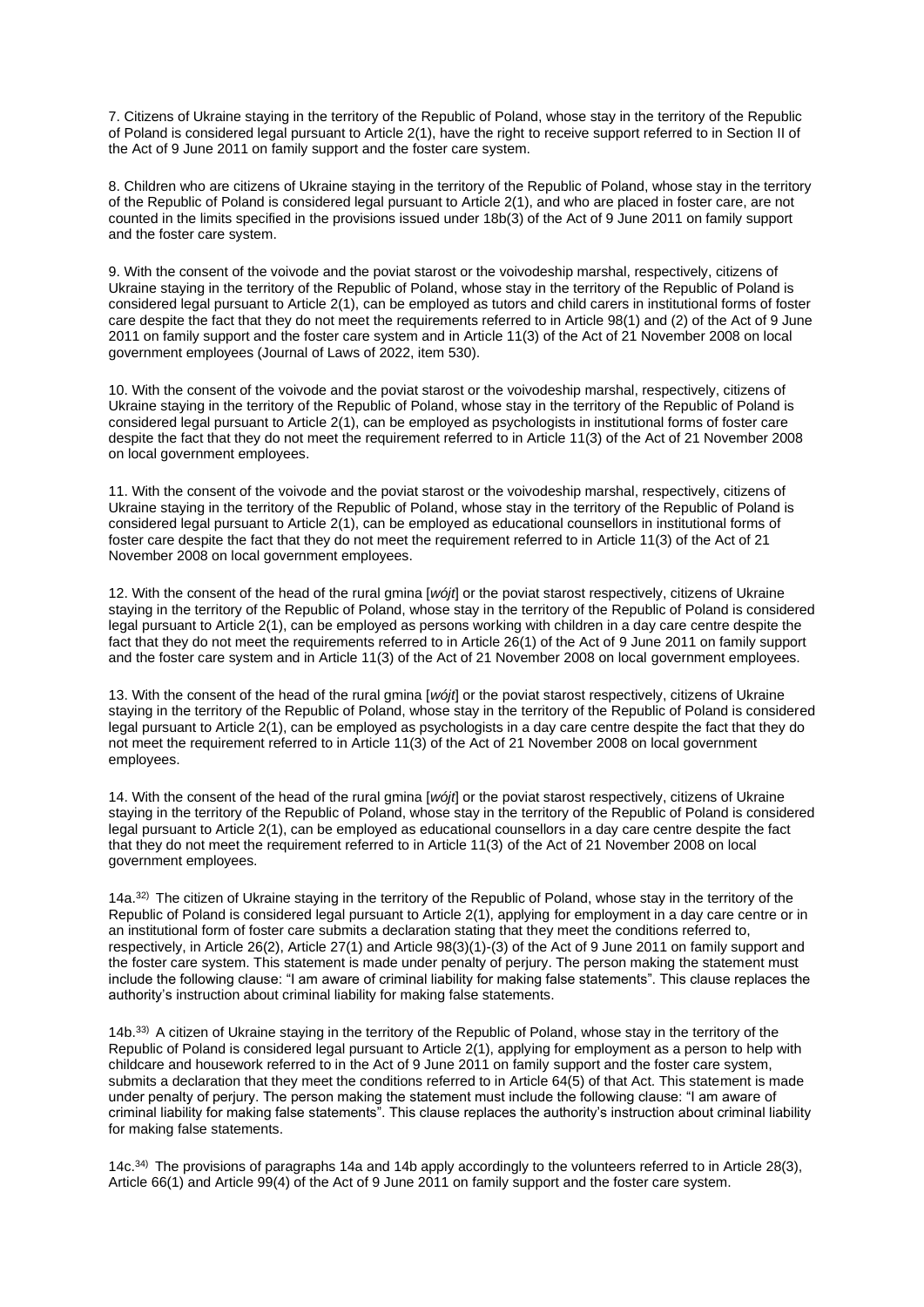15. With the consent of the poviat starost, citizens of Ukraine staying in the territory of the Republic of Poland, whose stay in the territory of the Republic of Poland is considered legal pursuant to Article 2(1), can be employed as psychologists with an organiser of family foster care despite the fact that they do not meet the requirement referred to in Article 11(3) of the Act of 21 November 2008 on local government employees.

16. With the consent of the poviat starost, citizens of Ukraine staying in the territory of the Republic of Poland, whose stay in the territory of the Republic of Poland is considered legal pursuant to Article 2(1), can be employed as educational counsellors with an organiser of family foster care despite the fact that they do not meet the requirement referred to in Article 11(3) of the Act of 21 November 2008 on local government employees.

17. The stay in foster care of a child who is a citizen of Ukraine staying in the territory of the Republic of Poland, whose stay in the territory of the Republic of Poland is considered legal pursuant to Article 2(1), is financed from the State budget.

## **Article 28 [Access to crèches, children's clubs]**

1. In order to provide care for children under 3 years of age who are citizens of Ukraine staying in the territory of the Republic of Poland, whose stay in the territory of the Republic of Poland is considered legal pursuant to Article 2(1), the head of the rural gmina [*wójt*], city mayor or city president may establish a crèche or a children's club in premises which do not meet the conditions referred to in Article 25(1)-(2c) of the Act of 4 February 2011 on care of children below 3 years of age and in the regulations issued pursuant to Article 25(3) of that Act.

2. A crèche or a children's club on the basis of paragraph 1 can be also established by an entity other than a gmina, upon consent of the head of the rural gmina [*wójt*], city mayor or city president, respectively. The specimen consent is determined by the head of a rural gmina [*wójt*], city mayor or city president, respectively.

3. Article 28(1)(3) and (3a) of the Act of 4 February 2011 on care of children below 3 years of age do not apply to childcare institutions providing care for children below 3 years of age who are citizens of Ukraine staying in the territory of the Republic of Poland, whose stay in the territory of the Republic of Poland is considered legal pursuant to Article 2(1). In the case of the childcare institutions referred to in paragraph 2, the application for entry in the register of crèches and children's clubs must include the consent of the head of the rural gmina [*wójt*], city mayor or city president, respectively, referred to in paragraph 2.

4. In order to provide care for children under 3 years of age who are citizens of Ukraine staying in the territory of the Republic of Poland, whose stay in the territory of the Republic of Poland is considered legal pursuant to Article 2(1), it is allowed that the entity running a crèche, a children's club or employing a day child carer does not apply the provisions of Article 7(2) and (3), Article 15(1)-(3) and Article 38(1) and (1a) of the Act of 4 February 2011 on care of children below 3 years of age.

5. Where a crèche or a children's club, accordingly, is run by the entities referred to in Article 8(1)(2) or (3) of the Act of 4 February 2011 on care of children below 3 years of age, or a day child carer is employed by the entities referred to in Article 8(1)(2) or (3) of that Act, each of the conditions laid down in Article 7(2) and (3), Article 15(1)- (3) and Article 38(1) and (1a) of the Act of 4 February 2011 on care of children below 3 years of age, respectively, may be lifted, pursuant to paragraph 3, upon the consent of the head of a rural gmina [*wójt*], city mayor or city president, respectively. The specimen consent is determined by the head of a rural gmina [*wójt*], city mayor or city president, respectively.

## **Article 29 [Rules for providing cash and non-cash benefits]**

1. Cash and non-cash benefits may be granted to a citizen of Ukraine staying in the territory of the Republic of Poland whose stay in the territory of the Republic of Poland is considered legal pursuant to Article 2(1) and who has been entered in the PESEL register, in accordance with the rules and in the manner laid down in the Act of 12 March 2004 on social welfare.

2. The citizen of Ukraine referred to in paragraph 1 who applies for social assistance benefits submits a declaration on their personal, family, income and property situation.

3. In the procedure of granting the benefits referred to in paragraph 1, no background checks will be performed on the family, unless there are any concerns as regards the contents of the declaration referred to in paragraph 2.

4. The competent authority for the granting of the benefits referred to in paragraph 1 is the gmina where the applicant is staying. Article 101(1)-(4) and (7) of the Act of 12 March 2004 on social welfare do not apply.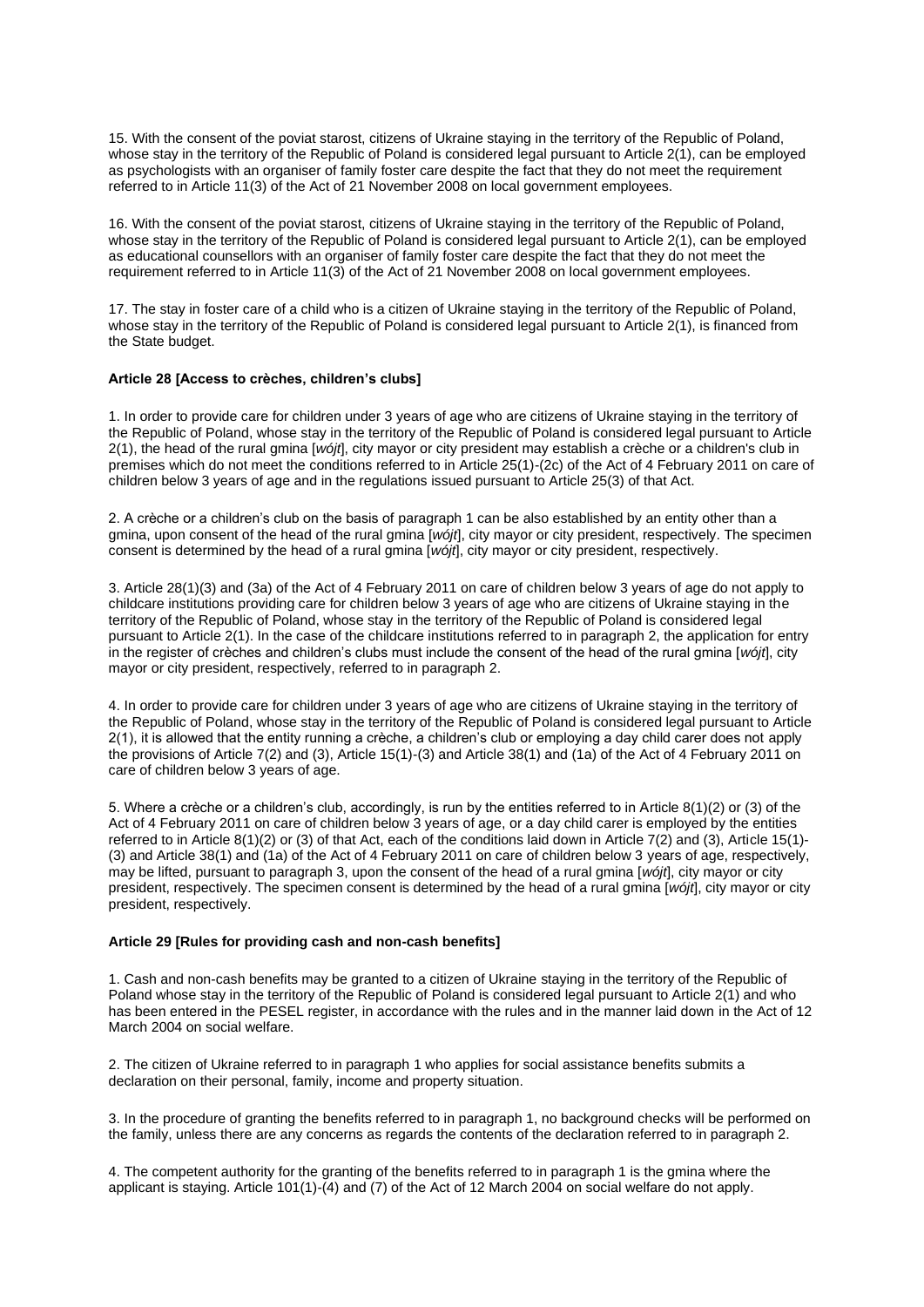## **Article 30 [Right to social assistance benefits for citizens of Ukraine whose family members have returned to Ukraine]**

1. Cash and non-cash benefits may be granted to a citizen of Ukraine staying legally in the territory of the Republic of Poland whose family member has returned to the territory of Ukraine, in accordance with the rules and in the manner laid down in the Act of 12 March 2004 on social welfare.

2. The composition of the family referred to in paragraph 1 does not include the family member who has returned to the territory of Ukraine.

3. The provisions of Article 29(2)-(4) apply accordingly.

## **Article 31 [One-time cash benefit]**

1. A citizen of Ukraine staying in the territory of the Republic of Poland whose stay in the territory of the Republic of Poland is considered legal pursuant to Article 2(1) and who has been entered in the PESEL register, is eligible for aid in the form of a one-off cash benefit in the amount of PLN 300 per person, intended for subsistence, in particular to cover expenditure on food, clothing, footwear, personal hygiene products and accommodation expenses.

2. The authority competent for matters related to one-time cash benefit is the head of the rural gmina [*wójt*], city mayor or city president with jurisdiction over the place of stay of the person referred to in paragraph 1.

3. The competent authority may authorise, in writing, its deputy, an employee of the office or the head of a social welfare centre, and in the case of transformation of a social welfare centre into a social services centre under the provisions of the Act of 19 July 2019 on performance of social services by a social services centre – the head of a social services centre, or the head of another gmina organisational unit, as well as another person at the request of the head of a social welfare centre, and in the case of transformation of a social welfare centre into a social services centre under the provisions of the Act of 19 July 2019 on performance of social services by a social services centre – the head of a social services centre, or the head of another gmina organisational unit, to conduct proceedings in the cases referred to in paragraph 2, as well as to issue decisions in such cases.

4. An application for payment of a one-time cash benefit is submitted by an entitled person, their legal representative, temporary custodian or a person having actual custody of a child.

5. An application for payment of a one-time cash benefit must contain the data of the person submitting the application or the data of the person on whose behalf the application is submitted:

- **1)** name(s) and surname;
- **2)** date of birth;
- **3)** citizenship;
- 4) **gender**:

**5)** type of the document used as the basis for crossing the border;

- **6)** series and number of the document used as the basis for crossing the border;
- **7)** the date of entry into the territory of the Republic of Poland;
- **8)** address of stay;
- **9)** contact details, including telephone number or e-mail address, if any;
- **10)** PESEL number.

6. The one-time cash benefit is granted by the head of the rural gmina [*wójt*], city mayor or city president and the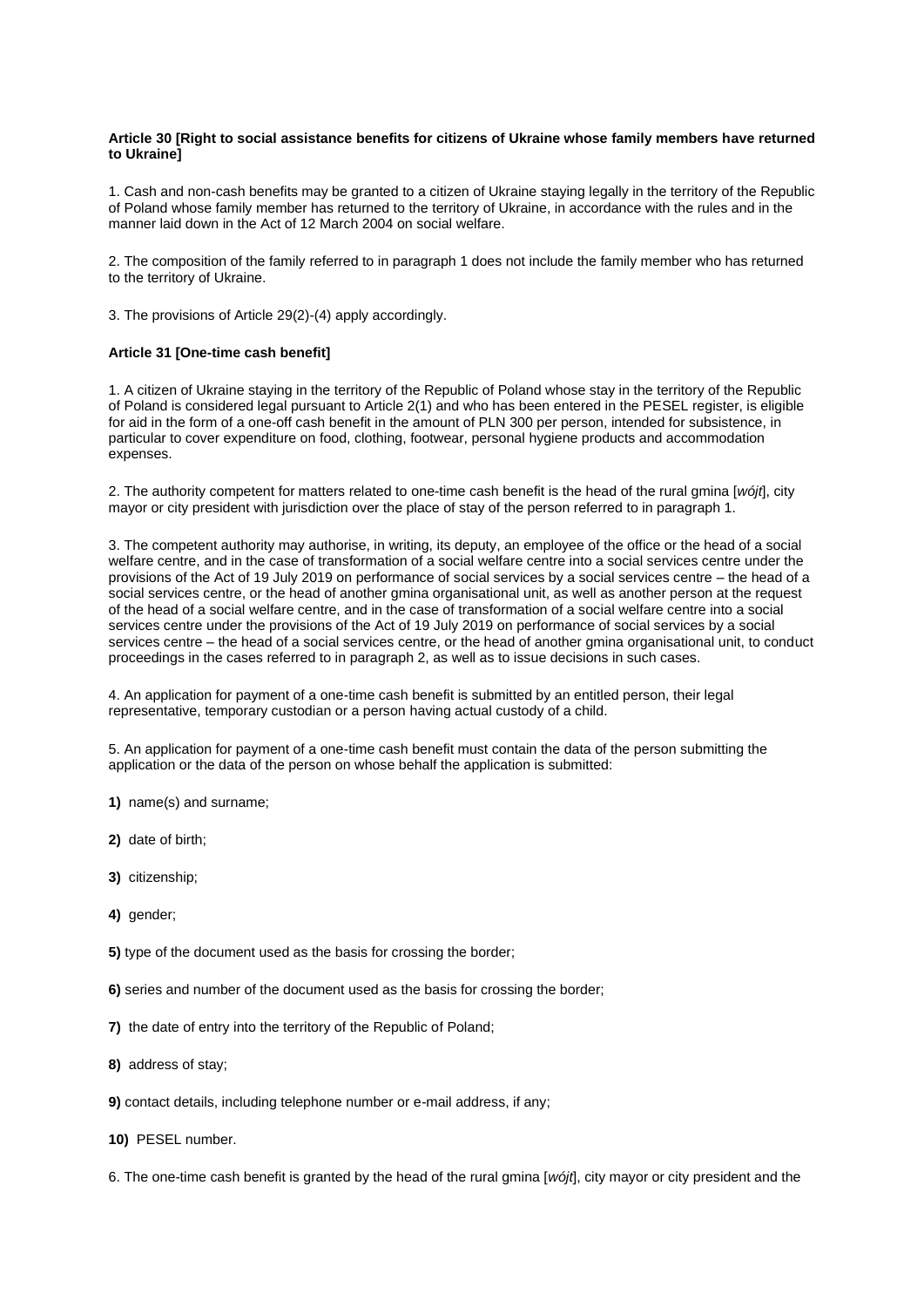authority does not have to issue a decision. A refusal to grant a one-time cash benefit has to be based on an issued decision.

7. The payment of a one-time cash benefit is a delegated task of government administration, carried out by gminas.

8. The one-time cash benefit and its service costs are financed from the State budget.

9. The service costs referred to in paragraph 8 are 2% of the amount allocated to the payment of the one-time benefit.

10. A social welfare centre, a social services centre or another gmina organisational unit, for the purposes of providing assistance referred to in paragraph 1, processes data of the persons referred to in paragraph 5.

## **Article 32 [Provision of psychological assistance]**

1. A citizen of Ukraine staying in the territory of the Republic of Poland whose stay in the territory of the Republic of Poland is considered legal pursuant to Article 2(1) may be provided with free psychological assistance.

2. The assistance referred to in paragraph 1 is provided by the head of the rural gmina [*wójt*], mayor or president of the city in a gmina in which the citizen of Ukraine is staying.

3. Providing psychological assistance is one of the tasks of government administration delegated to gminas, and is financed by a special-purpose grant from the State budget.

## **Article 33 [Food aid]**

1. A citizen of Ukraine staying in the territory of the Republic of Poland whose stay in the territory of the Republic of Poland is considered legal pursuant to Article 2(1) may be provided with food aid from the Fund for European Aid to the Most Deprived.

2. The aid referred to in paragraph 1 is granted on condition that the citizen of Ukraine meets the eligibility criteria for food aid under the Food Aid Operational Programme 2014-2020 under separate regulations.

#### **Article 34 [Resources of the State Fund for Rehabilitation of Persons with Disabilities]**

1. The resources of the State Fund for Rehabilitation of Persons with Disabilities referred to in Article 47 of the Act of 27 August 1997 on occupational and social rehabilitation and employment of people with disabilities (Journal of Laws of 2021, items 573 and 1981, and of 2022, item 558) may be allocated to activities addressed to citizens of Ukraine whose stay in the territory of the Republic of Poland is considered legal pursuant to Article 2(1), based on programmes approved by the Supervisory Board of the State Fund for Rehabilitation of Persons with Disabilities.

2. The resources referred to in paragraph 1 are allocated to citizens of Ukraine with disabilities according to the rules of programmes approved by the Supervisory Board of the State Fund for Rehabilitation of Persons with Disabilities.

#### **Article 35 [Amendments to the financial plan to support citizens of Ukraine with disabilities]**

1. In order to implement the tasks of supporting citizens of Ukraine with disabilities referred to in Article 34(2), amendments may be made to the financial plan of the State Fund for Rehabilitation of Persons with Disabilities, despite the failure to meet the requirements set forth in Article 29(9)-(12) of the Act of 27 August 2009 on public finance and other provisions governing the amendment of financial plans of this entity.

2. The amendments referred to in paragraph 1 are subject to consent from the minister competent for public finance.

# **Article 36 [Resources of the Solidarity Fund]**

1. The resources of the Solidarity Fund referred to in Article 6 of the Act of 23 October 2018 on the Solidarity Fund (Journal of Laws of 2020, item 1787) may be allocated to the implementation of the programmes referred to in Article 7(1) and (5) of that Act, addressed to citizens of Ukraine whose stay in the territory of the Republic of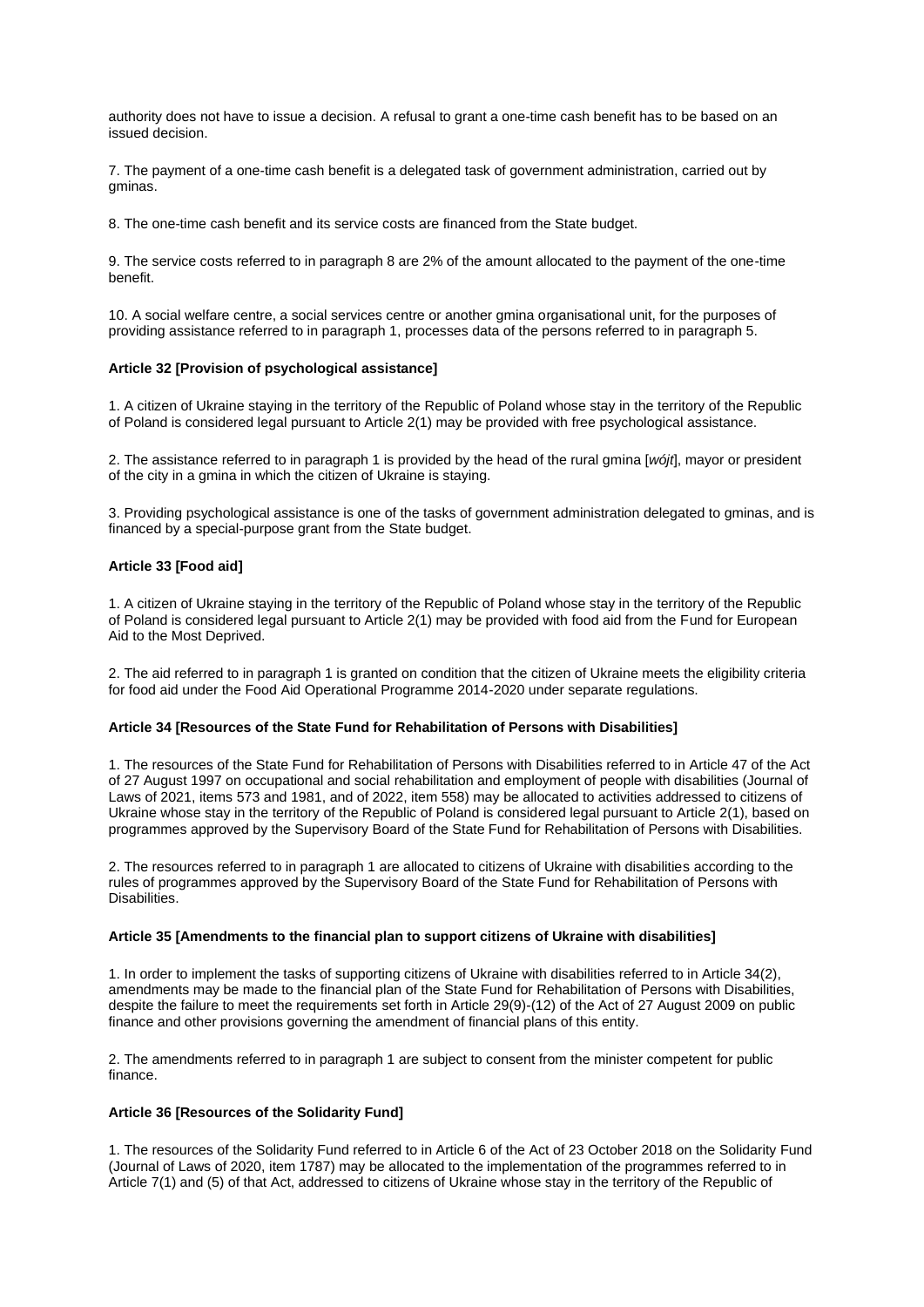Poland is considered legal pursuant to Article 2(1).

2. The resources referred to in paragraph 1 are allocated to citizens of Ukraine with disabilities according to the rules of programmes financed from the resources of the Solidarity Fund.

### **Article 37 [Right to medical care]**

1. A citizen of Ukraine whose stay in the territory of the Republic of Poland is recognized as legal pursuant to Article 2(1) is entitled to medical care provided in the territory of the Republic of Poland which includes healthcare benefits under the rules and within the scope in which persons covered by obligatory or voluntary health insurance are entitled to benefits pursuant to the Act of 27 August 2004 on healthcare benefits financed from public funds (Journal of Laws of 2021, item 1285, as amended  $35$ ), excluding health resort treatment and health resort rehabilitation as well as the administration of medicinal products provided to beneficiaries under health policy programmes of the minister competent for health matters.

2. The healthcare services referred to in paragraph 1 are provided by healthcare providers under contracts for the provision of healthcare services and by pharmacies pursuant to contracts for dispensing of prescriptions signed with the National Health Fund [*NFZ*]. The medicinal products referred to in paragraph 1 are administered by entities executing health policy programmes of the minister competent for health matters.

3. The costs of the healthcare services referred to in paragraph 1 are settled with healthcare providers and pharmacies by the National Health Fund and financed by a special-purpose grant from the State budget, allocated from the budget line placed at the disposal of the minister competent for health matters. The specific procedure and manner of financing of the costs of the services referred to in the first sentence is specified in an agreement to be concluded between the minister competent for health matters and the President of the National Health Fund.

4. Amendments to the financial plan of the National Health Fund with respect to the resources transferred to the National Health Fund from the Fund referred to in Article 14(1) of the Act of 27 August 2004 on healthcare services financed from public funds, are subject to Article 124(4) of that Act, and the provisions of Article 118(3) and Article 121 of that Act do not apply to such amendments.

#### **Article 38 [Rules of granting a temporary residence permit]**

1. A citizen of Ukraine whose stay in the territory of the Republic of Poland is or was considered legal pursuant to Article 2(1) is granted, upon their application, a temporary residence permit.

2. In the absence of specific provisions in this Act, the provisions of the Act of 12 December 2013 on foreign nationals apply to the temporary residence permit referred to in paragraph 1.

3. The temporary residence permit referred to in paragraph 1 is granted once, for a period of 3 years from the date of decision. To determine the period for which the permit is granted, Article 57(3a) of the Act of 14 June 1960 "Code of Administrative Procedure" applies.

4. A citizen of Ukraine is denied the temporary residence permit referred to in paragraph 1 where:

**1)** the State defence or security or the protection of public safety and order so require;

**2)** the citizen of Ukraine's data are on a list of foreign nationals whose stay in the territory of the Republic of Poland is undesirable;

**3)** the citizen of Ukraine submitted an application for that permit after the expiry of the maximum time limit referred to in paragraph 7.

5. In the procedure for granting the temporary residence permit referred to in paragraph 1, no circumstances are examined other than those specified in paragraphs 1 and 4.

6. The citizen of Ukraine's temporary residence permit referred to in paragraph 1 is revoked if at least one of the circumstances referred to in paragraph 4(1) or (2) has occurred.

7. An application for a temporary residence permit referred to in paragraph 1 is submitted by the citizen of Ukraine no earlier than after 9 months from the date of entry referred to in Article 2(1), and no later than within 18 months from 24 February 2022. An application submitted before 9 months from the date of entry has lapsed will not be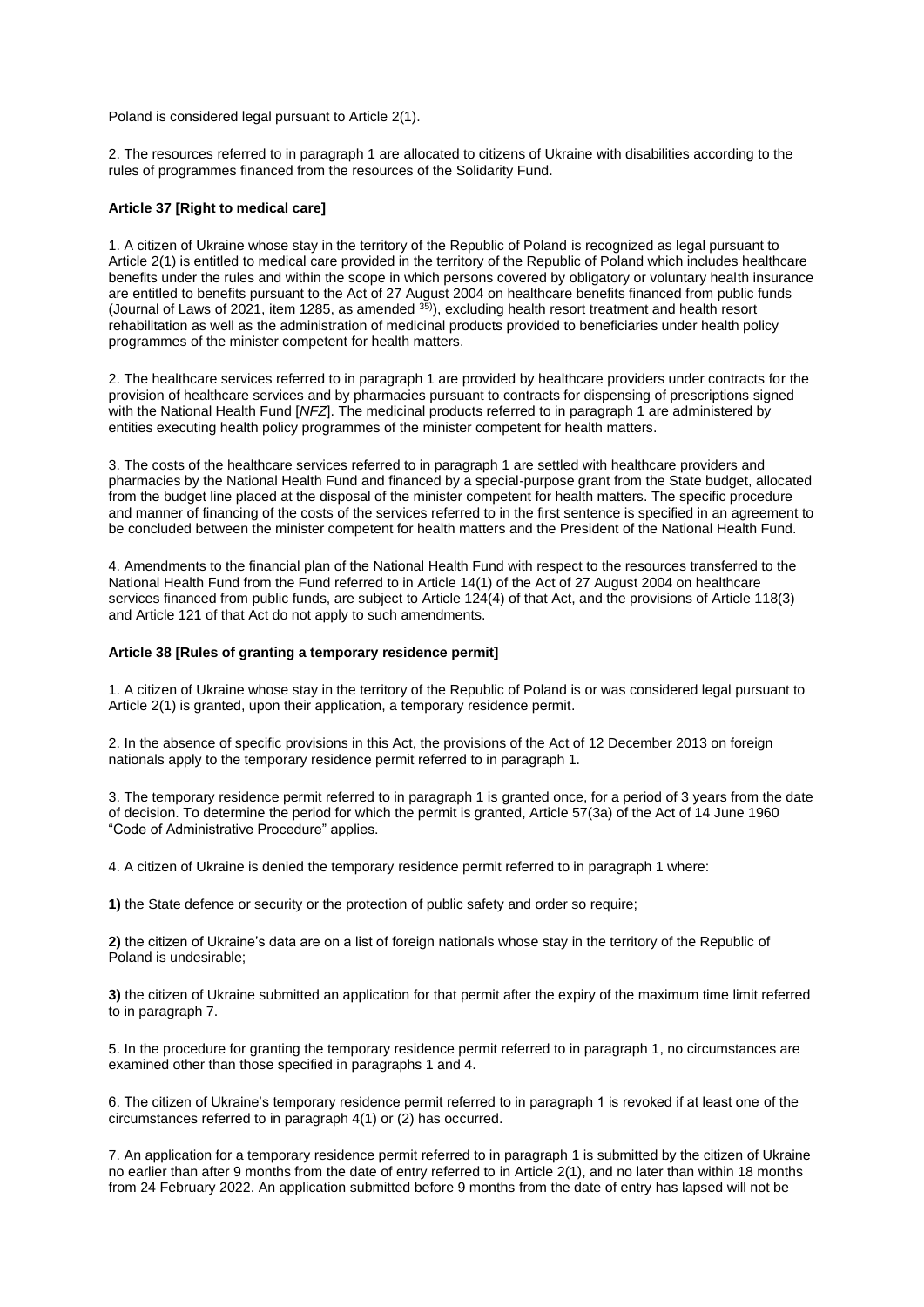considered by the voivode.

8. The temporary residence permit referred to in paragraph 1 is granted by the voivode competent for the place of stay of the citizen of Ukraine on the date the application is filed. A change of the place of stay of the citizen of Ukraine will not affect the territorial jurisdiction of the voivode.

9. A decision of a voivode granting or revoking the temporary residence permit referred to in paragraph 1 is final. Article 22(2) of the Act of 12 December 2013 on foreign nationals does not apply.

10. Article 15a of the Act of 12 December 2013 on foreign nationals applies accordingly to employees of voivodeship offices in cases concerning granting or revoking the temporary residence permit referred to in paragraph 1.

**Article 39 [Right to take up employment without a work permit]** A citizen of Ukraine to whom the temporary residence permit referred to in Article 38(1) has been granted has the right to work in the territory of the Republic of Poland without the need to obtain a work permit.

**Article 40 [Total duration of assistance in harvesting hops, fruit, vegetables]** In the case of a citizen of Ukraine staying in the territory of the Republic of Poland whose stay in the territory of the Republic of Poland is considered legal pursuant to Article 2(1), the total duration of the provision of assistance in harvesting hops, fruit, vegetables, tobacco, herbs and herbaceous plants on the basis of harvesting assistance contracts referred to in Article 91c(1) of the Act of 20 December 1990 on social insurance for farmers (Journal of Laws of 2021, item 266, 1535 and 1621) is extended by virtue of law for the duration of that stay.

## **Article 41 [Refund for Polish students studying in Ukraine]**

1. In the case of a citizen of Poland who:

**1)** on 24 February 2022 was enrolled as a student in a programme of study preparing for the professions referred to in Article 68(1)(1)-(8) of the Act of 20 July 2018 "Law on Higher Education and Science" (Journal of Laws of 2022, item 574) at a higher education institution operating in the territory of Ukraine; and

**2)** has been admitted by a Polish higher education institution in a programme of study corresponding to their former programme of study referred to in point 1

– the fees for the educational services related to part-time study or study in a foreign language are charged in an amount not exceeding the tuition fees, as documented by the student, so far paid at the higher education institution operating in the territory of Ukraine.

2. In the academic year 2021/2022, a person referred to in paragraph 1 who has paid a tuition fee for the second semester of that year at a higher education institution operating in the territory of Ukraine before 24 February 2022, is not charged with a fee for educational services related to part-time study or study in a foreign language at a Polish higher education institution.

3. 36) A higher education institution which has not charged a student with a fee for educational services related to part-time study or study in a foreign language on the basis of paragraph 2, or has charged such a fee in an amount lower than the amount of the fee for such services set by the institution, is entitled to a refund in an amount of:

**1)** the fee determined for the second semester of a study programme in the academic year 2021/2022 in a given field and level of study in that higher education institution if the fee has not been charged on the basis of paragraph 2, or

**2)** the difference between the amount of the fee established for a given semester in a given field and level of study in this higher education institution and the amount of the documented fee paid by a student in a higher education institution operating in Ukraine.

4. If a student is removed from the list of students, the refund referred to in paragraph 3 is available in an amount proportional to the student's period of education in that higher education institution in a given semester.

5. The refund referred to in paragraph 3 is made at the request of the higher education institution, containing: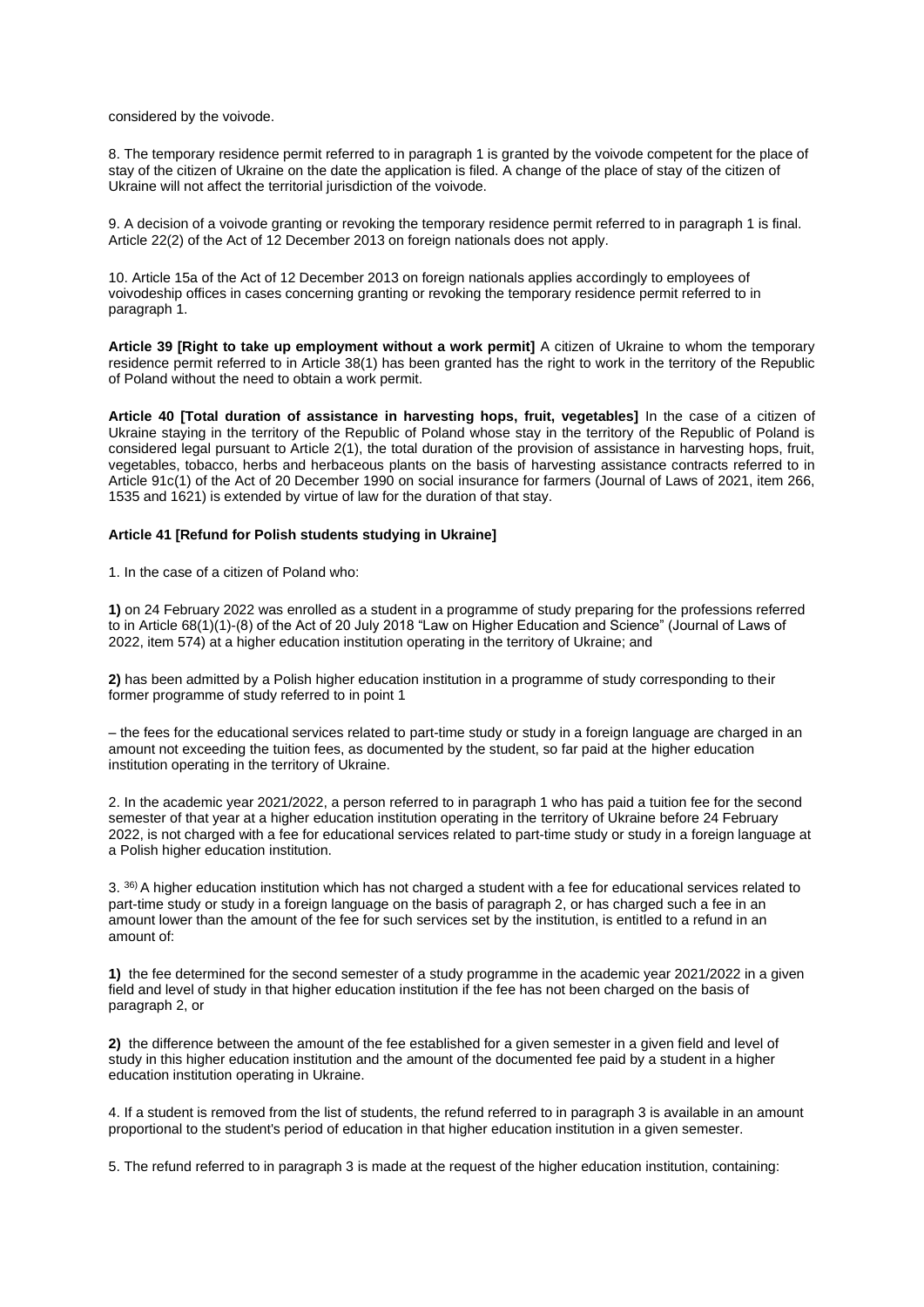- **1)** the designation of the higher education institution;
- **2)** the student's name, surname and PESEL number;
- **3)** the date the student was admitted to that higher education institution;
- **4)** year and semester of study;
- **5)** the date the student is removed from the list of student, if applicable;

**6)** the fee paid for educational services in a higher education institution operating in the territory of Ukraine for the second semester of the academic year 2021/2022, expressed in Polish zlotys; if the fee is paid in a foreign currency, it must be converted at the average exchange rate of that currency as published by the National Bank of Poland on 31 December 2021;

**7)** the amount of the fee for educational services in a given semester in that higher education institution, expressed in Polish zlotys;

**8)** the amount of refund due in Polish zlotys.

6. The application referred to in paragraph 5 is accompanied by documents confirming the amount of the tuition fee paid to a higher education institution operating in the territory of Ukraine and the payment of this fee.

7. The request referred to in paragraph 5 is submitted to the minister supervising a given higher education institution by:

**1)** April 30 – for the first semester of a given academic year;

**2)** 31 October – for the second semester of the academic year.

8. The refund referred to in paragraph 3 is due for no longer than a total of 12 semesters.

9. The refund referred to in paragraph 3 is not due for the period of leave granted to the student as referred to in Article 85(1)(3) of the Act of 20 July 2018 "Law on Higher Education and Science". The period of these leaves is not counted as part of the period referred to in paragraph 8.

10. A citizen of Ukraine whose stay in the territory of the Republic of Poland is considered legal pursuant to Article 2(1), being a student, may apply for a maintenance grant referred to in Article 86(1)(1) of the Act of 20 July 2018 "Law on Higher Education and Science", and for a student loan referred to in Article 98(1) of this Act.

11. The citizen of Ukraine referred to in paragraph 10 who applies for a maintenance grant or a student loan, must submit a declaration on their family and financial situation.

12. The limitation on the number of benefits referred to in Article 92(2) of the Act of 20 July 2018 "Law on Higher Education and Science" does not apply to citizens of Ukraine referred to in paragraph 10.

#### **Article 42 [Extension of the validity of visas and other documents]**

1. If the last day of the period of stay of a citizen of Ukraine in the territory of the Republic of Poland based on a long-term visa falls on or after 24 February 2022, the period of stay based on this visa and the period of validity of this visa is extended by virtue of law until 31 December 2022.

2. In the event referred to in paragraph 1, no new visa sticker will be affixed in the travel document of the citizen of Ukraine.

3. A long-term visa, in the period of extension of stay and validity period pursuant to paragraph 1, does not entitle its holder to cross the border.

4. Provisions of paragraphs 2 and 3 do not apply to a driver who is a citizen of Ukraine performing international road transport within the meaning of Article 4 point 2 of the Act of 6 September 2001 on road transport (Journal of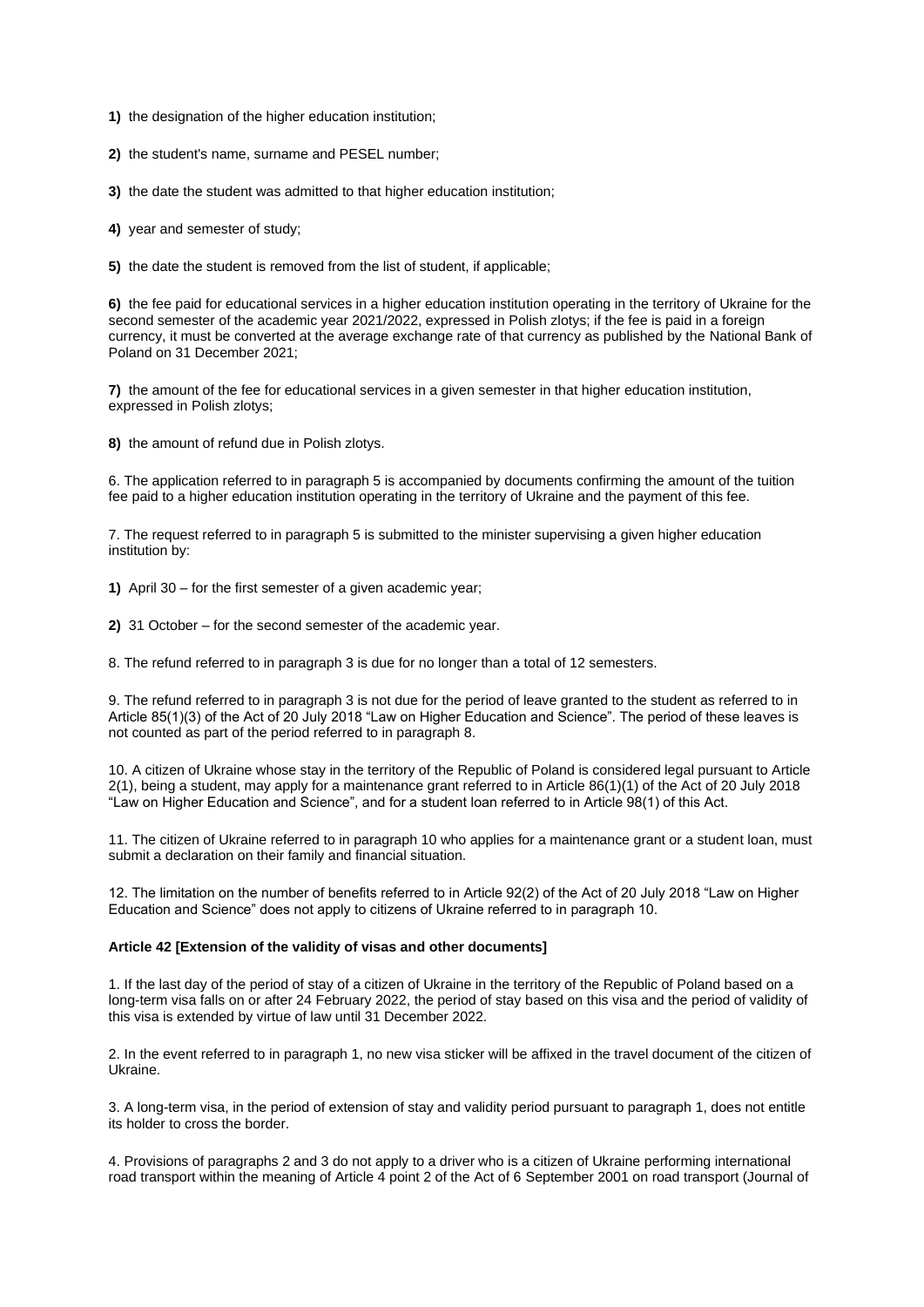Laws of 2022, item 180 and 209) or non-commercial international road transport within the meaning of Article 4 point 6 of this Act.

4a.37) In the travel document of the driver referred to in paragraph 4, the visa sticker confirming the extension of the long-term visa is affixed by the voivode competent for the place of stay of this driver.

5. If the last day of the validity period of a temporary residence permit granted to a citizen of Ukraine falls on or after 24 February 2022, the period of validity of this permit is extended by virtue of law until 31 December 2022.

6. If the time limit for a citizen of Ukraine to depart from the territory of the Republic of Poland, referred to in Article 299(6) of the Act of 12 December 2013 on foreign nationals, falls on or after 24 February 2022, it is extended by virtue of law for a period of 18 months. In the period of extension, the provisions of Article 99(1)(9), Article 196(1)(5) and Article 213(1)(6) of the Act of 12 December 2013 on foreign nationals do not apply.

7. If the deadline for voluntary return referred to in Article 315(1) of the Act of 12 December 2013 on foreign nationals, as specified in the decision issued to a citizen of Ukraine, falls on or after 24 February 2022, it is extended by virtue of law by a period of 18 months. In the period of extension, the provisions of Article 99(1)(8), Article 196(1)(4) and Article 213(1)(5) of the Act of 12 December 2013 on foreign nationals do not apply.

8. If the last day of the validity period of:

**1)** the residence card,

**2)** the Polish identity documents of a citizen of Ukraine,

**3)** the "permit for tolerated stay" documents

- issued to citizens of Ukraine, falls on or after 24 February 2022, it is extended by virtue of law by a period of 18 months.

9. Any extension of the validity of the documents referred to in paragraph 8 does not form the basis for the issue or replacement of such documents.

10. The residence card, in the period of extension of validity period pursuant to paragraph 8, does not entitle its holder to cross the border.

11. If the last day of the acceptable period of stay of a citizen of Ukraine in the territory of the Republic of Poland:

**1)** based on a Schengen visa issued by a Polish authority,

**2)** based on a visa issued by another Schengen country,

**3)** based on a residence document referred to in Article 1(2)(a) of Regulation (EC) No. 1030/2002 of 13 June 2002 laying down a uniform format for residence permits for third-country nationals (OJ L 157 of 15.06.2002, p. 1, as amended 38)), issued by the competent authority of another Schengen country, or another residence permit issued by an authority in that country, permitting travel in the territories of other countries of the Schengen area,

**4)** under a visa-free regime

- falls on or after 24 February 2022, and the stay began before that date, their stay in that territory is considered legal for a period of 18 months.

**Article 43 [Entry in the register of persons with permission to enter the Republic of Poland]** If a Border Guard post commander, on a section of the border between the Republic of Poland and Ukraine, admitted a citizen of Ukraine into the territory of the Republic of Poland pursuant to Article 32(1) of the Act of 12 December 2013 on foreign nationals in a period ending on a date specified in provisions issued under Article 2(4), the Commander-in-Chief of the Border Guard may enter the data of such citizen in the register referred to in Article 428(1)(1)(a) of the Act of 12 December 2013 on foreign nationals, within 30 days of the date of such admission.

**Article 44 [Length of legal stay of a citizen of Ukraine]** The stay of a citizen of Ukraine who was admitted into the territory of the Republic of Poland by a Border Guard post commander on a section of the border between the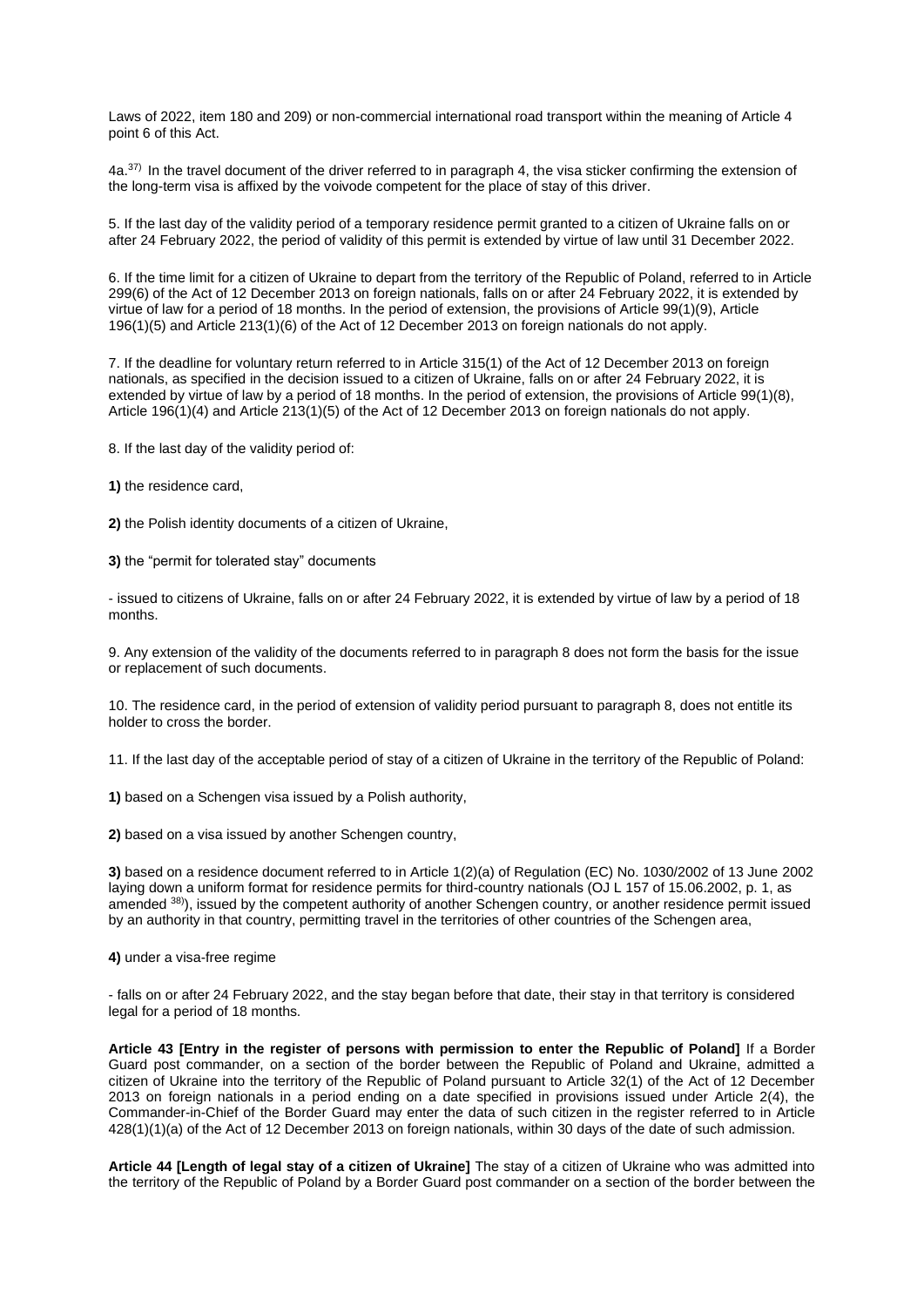Republic of Poland and Ukraine pursuant to Article 32(1) of the Act of 12 December 2013 on foreign nationals is considered legal for a period of 18 months.

## **Article 45 [Verification of student learning outcomes to obtain academic credit]**

1. A citizen of Poland or a citizen of Ukraine whose stay in the territory of the Republic of Poland is considered legal pursuant to Article 2(1) and who, on 24 February 2022, were students of a higher education institution operating in the territory of Ukraine and who declare that on that day they were in a given year of a given study programme and level of study at a higher education institution operating in the territory of Ukraine and they do not have in their possession any documents confirming the periods of study, examinations passed, credits or internships completed, issued by that higher education institution, the respective periods of study may be recognised by means of verification of learning outcomes.

2. The higher education institution to which the student referred to in paragraph 1 applies for admission carries out the verification of learning outcomes in accordance with its established rules.

3. If differences are identified in the study curriculum or learning outcomes, the higher education institution may obligate the student referred to in paragraph 1 to take certain examinations or complete an internship.

**Article 46 [Possibility of employing an academic teacher without a competition]** 39) A citizen of Poland who entered the territory of the Republic of Poland from the territory of Ukraine between 24 February 2022 and a date specified in the provisions issued under Article 2(4), or a citizen of Ukraine whose stay in the territory of the Republic of Poland is considered legal pursuant to Article 2(1) and who declares that on 24 February 2022 they worked as an academic teacher at a higher education institution operating in the territory of Ukraine and have the required professional title, academic degree, art degree or the title of professor and the relevant qualifications for the position, may be employed at a higher education institution as an academic teacher without conducting the competition referred to in Article 119(1) of the Act of 20 July 2018 "Law on Higher Education and Science".

**Article 47 [Possibility of employing in scientific units and other units of the Polish Academy of Sciences (PAN) without a competition]** 40) A citizen of Poland who entered the territory of the Republic of Poland from the territory of Ukraine between 24 February 2022 and a date specified in the provisions issued under Article 2(4), or a citizen of Ukraine whose stay in the territory of the Republic of Poland is considered legal pursuant to Article 2(1) and who declares that on 24 February 2022 they worked as a researcher in the territory of Ukraine and have the required professional title, academic degree, art degree or the title of professor and the relevant qualifications for the position, may be employed by scientific units and other units of the Polish Academy of Sciences without conducting the competition referred to in Article 91(5) of the Act of 30 April 2010 on the Polish Academy of Sciences (Journal of Laws of 2020, item 1796).

**Article 48 [Possibility of employment in a research institute without a competition]** 41) A citizen of Poland who entered the territory of the Republic of Poland from the territory of Ukraine between 24 February 2022 and a date specified in the provisions issued under Article 2(4), or a citizen of Ukraine whose stay in the territory of the Republic of Poland is considered legal pursuant to Article 2(1) and who declares that on 24 February 2022 they worked as a researcher in the territory of Ukraine and have the required professional title, academic degree, art degree or the title of professor and the relevant qualifications for the position, may be employed by an institute without conducting the competition referred to in Article 43(6) of the Act of 30 April 2010 on research institutes (Journal of Laws of 2022, item 498).

**Article 49 [Possibility of employment in the Łukasiewicz Research Network without a competition]** 42) A citizen of Poland who entered the territory of the Republic of Poland from the territory of Ukraine between 24 February 2022 and a date specified in the provisions issued under Article 2(4), or a citizen of Ukraine whose stay in the territory of the Republic of Poland is considered legal pursuant to Article 2(1) and who declares that on 24 February 2022 they met the qualification requirements set out in provisions issued under Article 48(2) of the Act of 21 February 2019 on the Łukasiewicz Research Network (Journal of Laws of 2020, item 2098) for the positions in which the employees of the research department of the Łukasiewicz Centre and member institutes of the Łukasiewicz Research Network are employed, may be employed in the Łukasiewicz Centre or a member institute of the Łukasiewicz Research Network in the position referred to in Article 48(1)(1) of that Act without conducting the competition referred to in Article 50(1) of that Act.

## **Article 50 [Increase of the reserve of the educational part of the general subsidy]**

1. In 2022 in order to support local government units in the implementation of additional educational tasks related to the education, upbringing and care of children and school students who are citizens of Ukraine whose stay in the territory of the Republic of Poland is considered legal pursuant to Article 2(1):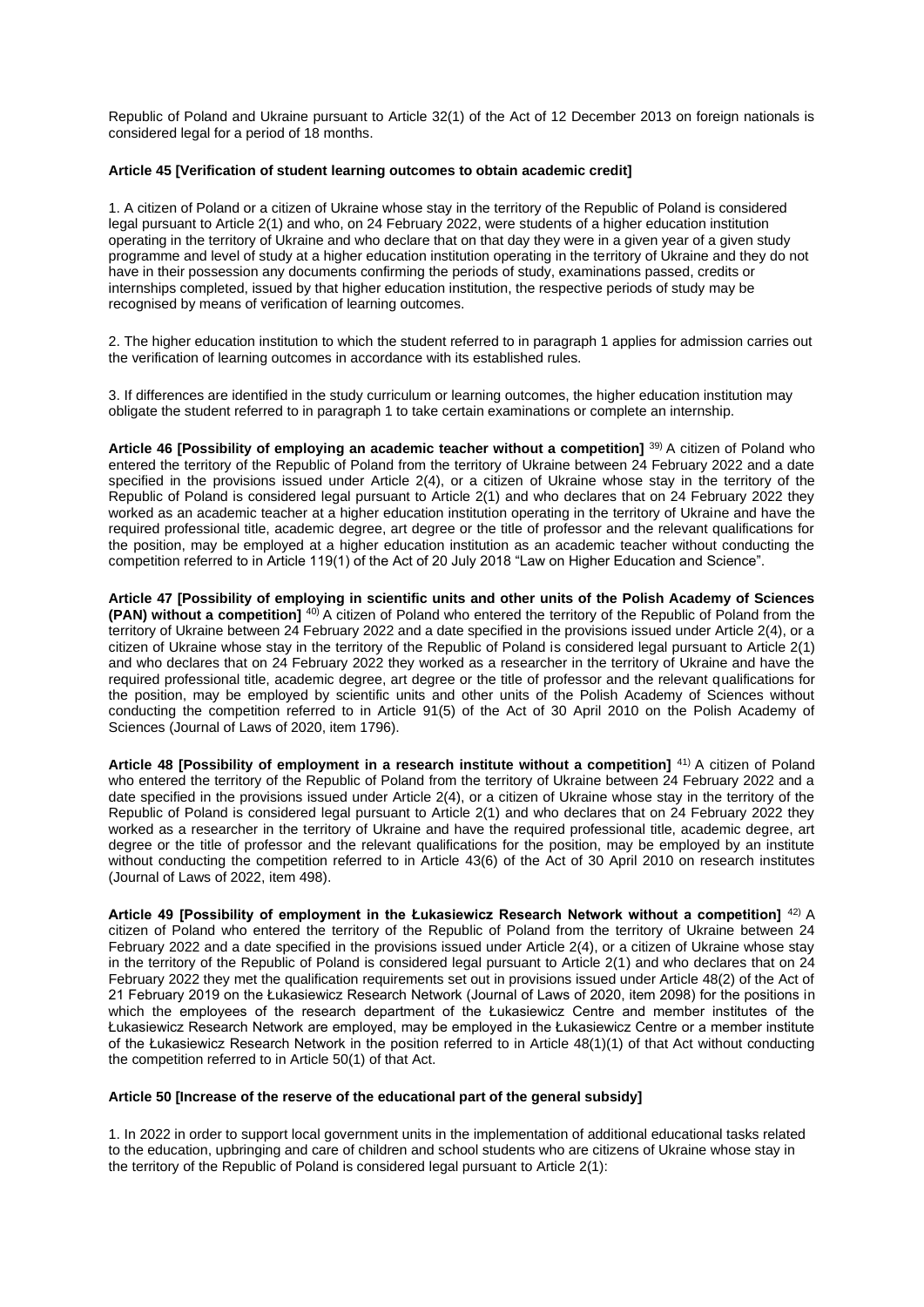**1)** the reserve of the education line of the general subsidy referred to in Article 28(2) of the Act of 13 November 2003 on income of local government units, may be increased with funds from the State budget;

**2)** local government units may receive resources from the Fund; the provisions of Article 28(3) and (4) of the Act of 13 November 2003 on income of local government units apply accordingly.

2. The distribution of the resources referred to in paragraph 1 is not subject to the exclusion of tasks referred to in Article 28(5)(1) and (2) of the Act of 13 November 2003 on income of local government units.

3. In 2022, the budget lines whose administrators are the ministers referred to in Article 8(4)-(14a) of the Act of 14 December 2016 "Education Law" (Journal of Laws of 2021, item 1082) may be increased by additional funds to support educational tasks related to the education, upbringing and care of children and school students who are citizens of Ukraine whose stay in the territory of the Republic of Poland is considered legal pursuant to Article 2(1), in schools run by these ministers.

## **Article 51 [Establishment and liquidation of offsite locations of educational activities]**

1. To provide education, upbringing and care of children and school students who are citizens of Ukraine whose stay in the territory of the Republic of Poland is considered legal pursuant to Article 2(1), offsite locations may be established for teaching, educational and care activities, under the organisational control of schools or kindergartens, hereinafter referred to as to "offsite locations". The provision does not apply to art schools.

2. The provisions of Article 39(5a) and Article 89 of the Act of 14 December 2016 "Education Law" do not apply to the establishment and liquidation of offsite locations.

3. In an offsite location which is under the organisational control of a primary school, aside from primary school grades, there may also be preschool units.

4. An offsite location under the control of a school run by a local government unit or of a kindergarten run by a local government unit, is established by means of a resolution of the decision-making body of that local government unit, subject to a prior positive opinion from the education superintendent [*kurator oświaty*]. The opinion is issued within 7 days of receipt of the application for an opinion. The resolution needs not be published in the voivodeship official journal.

5. The resolution establishing the offsite location referred to in paragraph 4 must include:

**1)** the period of operation of the offsite location;

**2)** name and address of the registered office of the kindergarten or school, respectively, which is to have organisational control over the offsite location;

**3)** the address of the offsite location;

**4)** for an offsite location which is under the organisational control of a primary school – information about the presence of preschool units.

6. A legal person other than a local government unit or natural person running a public or non-public kindergarten or a public or non-public school may establish an offsite location under the organisational control of that kindergarten or school after concluding an agreement with the local government unit which acts as the registration body for that kindergarten or school, as referred to in Article 2(16) of the Act of 27 October 2017 on the financing of educational tasks (Journal of Laws of 2021, items 1930 and 2445).

7. The agreement referred to in paragraph 6 must include, in particular:

**1)** the period of operation of the offsite location;

**2)** name and address of the registered office of the kindergarten or school, respectively, which is to have organisational control over the offsite location;

**3)** the address of the offsite location;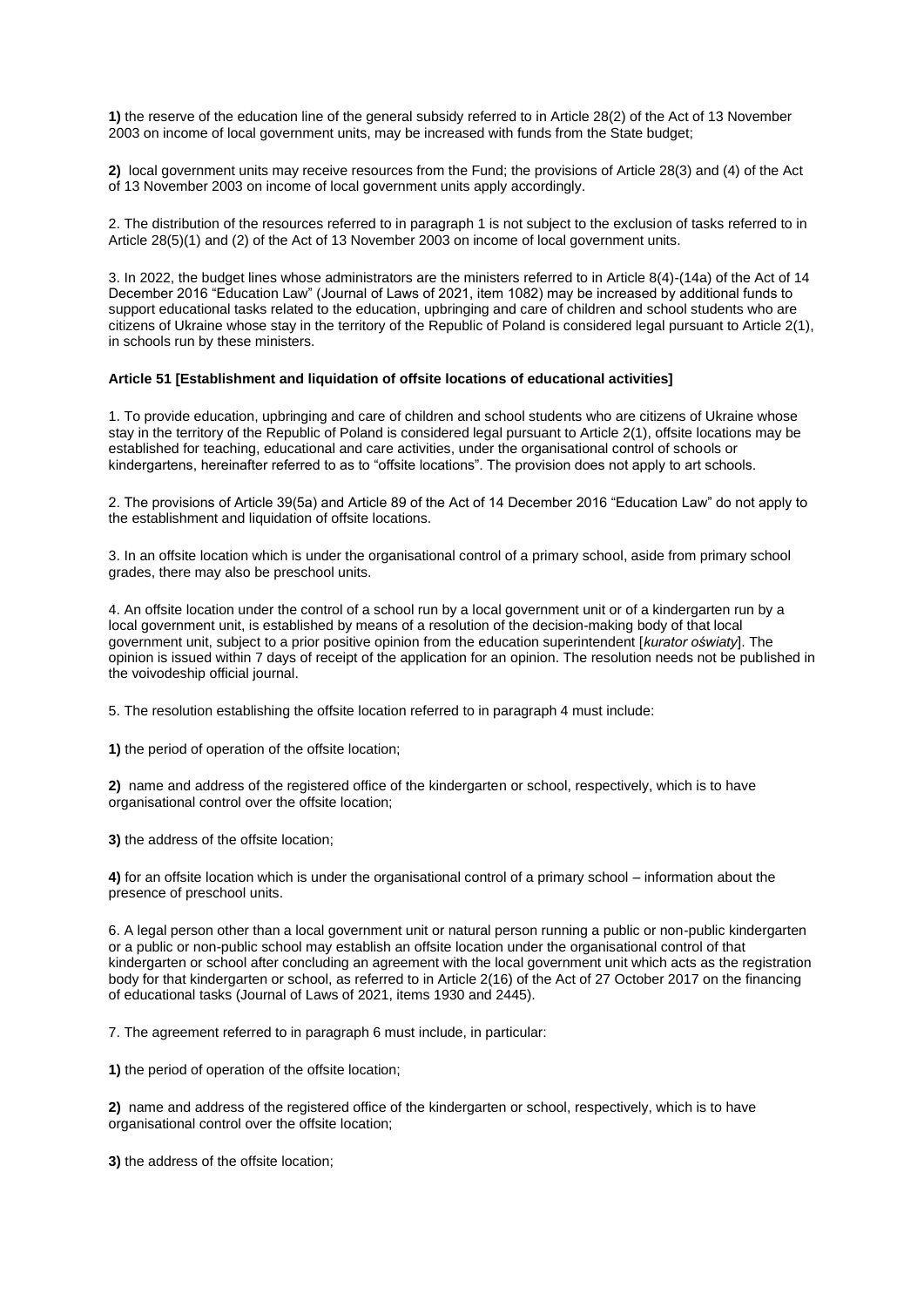**4)** for an offsite location which is under the organisational control of a primary school – information about the presence of preschool units.

8. Article 90a(1) and (4) or Article 168(13) of the Act of 14 December 2016 "Education Law" apply accordingly to the establishment of the offsite locations referred to in paragraph 6, provided that:

**1)** the opinion of the education superintendent referred to respectively in Article 88(4)(1) and Article 168(5) of the Act of 14 December 2016 "Education Law",

**2)** opinions of the poviat (city) commander of the State Fire Service and the state poviat sanitary inspector referred to, respectively, in the regulations issued pursuant to Article 88(6) of the Act of 14 December 2016 "Education Law" and in Article 168(4)(3)(d) of that Act

- are issued within 7 days of receipt of the request for an opinion.

9. If an offsite location referred to in paragraph 6 is established:

**1)** submission of an application for a change of the permit referred to in Article 88(4)(1) of the Act of 14 December 2016 "Education Law",

**2)** notification of change in the entry in the register referred to in Article 168(1) of the Act of 14 December 2016 "Education Law"

- may be made at any time.

10. The statutes of the kindergarten or school which has organisational control over the offsite location is adapted immediately.

**Article 52 [Free transport to the place of education]** A local government unit where education, upbringing and care is provided for children and school students who are citizens of Ukraine whose stay in the territory of the Republic of Poland is considered legal pursuant to Article 2(1), may organise free transport for these children and school students to the place where they are provided with education, upbringing and care. If such transport is organised, the local government unit is obliged to provide care during transport to children receiving pre-school education and school students who are provided with education, upbringing and care at a primary school for children and youth.

# **Article 53 [Financial assistance for students]**

1. Financial assistance benefits of a social nature may be granted to a citizen of Ukraine staying in the territory of the Republic of Poland whose stay in the territory of the Republic of Poland is considered legal pursuant to Article 2(1), in accordance with the rules laid down in chapter 8a of the Act of 7 September 1991 on the education system (Journal of Laws of 2021, item 1915, and of 2022, item 583), subject to paragraphs 2 to 4.

2. The application for the benefit referred to in paragraph 1 must include in particular:

**1)** name and surname of the citizen of Ukraine and their parents;

**2)** the place of stay of the citizen of Ukraine in the territory of the Republic of Poland;

**3)** a declaration on their family and income situation.

3. When establishing the right to the benefit referred to in paragraph 1, a family member who, according to a declaration of the person applying for these benefits, is not staying in the territory of the Republic of Poland, is not taken into account in the determination of family income per family member.

4. The benefits referred to in paragraph 1 are granted by the head of the rural gmina [*wójt*] (city mayor, city president) in which the applicant is staying.

**Article 54 [Exclusion of permission for a child to complete compulsory education outside an institution]**  The provisions of Article 37 of the Act of 14 December 2016 "Education Law" do not apply to children and school students who are citizens of Ukraine whose stay in the territory of the Republic of Poland is considered legal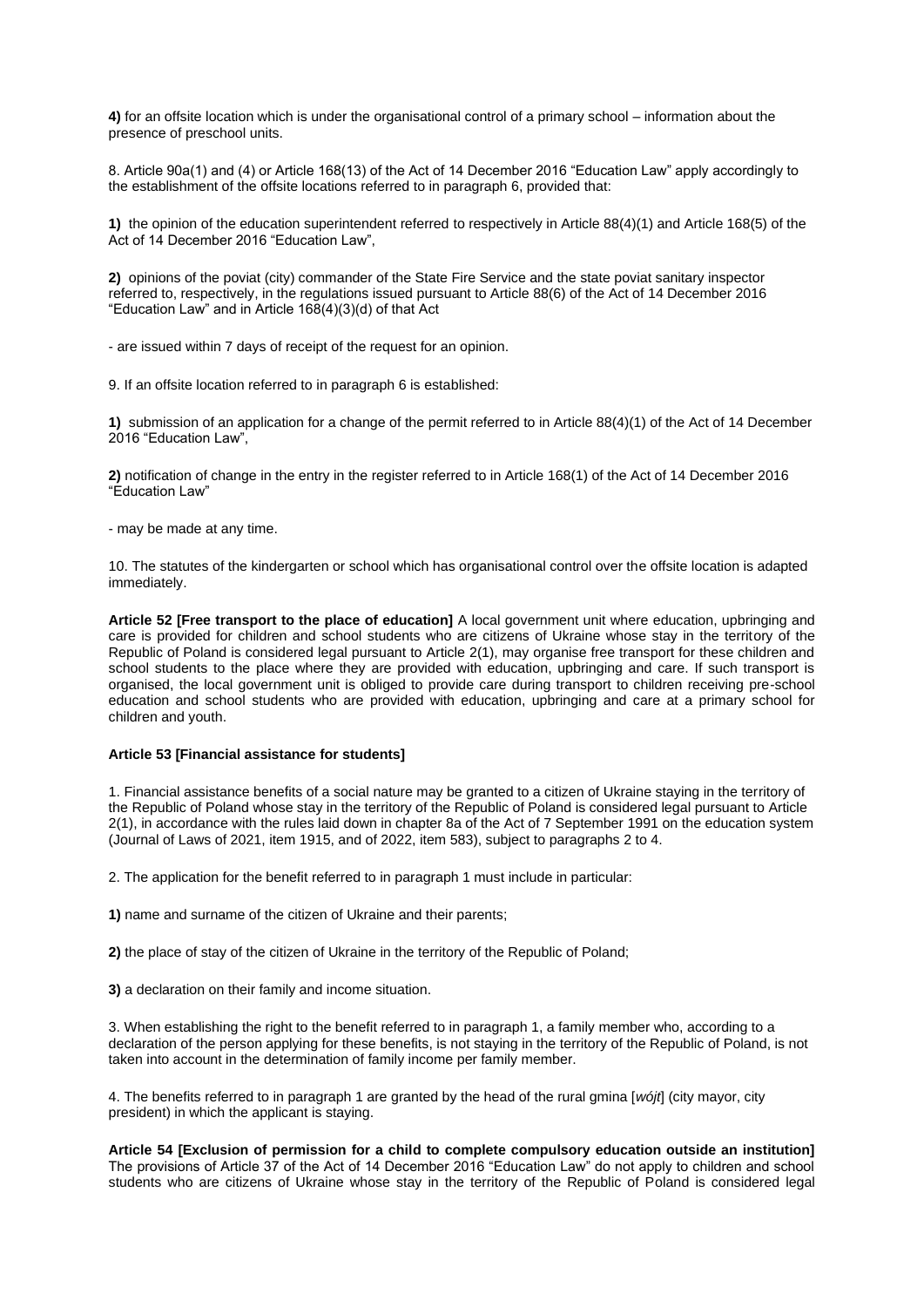pursuant to Article 2(1).

## **Article 55 [Teaching in the preparatory unit]**

1. Teaching in the preparatory unit referred to in Article 165(11) of the Act of 14 December 2016 "Education Law" may be conducted in an inter-school group.

2. In cases justified by demographic conditions, the executive body of the local government unit which running the school in which the preparatory unit is organised may direct to this unit school students of other schools of the same type, run by the same local government unit.

3. Local government units running schools may enter into agreements in order for the executive body of the local government unit to direct school students of the school it runs to a preparatory unit organised in a school of the same type run by another local government unit.

4. In the cases referred to in paragraphs 2 and 3, the provisions of Article 39(2)-(4a) of the Act of 14 December 2016 "Education Law" apply accordingly.

5. Teaching in the preparatory unit is conducted on the basis of general education curricula implemented at school, adapted in terms of the scope of teaching contents and the methods and forms of their implementation, to the developmental and educational needs and psychophysical abilities of school students.

**Article 56 [Overtime hours for a teacher]** In school year 2021/2022, in a school where an additional unit has been established to provide educational services to children and students who are the citizens of Ukraine whose stay in the territory of the Republic of Poland is considered legal pursuant to Article 2(1), overtime hours in excess of what is prescribed in Article 35(1) of the Act of 26 January 1982 "The Teacher's Charter" (Journal of Laws of 2021, item 1762) may be assigned to a teacher, subject to that teacher's consent.

**Article 57 [Employment as a teaching assistant]** In school year 2021/2022, a person without a Polish citizenship may be employed in the position of a teaching assistant as referred to in Article 165(8) of the Act of 14 December 2016 "Education Law", provided that they have a command of the Polish language, both verbal and written, which makes it possible to help a school student who does not speak Polish or does not speak Polish well enough to benefit from education. The requirement of the knowledge of the Polish language confirmed by the document referred to in Article 11(3) of the Act of 21 November 2008 on local government employees does not apply.

**Article 58 [Exclusion of application of provisions on suspension of the right to a benefit]** Starting from 24 February 2022, the provision of Article 9(2) of the Act of 22 May 2009 on teachers' compensatory benefits (Journal of Laws of 2022, item 301) does not apply if the eligible person takes up employment in the entities referred to in Article 1 of the Act of 26 January 1982 "The Teacher's Charter" in the position of:

**1)** the teaching assistant referred to in Article 165(8) of the Act of 14 December 2016 "Education Law";

**2)** a teacher, where an additional unit has been established within a school to provide educational services to children and school students who are the citizens of Ukraine whose stay in the territory of the Republic of Poland is considered legal pursuant to Article 2(1).

**Article 59 [Authorisation for the Minister]** The minister competent for education and upbringing may determine, by means of a regulation, the organisation of education, upbringing and care for children and youth who are citizens of Ukraine whose stay in the territory of the Republic of Poland is considered legal pursuant to Article 2(1), in particular within the scope of assessment, classification and promotion, conducting examinations, organisation of work of units of the education system, conducting enrollment proceedings and lay down separate standards in this respect, taking into account the adaptation of the process of education, upbringing and care to the needs and capabilities of children and youth who are citizens of Ukraine.

# **Article 60 [Reimbursement of costs arising from border insurance of vehicles]**

1. The tasks of the Insurance Guarantee Fund referred to in the Act of 22 May 2003 on compulsory insurance, the Insurance Guarantee Fund and the Polish Motor Insurers' Bureau (Journal of Laws of 2021, item 854, 1177 and 2328), hereinafter referred to as the "Act on compulsory insurance", include reimbursement to an insurance company of a compensation or the benefit paid and costs incurred on account of claims arising from the border insurance referred to in Article 2(1)(14) of the Act on compulsory insurance, concerning holders of motor vehicles who fulfil all of the following requirements: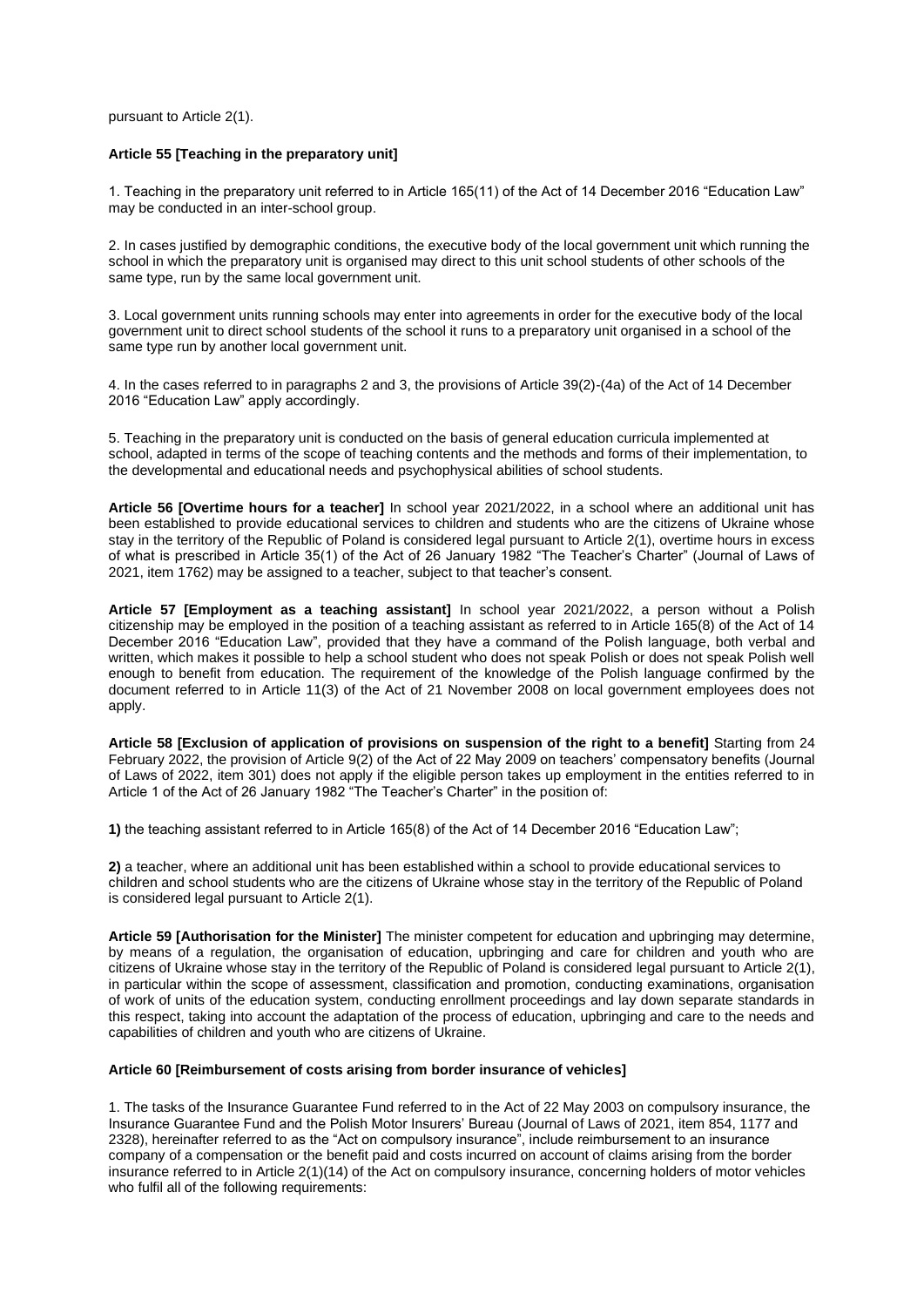**1)** they are foreign nationals within the meaning of the Act of 12 December 2013 on foreign nationals;

**2)** they are citizens of Ukraine or at the time of crossing the border of the Republic of Poland had a legalised stay in the territory of Ukraine;

**3)** they arrived in the territory of the Republic of Poland from the territory of Ukraine on or after 24 February 2022;

**4)** they have concluded a border insurance contract or a border insurance contract has been concluded on their account, for a period of 30 days, and the insurance premium for this insurance is financed on a one-time basis by the insurance company concluding the border insurance contract or by an entity related to this insurance company within the meaning of the Act of 11 September 2015 on insurance and reinsurance activity (Journal of Laws of 2021, item 1130, 2140 and 2328).

2. If the insurance company pays a compensation or a benefit under the border insurance in the case referred to in paragraph 1, the Insurance Guarantee Fund is obliged to reimburse the insurance company for the compensation or benefit paid and the costs incurred.

3. With respect to the claims referred to in paragraph 1, the provisions of Article 106 of the Act on compulsory insurance do not apply.

4. With respect to the claims referred to in paragraph 1, the provisions of Article 109 and Article 109a of the Act on compulsory insurance apply accordingly.

5. In the cases referred to in paragraph 1, border insurance contracts are concluded for a period of 2 months, starting from 24 February 2022.

6. In order to perform the tasks referred to in paragraph 1, the Insurance Guarantee Fund and insurance companies gain access to data from the register referred to in Article 3(3), by means of data transmission.

#### **Article 61 [Permission to practise the profession of doctor or dentist]**

1. For a period of 18 months starting from 24 February 2022, irrespective of the duration of the state of epidemic emergency or the state of epidemic, a citizen of Ukraine who has obtained the qualifications of a medical doctor or a dentist outside the territory of the Member States of the European Union may be granted permission to practise the profession of medical doctor or permission to practise the profession of dentist, and a conditional licence to practise the profession of medical doctor or a conditional licence to practise the profession of dentist, provided that they meet the conditions referred to in Article 7(2)(3)-(5) and (7) of the Act of 5 December 1996 on the professions of medical doctor and dentist (Journal of Laws of 2021, item 790, 1559 and 2232, and of 2022, item 583).

2. The provisions of Article 7(9)-(14) and (17)-(22) of the Act of 5 December 1996 on the professions of medical doctor and dentist apply accordingly to the individuals referred to in paragraph 1.

3. A medical doctor or dentist who holds the licence to practise the profession referred to in paragraph 1 may practise only in a healthcare facility and is obliged to notify the minister competent for health matters at which healthcare facility and for what period of time they have been employed, within 7 days after they start the provision of healthcare services in that facility. A failure to make the notification may constitute grounds for revoking the permission referred to in paragraph 1.

4. A citizen of Ukraine who holds permission to practise as a medical doctor or permission to practise as a dentist and a conditional licence to practise as a medical doctor or a conditional licence to practise as a dentist granted pursuant to Article 7(9)-(22) of the Act of 5 December 1996 on the professions of medical doctor and dentist, may also practise outside a medical facility dedicated for the provision of healthcare services to COVID-19 patients in the event that:

**1)** the state of epidemic emergency is lifted and the state of epidemic is lifted, or

**2)** there are no separate healthcare facilities dedicated for the provision of healthcare services to COVID-19 patients.

**Article 62 [Permission to the provision of services by doctors and dentists undergoing postgraduate training]**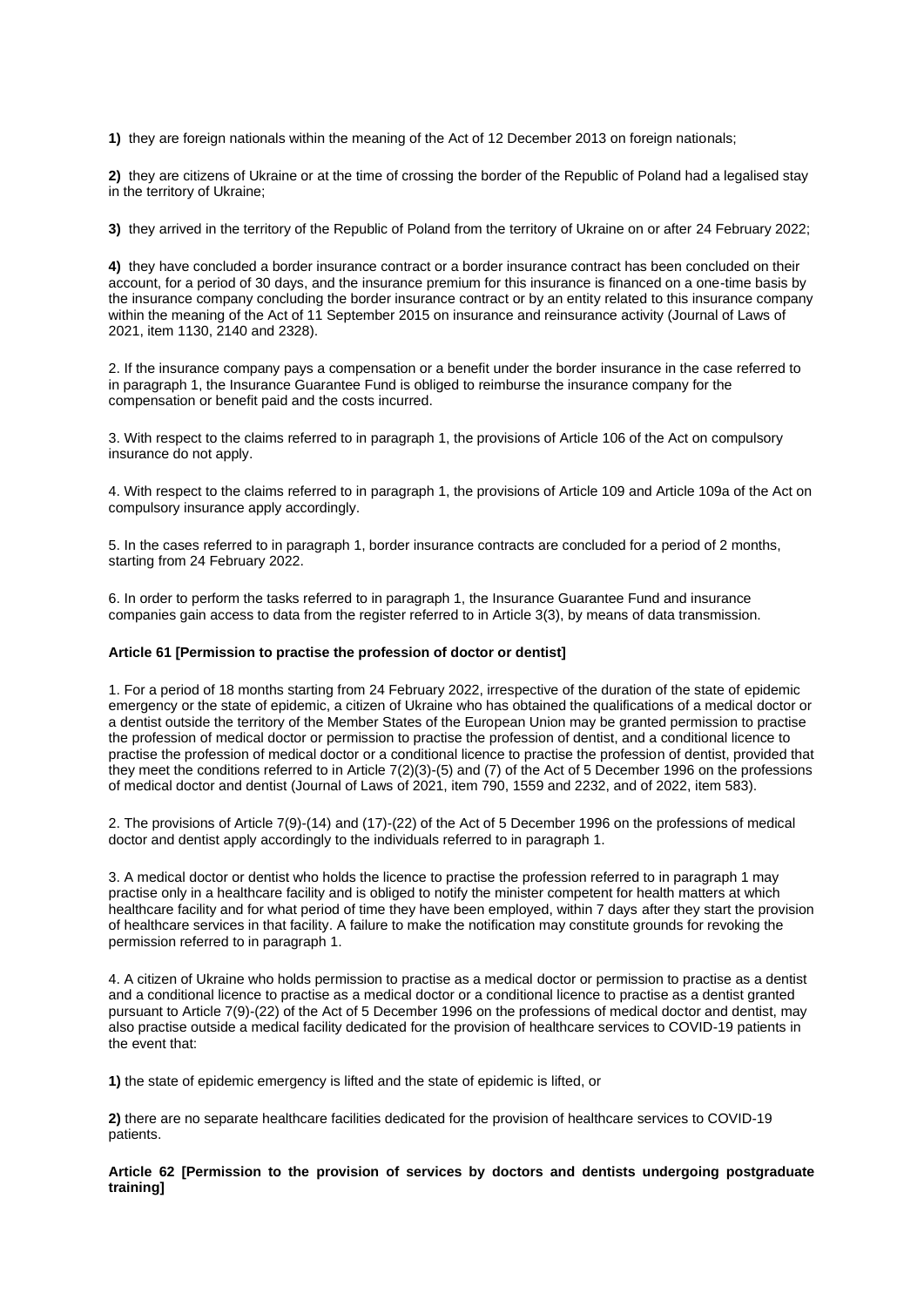1. Doctors and dentists undergoing postgraduate training within the scope of their profession of doctor or dentist may provide healthcare services referred to in Article 15b(3) of the Act of 5 December 1996 on the professions of medical doctor and dentist to persons whose stay in the territory of the Republic of Poland is considered legal pursuant to Article 2(1) also outside the facility of such training.

2. Doctors and dentists undergoing postgraduate training may provide the healthcare services referred to in paragraph 1 as part of their employment in a healthcare facility or another organisational unit established to provide healthcare services to persons whose stay in the territory of the Republic of Poland is considered legal pursuant to Article 2(1).

3. Doctors and dentists undergoing postgraduate training provide the health services referred to in paragraph 1:

**1)** outside the working hours of their postgraduate training, or

**2)** as part of unpaid leave granted at the place of postgraduate training for a period not exceeding 3 months.

4. The employer of a doctor or dentist undergoing postgraduate training may not refuse to grant the leave referred to in paragraph 3(2).

5. Doctors and dentists undergoing postgraduate training, while providing healthcare services referred to in paragraph 1, are subject to the supervision and management of a doctor authorised to practise the profession independently, designated by the head of the unit in which they provide these services.

6. At the request of a doctor or dentist in training, the competent regional medical board may recognise the period during which the doctor or dentist provided healthcare services referred to in paragraph 1, as equivalent to the completion of the postgraduate training programme if such services were provided during unpaid leave granted at the place of training.

#### **Article 63 [Assigning a number corresponding to the number of the licence to practise the profession]**

1. For a period of 18 months starting from 24 February 2022, the minister competent for health matters may assign a number corresponding to the number of the licence to practise the profession, at the request of a doctor or dentist who has obtained the certificate referred to in Article 9(7) of the Act of 5 December 1996 on the professions of medical doctor and dentist and has declared his intention to provide healthcare services to persons whose stay in the territory of the Republic of Poland is considered legal pursuant to Article 2(1).

2. The doctor or dentist referred to in paragraph 1, who has obtained a number corresponding to the number of the licence to practise the profession, may provide healthcare services, including those financed from public funds, to persons whose stay in the territory of the Republic of Poland is considered legal pursuant to Article 2(1).

3. For a period of 18 months starting from 24 February 2022, the provisions of paragraphs 1 and 2 as well as the provisions of Article 9(2)-(14) and Article 9a of the Act of 5 December 1996 on the professions of medical doctor and dentist apply accordingly to doctors and dentists who have the licence to practise the profession of doctor or dentist in the United Kingdom of Great Britain and Ireland or the United States of America, in order to enable them to provide healthcare services to persons whose stay in the territory of the Republic of Poland is considered legal pursuant to Article 2(1).

## **Article 64 [Permission to practise the profession of nurse or midwife]**

1. For a period of 18 months starting from 24 February 2022, irrespective of the duration of the state of epidemic emergency or state of epidemic, a citizen of Ukraine who obtained the qualifications of a nurse or a midwife outside the territory of the Member States of the European Union may be granted permission to practise as a nurse or midwife and a conditional licence to practise as a nurse or midwife, provided that they meet the conditions referred to in Article 35a(1)(3)-(5) and (7) of the Act of 15 July 2011 on the professions of nurse and midwife (Journal of Laws of 2022, item 551).

2. The provisions of Article 35a(14)-(19) and (22)-(27) of the Act of 15 July 2011 on the professions of nurse and midwife apply accordingly to the persons referred to in paragraph 1.

3. A nurse or midwife who holds the licence to practise referred to in paragraph 1 may practise only in a healthcare facility and is obliged to notify the minister competent for health matters at which healthcare facility and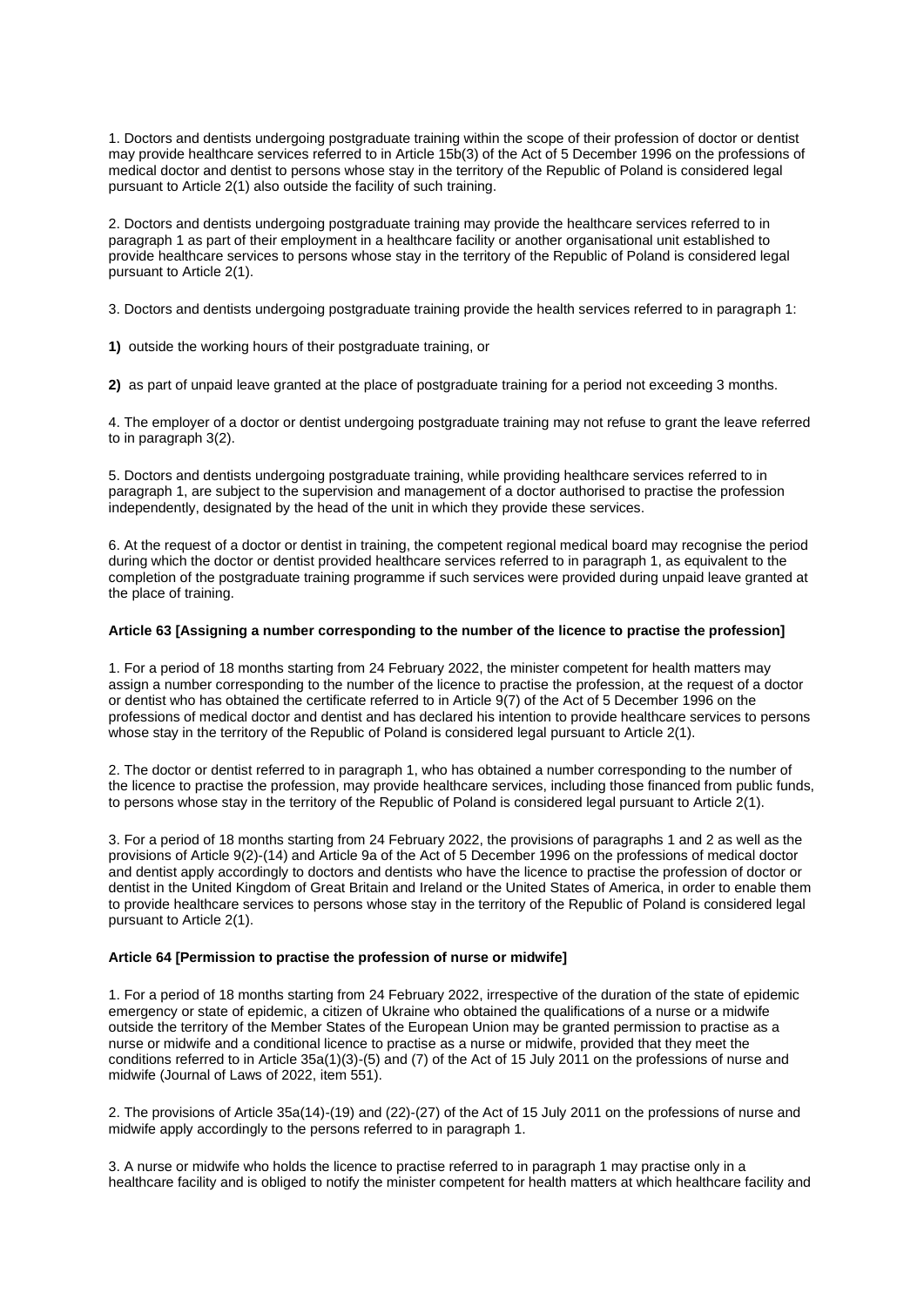for what period of time they have been employed, within 7 days after they start the provision of healthcare services in that facility. A failure to make the notification may constitute grounds for revoking the permission referred to in paragraph 1.

4. A citizen of Ukraine who holds permission to practise as a nurse or permission to practise as a midwife and a conditional licence to practise as a nurse or a conditional licence to practise as a midwife granted pursuant to Article 35a(14)-(27) of the Act of 15 July 2011 on the professions of nurse and midwife may also practise outside a healthcare facility dedicated for the provision of healthcare services to COVID-19 patients in the event that:

**1)** the state of epidemic emergency is lifted and the state of epidemic is lifted, or

**2)** there are no separate healthcare facilities dedicated for the provision of healthcare services to COVID-19 patients.

#### **Article 65 [Extension of duty hours of officers, compensation]**

1. Duty hours of officers of the Police, Border Guard, State Fire Service, Tax and Customs Service, State Protection Service and Internal Security Agency, who have been on duty performing tasks directly related to the stay of persons who have arrived in the territory of the Republic of Poland in the context of the armed conflict in the territory of Ukraine, may exceed 40 hours per week, without prejudice to the right to an uninterrupted break.

2. In exchange for the duty hours exceeding the statutory duty time standard, the officer referred to in paragraph 1 is entitled to a financial compensation upon the end of the settlement period.

3. With respect to the extension of the duty hours of officers of:

**1)** the Police – the provision of Article 33(2a), (3) and (4) of the Act of 6 April 1990 on the Police (Journal of Laws of 2021, items 1882, 2333, 2447 and 2448) do not apply;

**2)** the Border Guard – the provision of Article 37(2b), (3) and (3a) of the Act of 12 October 1990 on the Border Guard (Journal of Laws of 2021, items 1486, 1728, 1898, 2191 and 2333) do not apply;

**3)** the State Fire Service – the provisions of Article 10(1)(12), Article 12(5)(8), Article 13(6)(17) and Article 35(9), (10) and (10b) of the Act of 24 August 1991 on the State Fire Service (Journal of Laws of 2021, items 1940 and 2490) do not apply;

**4)** the Customs and Tax Service – the provisions of Article 189(4) and (13) of the Act of 16 November 2016 on the National Tax Administration (Journal of Laws of 2021, item 422, as amended 43) do not apply;

**5)** the State Protection Service – the provisions of Article 81(2a), (4) and (5) of the Act of 8 December 2017 on the State Protection Service (Journal of Laws of 2021, items 575, 1728 and 2333) do not apply.

4. The compensation referred to in paragraph 2 is subject to the rules referred to in relation to officers of:

**1)** the Police – in Article 33(3a) of the Act of 6 April 1990 on the Police;

**2)** the Border Guard – in Article 117c of the Act of 12 October 1990 on the Border Guard;

**3)** the State Fire Service – in Article 97c of the Act of 24 August 1991 on the State Fire Service;

**4)** the Customs and Tax Service – in the regulations issued on the basis of Article 189(20) of the Act of 16 November 2016 on the National Tax Administration;

**5)** of the State Protection Service – in Article 172a of the Act of 8 December 2017 on the State Protection Service.

5. The financial compensation referred to in paragraph 2 is paid out of the State budget.

#### **Article 66 [Transfer of equipment, vehicles and devices to the State Emergency Service of Ukraine]**

1. Heads of organisational units of the Police, Border Guard, State Fire Service and the Customs and Tax Service,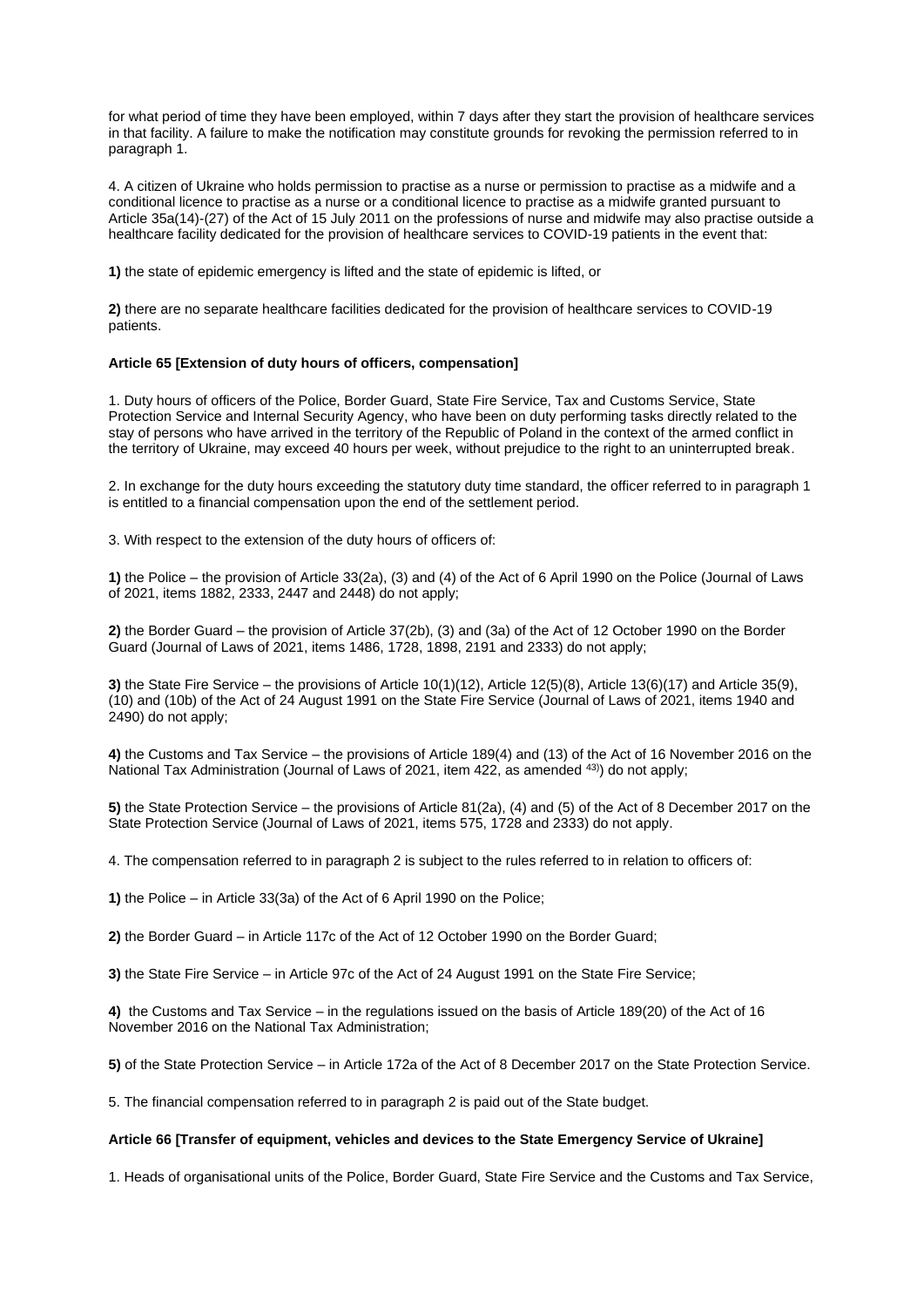as well as organisations operating within those services, may hand over, free of charge, fully operational equipment, vehicles and devices to organisational units of the State Emergency Service of Ukraine, with the consent of the Chief Commander of the Police, Chief Commander of the Border Guard and Chief Commander of the State Fire Service, and the Head of the National Tax Administration, respectively. The equipment, vehicles and devices referred to in the first sentence may also be donated by the Commander of the State Protection Service.

2. The Chief Commander of the Police, Chief Commander of the Border Guard and Chief Commander of the State Fire Service, and the Head of the National Tax Administration, each in their respective scope, inform the minister competent for internal affairs or the minister competent for public finance, respectively, about the consent referred to in paragraph 1. The Commander of the State Protection Service informs the minister competent for internal affairs about the intention to transfer the equipment, vehicles and devices referred to in paragraph 1.

3. The State Fire Service is authorised to arrange and donate to the State Emergency Service of Ukraine fully operational equipment, vehicles and devices from other fire protection units and donors in the territory of the country.

4. The fire protection units and donors authorise the head of the organisational unit of the State Fire Service in writing to carry out the activities referred to in paragraph 3.

5. Any equipment, vehicles and devices so handed over are exempt from any charges and taxes.

**Article 67 [Consent of the minister to revisions in the financial plan of the Employment Fund]** The provisions of Article 29(12) and Article 52(2)(2) of the Act of 27 August 2009 on public finance do not apply to revisions of the financial plan of the Employment Fund made to enable the performance of any tasks arising from this Act. The revisions are subject to consent from the minister competent for public finance.

**Article 68 [Lending of premises in order to temporarily satisfy housing needs]** If a building or its part is lent to a citizen of Ukraine referred to in Article 1(1), in order to temporarily satisfy housing needs, the provisions of the Act of 21 June 2001 on the protection of tenants' rights, the housing resource of gminas and the amendment to the Civil Code (Journal of Laws of 2022, item 172) and Article 15zzu(1) of the Act of 2 March 2020 on special solutions related to preventing, counteracting and combating COVID-19, other infectious diseases and crisis situations caused by them (Journal of Laws of 2021, item 2095, as amended <sup>44)</sup>), do not apply to this lending.

**Article 69 [Conditions for an agreement for temporary lease of premises by a citizen of Ukraine]** The provisions of Article 19a(2)(2) and (3), paragraph 3, and Article 19d(5) of the Act of 21 June 2001 on the protection of tenants' rights, the housing resource of gminas and the amendment to the Civil Code, concerning the tenant's indication of another premises where they will be able to live in the event of the obligation to vacate and surrender the premises occupied under the temporary lease agreement being enforced against them, as well as concerning the submission of a statement of the owner of the premises or a person holding the legal title to the premises on their consent to the tenant and persons living with them to live in the premises specified in the statement, do not apply to the conclusion of the agreement for temporary lease of premises by a tenant who is a citizen of Ukraine referred to in Article 1(1).

## **Article 70 [Conditions for leasing premises by a social housing initiative]**

1. Where a social housing initiative:

**1)** has lent a vacant apartment to a citizen of Ukraine referred to in Article 1(1)**,** in order to temporarily satisfy their housing needs, or

**2)** has leased a vacant apartment to a citizen of Ukraine referred to in Article 1(1)**,** without concluding with them an agreement referred to in Article 29a(1) of the Act of 26 October 1995 on certain forms of housing support (Journal of Laws of 2021, item 2224)

- the last tenant within the meaning of Article 29a(5) of the Act of 26 October 1995 on certain forms of housing support is considered the last tenant towards whom a return of the participation payment was made.

2. A social housing initiative may lease an apartment to a citizen of Ukraine referred to in Article 1(1), without complying with the conditions referred to in Article 30 of the Act of 26 October 1995 on certain forms of housing support.

## **Article 71 [Application for broadband Internet access service]**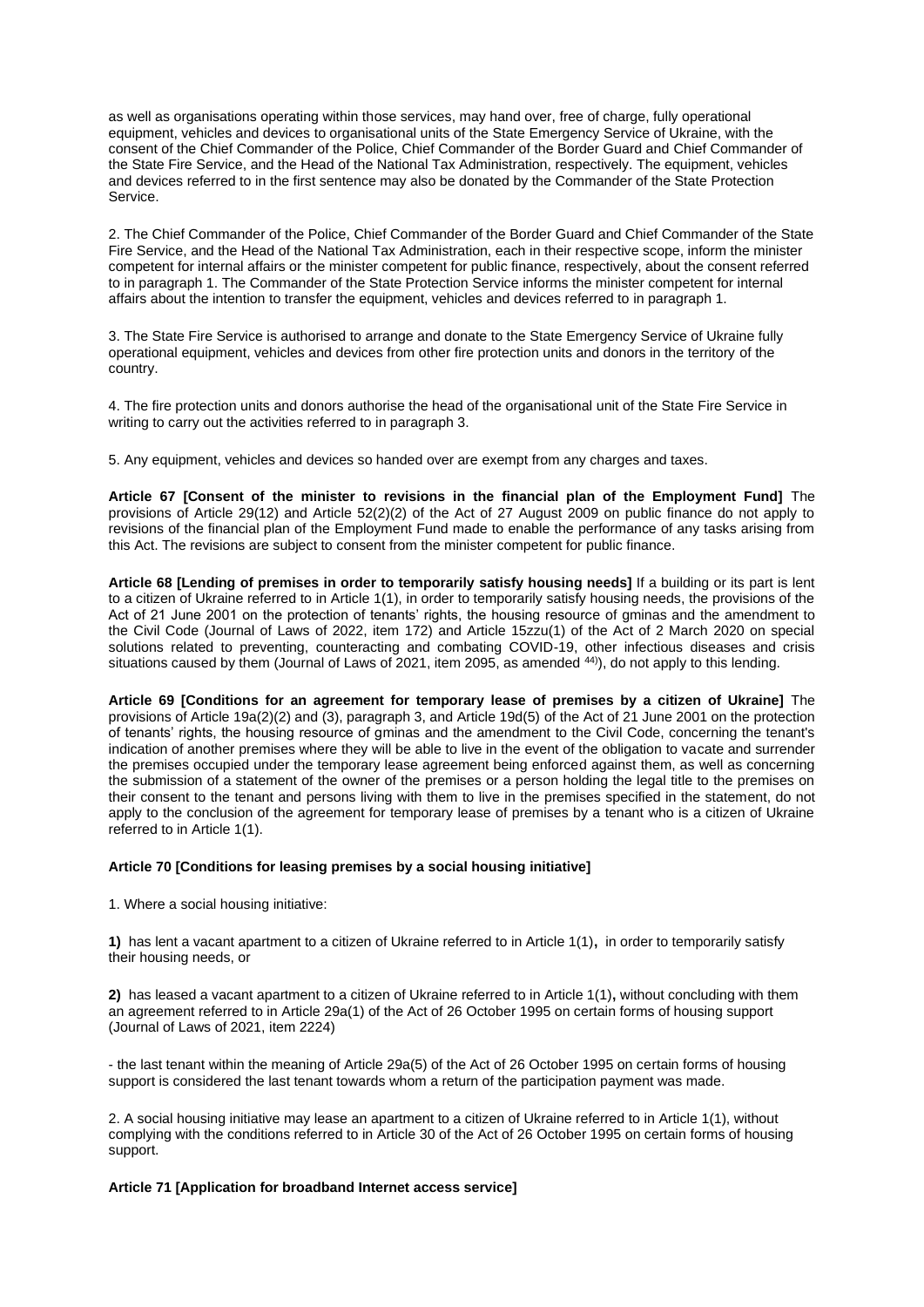1.45) The provision of Article 10(3) of the Act of 27 October 2017 on the National Educational Network (Journal of Laws of 2021, item 989) does not apply where a body running the school or the school headmaster, with the consent of that body, applies to the operator of the National Educational Network referred to in that Act for the provision of a broadband Internet access service with a bandwidth exceeding 100 Mbps, in connection with the launch and operation at a given school of a care point for foreign nationals who have arrived in the territory of the Republic of Poland from the territory of Ukraine in connection with hostilities conducted in the territory of Ukraine. The cost of providing broadband Internet access service with a bandwidth specified in the application is borne by the operator of the National Educational Network throughout the period of the functioning of that care point.

2. A local government unit may apply to the operator of the National Educational Network to provide the service referred to in Article 5(2) of the Act referred to in paragraph 1 again in a building in which the service has been discontinued in connection with the cessation of school activities and in which the care point referred to in paragraph 1 has been launched. The operator of the National Educational Network may resume the provision of the service referred to in the first sentence for the duration of the functioning of that point, if technical conditions permit it. The costs of providing this service are borne by operator of the National Educational Network during the period of the functioning of the care point referred to in paragraph 1.

3. If the rights referred to in paragraphs 1 and 2 are exercised, the headmaster of the school, the body running the school or the local government unit are obliged to immediately inform the operator of the National Educational Network about the cessation of the functioning of the care point referred to in paragraph 1.

**Article 72 [Criminal provisions]** When sentencing a perpetrator who, during the armed conflict in the territory of Ukraine, has committed a crime referred to in:

**1)** Article 189, Article 189a(2), Article 191(1)-(2) of the Act of 6 June 1997 "The Criminal Code" (Journal of Laws of 2021, item 2345 and 2447) – the court will order the penalty of imprisonment for no less than 1 year, and in the case of the offence specified in Article 189(3), for no less than 5 years, up to the upper limit of the statutory threat provided for the offence attributed to the perpetrator increased by half;

**2)** Article 204(1) and (2) of the Act of 6 June 1997 "The Criminal Code" – the court will impose the penalty of imprisonment for 5 to 15 years;

**3)** Article 203 or Article 204(3) of the Act of 6 June 1997 "The Criminal Code" – the court will impose the penalty of imprisonment for 8 to 15 years or the penalty of imprisonment for 25 years;

**4)** Article 189a(1) of the Act of 6 June 1997 "The Criminal Code" – the court will impose the penalty of imprisonment for 10 to 15 years or the penalty of imprisonment for 25 years;

**Article 73** In the Act of 8 March 1990 on local government of gminas (Journal of Laws of 2022, item 559) in Article 10, paragraph 3 is added with the following wording:

3. Gminas, unions of gminas and associations of local government units may provide aid, including financial assistance, to local and regional communities of other countries. Such aid is provided on the basis of a resolution of the decision-making body of the gmina, union of gminas or competent statutory body of the association of local government units.".

**Article 74** In the Act on personal income tax of 26 July 1991 (Journal of Laws of 2021, item 1128, as amended 46)), the following Articles 52zf-52zi are added after Article 52ze:

" Article 52zf.

1. The cost of production or the purchase price of items or rights donated as gifts between 24 February 2022 and 31 December 2022 to counter the effects of hostilities in the territory of Ukraine are tax deductible expense:

- **1)** the organisations referred to in Article 3(2) and (3) of the Act of 24 April 2003 on public benefit activity and volunteering, or equivalent organisations specified in legal provisions governing public benefit activities applicable in the territory of Ukraine,
	- 2) local government units.
	- **3)** the Governmental Strategic Reserves Agency,
	- **4)** entities providing healthcare services or emergency medical services in the territory of the Republic of Poland or in the territory of Ukraine – if the cost of production or the purchase price were not included in tax deductible expenses, including through depreciation.

2. The cost incurred to provide a free of charge service aimed at countering the effects of hostilities in the territory of Ukraine between 24 February 2022 and 31 December 2022 to the entities mentioned in paragraph 1 is treated as a tax-deductible expense, provided that the cost has not been already deducted, including by depreciation charges.

Article 52zg. The value of the gifts and free of charge services referred to in Article 52zf received between 24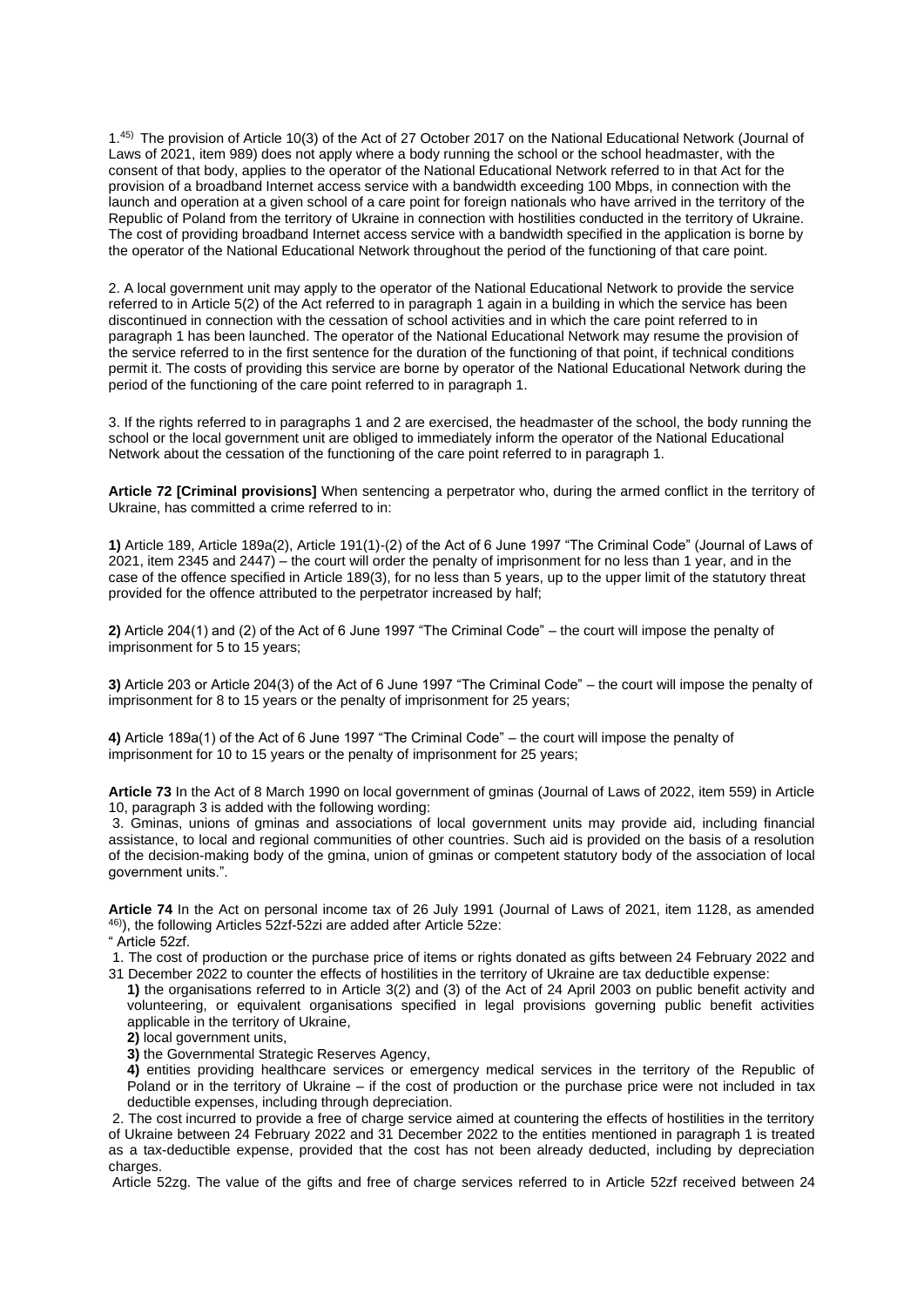February 2022 and 31 December 2022 by the taxable persons referred to in Article 52zf(1) is not treated as income.

Article 52zh. Any humanitarian aid received between 24 February 2022 and 31 December 2022 by taxable persons being citizens of Ukraine who arrived in the territory of the Republic of Poland from the territory of Ukraine in that period as a result of the ongoing hostilities in that territory, is exempt from income tax.

Article 52zi. The cash benefit referred to in Article 13 of the Act of 12 March 2022 on assistance to citizens of Ukraine in the context of the armed conflict in Ukraine (Journal of Laws, item 583) is exempt from income tax.

**Article 75** In the Act of 7 September 1991 on the education system (Journal of Laws of 2021, item 1915), the words "point 1" are deleted in Article 93g(3)(1).

**Article 76** In the Act of 15 February 1992 on corporate income tax (Journal of Laws of 2021, items 1800, 1927, 2105, 2106, 2269 and 2427), the following Articles 38w to 38z are added after Article 38v:

" Article 38w.

1. The cost of production or the purchase price of items or rights donated as gifts between 24 February 2022 and 31 December 2022 to counter the effects of hostilities in the territory of Ukraine are tax deductible expense:

**1)** the organisations referred to in Article 3(2) and (3) of the Act of 24 April 2003 on public benefit activity and volunteering, or equivalent organisations specified in legal provisions governing public benefit activities applicable in the territory of Ukraine,

**2)** local government units,

**3)** the Governmental Strategic Reserves Agency,

**4)** entities providing healthcare services or emergency medical services in the territory of the Republic of Poland or in the territory of Ukraine – if the cost of production or the purchase price were not included in tax deductible expenses, including through depreciation.

2. The cost incurred to provide a free of charge service aimed at countering the effects of hostilities in the territory of Ukraine between 24 February 2022 and 31 December 2022 to the entities mentioned in paragraph 1 is treated as a tax-deductible expense, provided that the cost has not been already deducted, including by depreciation charges.

"Article 38x. The value of the gifts and free of charge services referred to in Article 38w received between 24 February 2022 and 31 December 2022 by the taxable persons referred to in Article 38w(1) is not treated as income.

Article 38y. For the purposes of calculating the loss and share of income in the revenues referred to in Article 24ca(1), the tax-deductible expenses referred to in Article 38w incurred in the period specified in that provision are not taken into consideration.

Article 38z. The cash benefit referred to in Article 13 of the Act of 12 March 2022 on assistance to citizens of Ukraine in the context of the armed conflict in Ukraine (Journal of Laws, item 583) is exempt from income tax.

**Article 77** In the Act of 5 December 1996 on the professions of medical doctor and dentist (Journal of Laws of 2021, items 790, 1559 and 2232), in Article 7:

**1)** in paragraph 2i point 3, the full stop is replaced with a semicolon and the following point 4 is inserted:

"**4)** a medical doctor or dentist provides healthcare services in healthcare facilities providing services to the persons whose stay in the territory of the Republic of Poland is considered legal pursuant to Article 2(1) of the Act of 12 March 2022 on assistance to citizens of Ukraine in the context of the armed conflict in Ukraine (Journal of Laws, item 583).";

2) the following paragraph 16a is added after paragraph 16:

16a. A medical doctor or dentist who holds a conditional licence referred to in paragraph 13 may, as part of their medical or dental practice, provide healthcare services in healthcare facilities providing services to the persons whose stay in the territory of the Republic of Poland is considered legal pursuant to Article 2(1) of the Act of 12 March 2022 on assistance to citizens of Ukraine in the context of the armed conflict in Ukraine. Practising in healthcare facilities providing services to victims of the armed conflict in Ukraine does not require the consent referred to in paragraph 16.

**Article 78** In the Act of 5 June 1998 on local voivodeship government (Journal of Laws of 2022, item 528), the existing text of Article 7a is marked as paragraph 1 and paragraph 2 is added in the following wording:

2. Poviats, unions of poviats and associations of poviats may provide aid, including financial assistance, to local and regional communities of other countries. Such aid is provided on the basis of a resolution of the decisionmaking body of the poviat, union of poviats or competent statutory body of the association of poviats.

**Article 79** In the Act of 5 June 1998 on local voivodeship government (Journal of Laws of 2022, item 547), the existing text of Article 8a is marked as paragraph 1 and paragraph 2 is added in the following wording: 2. Voivodeships may provide aid, including financial assistance, to local and regional communities of other countries. The basis for granting this aid is a resolution of the Sejmik of the Voivodeship.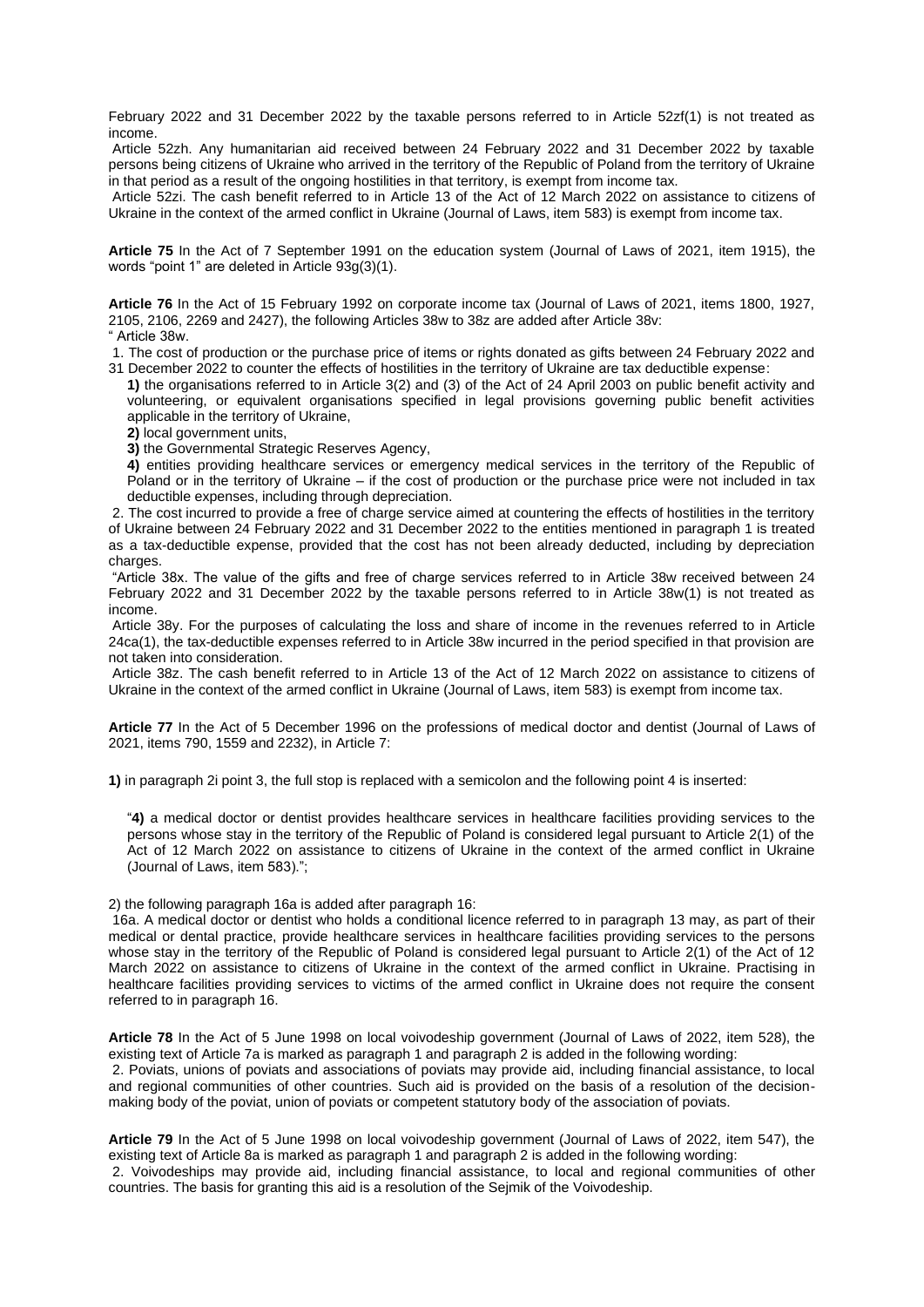**Article 80** The Act of 13 June 2003 on granting protection to foreign nationals in the territory of the Republic of Poland (Journal of Laws of 2021, items 1108 and 1918) is amended as follows:

**1)** in Article 74 the following paragraph 1a is inserted after paragraph 1:

1a. A cash benefit may be provided to the applicant and to the person on whose behalf the applicant is applying, without the need to report to the centre.

**2)** in Article 106 the following paragraph 4 is added:

4. The provisions of this chapter apply in the scope not regulated by separate provisions, which define the categories of persons enjoying temporary protection in the Republic of Poland.

**3)** in Article 109, the existing text is marked as paragraph 1 and the following paragraph 2 is added:

2. The Head of the Office refuses the temporary protection status by way of a decision which is final.

**4)** in Article 110:

**a)** paragraphs 2 and 3 are repealed,

**b)** paragraph 4 is amended to read as follows:

4. No fee is charged for the issue of the visa referred to in paragraph 1.

**c)** the following paragraphs 5 to 8 are added:

5. A person enjoying temporary protection is issued by the Head of the Office, upon the request of such person, with a certificate confirming their temporary protection status.

6. The certificate referred to in paragraph 5 is valid until the date of expiry of the period for which temporary protection is granted pursuant to the decision of the Council of the European Union referred to in Article 107(1). If this period is extended under European Union law, the validity of the certificate is extended accordingly by virtue of law.

7. The certificate referred to in paragraph 5 is an exclusive proof of the temporary protection status in the Republic of Poland, subject to Article 106(4), and during its validity it certifies the right of its holder to stay in the territory of the Republic of Poland.

8. No stamp duty is charged for the issue of the certificate referred to in paragraph 5.

**5)** in Article 112:

**a)** paragraph 1 is amended to read as follows:

1. A person enjoying temporary protection, to whom the certificate referred to in Article 110(5) has been issued, upon their request, is provided by the Head of the Office with medical care and granted assistance by way of accommodation and meals or assistance in the form of a cash benefit. Where the Head of the Office is not able to provide assistance through accommodation and meals, he provides a cash benefit. The provision of assistance in the form of a cash benefit is made in accordance with the procedure and rules set forth in Chapter 5, Section II.

b) paragraph 1a and 1b are added after paragraph 1 in the following wording:

1a. The medical care and assistance referred to in paragraph 1 is provided to the extent of available resources for a period of no less than 2 months, but no longer than the validity period of the certificate referred to in Article 110(5).

1b. The medical care and assistance referred to in paragraph 1 is not provided in the case of the use of social assistance and medical care under the provisions of Chapter 5, Division II.

**c)** the following paragraph 5 is added:

5. The provisions of the Act of 11 September 2019 "Public Procurement Law" do not apply to public procurement procedures required to secure medical care and assistance referred to in paragraph 1 by the Head of the Office.

**6)** Articles 114 and 115 are repealed;

**7)** in Article 117, paragraph 3 is amended to read as follows:

3. The persons referred to in paragraphs 1 and 2 are issued visas and certificates under the conditions laid down in Article 110.

**8)** in Article 117b, paragraph 4 is amended to read as follows:

4. As of the date on which a person enjoying temporary protection in the Republic of Poland leaves this territory, the visa issued to them, referred to in Article 110(1), expires.

**9)** in Article 119(1), subparagraph d of point 6 is repealed;

**10)** in Article 121, paragraph 1, point 5 is amended to read as follows:

" **5)** in point 5, information is kept on the certificates referred to in Article 110(5), the administrative decisions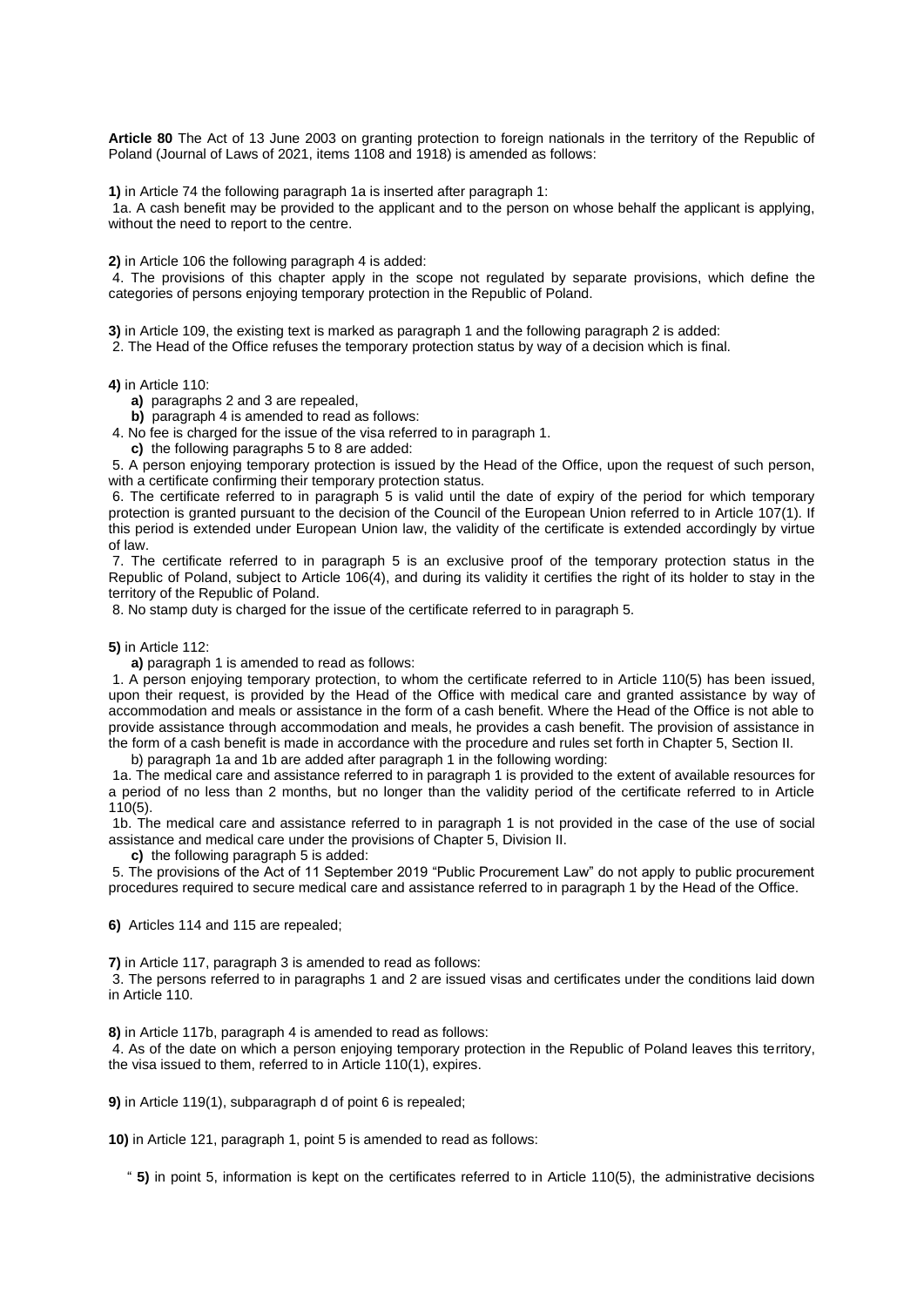referred to in Article 109 and the data referred to in Article 8, concerning persons with a temporary protection status; ".

**Article 81** The Act of 27 August 2004 on publicly funded healthcare services (Journal of Laws of 2021, item 1285, as amended  $47$ ) is amended as follows:

**1)** in Article 12 point 12, the full stop is replaced with a semicolon and the following point 13 is added:

"**13)** Article 37 of the Act of 12 March 2022 on assistance to citizens of Ukraine in the context of the armed conflict in Ukraine (Journal of Laws, item 583).";

**2)** in Article 188, the following paragraph 2d is added after paragraph 2c:

2d. The Fund processes personal data of persons entitled to healthcare services, other than those specified in paragraph 2, for the purpose of:

**1)** confirming the right to healthcare services;

**2)** settling the costs of healthcare services provided to entitled persons;

**3)** checking the type and scope of the services provided and the reason why they were provided;

**4)** confirming that services have been provided;

**5)** control of compliance with the principles of legality, economy, reliability and expediency of the financing of healthcare services provided.

**Article 82** In the Act of 26 April 2007 on crisis management (Journal of Laws of 2022, item 261), the following Articles 7a-7c are added after Article 7:

" Article 7a.

1. In a crisis situation, the Prime Minister may, on his own initiative or at the request of the Head of the Prime Minister's Chancellery or the minister in charge of a government administration department, issue instructions binding for:

**1)** government administrative bodies;

**2)** State-owned legal persons and State organisational units with legal personality;

**3)** bodies of local government units, local government legal persons and local government organisational units without legal personality;

**4)** legal persons and organisational units without legal personality and entrepreneurs.

2. The instructions referred to in paragraph 1 are issued to:

**1)** ensure the proper functioning, protection, enhancement, or restoration of critical infrastructure;

**2)** take control of an emergency situation having a particularly negative impact on the level of security of people, property or the environment;

**3)** remove the effects of the crisis situation referred to in point 2.

3. The instructions referred to in paragraph 1 are issued by means of an administrative decision, are immediately enforceable upon delivery or publication, and do not require substantiation.

4. The instructions referred to in paragraph 1 may be revoked or amended if so required by public interest or legitimate interest of a party. Any such revocation or amendment does not require consent from the parties.

5. The instructions referred to in paragraph 1 may not concern determinations on the merits of a case which is to be resolved by means of an administrative decision, and may not concern operational and intelligence activities, investigative activities or activities undertaken in prosecution of minor offences.

6. The tasks imposed in line with the procedure referred to in paragraph 1 are executed by local government units as delegated tasks of government administration.

Article 7b.

1. When issuing the instruction referred to in Article 7a(1) with regard to the entities referred to in Article 7a(1)(4), the Prime Minister designates the minister in charge of the government administration department responsible for concluding an agreement with the entity or designates the Head of the Prime Minister's Chancellery to conclude the agreement.

2. The performance of the tasks covered by the instruction issued with respect to the entities referred to in Article 7a(1)(4) takes place on the basis of an agreement concluded with the entity by the minister in charge of a government administration department or by the Head of the Prime Minister's Chancellery, and is financed from the State budget funds from the budget line at the disposal of a minister or of the Head of the Prime Minister's Chancellery, respectively.

3. If the agreement referred to in paragraph 2 is not concluded, the tasks covered by the instruction are performed on the basis of the decision referred to in Article 7a(3). In that case, the decision is immediately enforceable and financed from the funds referred to in paragraph 2.

Article 7c.

1. The provisions of the Act of 11 September 2019 "Public Procurement Law" (Journal of Laws of 2021, item 1129, 1598, 2054 and 2269 and of 2022, item 25) do not apply to the procurement of services or supplies necessary for the implementation of instructions referred to in Article 7a(1).

2. Within 7 days of awarding the contract referred to in paragraph 1, the contracting authority publishes in the Public Procurement Bulletin [*Biuletyn Zamówień Publicznych*] the information on the award of the contract, specifying: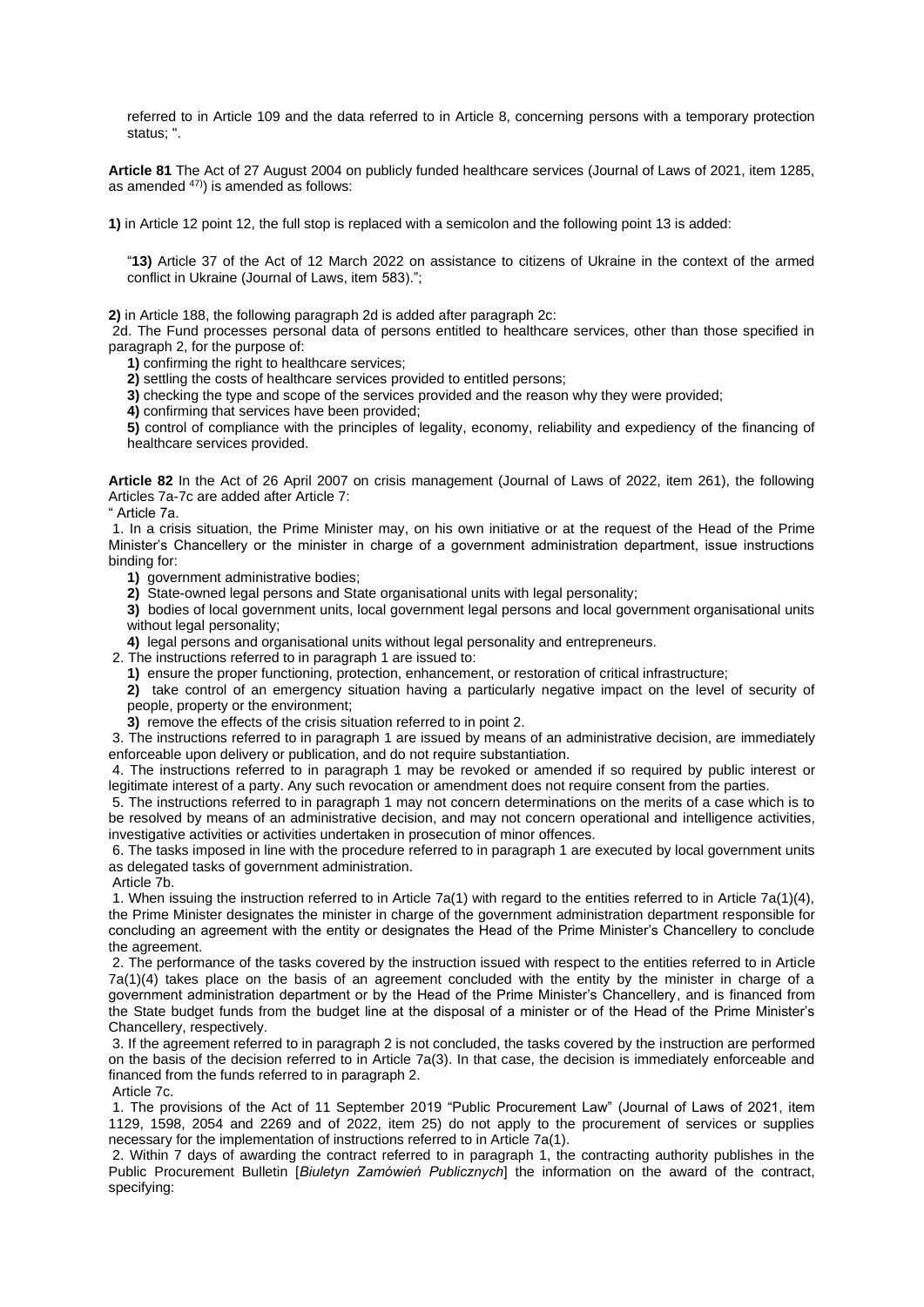**1)** name and address of the contracting authority's registered office;

**2)** date and place of the contract or information that the contract was concluded electronically;

**3)** a description of the subject matter of the contract, detailing the quantity of items or other goods and the scope of services, as appropriate;

**4)** the price or the maximum price if the price is not known at the time the notice is published;

**5)** indication of the facts justifying the award of the contract without application of the provisions of the Act of 11 September 2019 "Public Procurement Law";

**6)** the name of the entity or the name and surname of the person with whom the contract was concluded.

**Article 83** The Act of 27 August 2009 on public finance (Journal of Laws of 2021, item 305, as amended 48) ) is amended as follows:

**1)** in Article 112aa in paragraph 3:

**a)** in paragraph 5, a comma is added at the end and the following paragraph 6 is added:

" **6)** planned expenditures of the Assistance Fund referred to in the Act of 12 March 2022 on assistance to citizens of Ukraine in connection with the armed conflict in Ukraine (Journal of Laws, item 583), as well as expenditures or costs of bodies and units referred to in paragraph 1, financed with resources from the Assistance Fund, to which the provisions of paragraphs 2 and 2a do not apply:

**a)** specified in the financial plan of the Assistance Fund approved within the time limit referred to in Article 14(31) of the Act of 12 March 2022 on assistance to citizens of Ukraine in connection with the armed conflict in Ukraine,

**b)** in the amount specified in the plan referred to in Article 14(27) of the Act of 12 March 2022 on assistance to citizens of Ukraine in connection with the armed conflict in Ukraine - if the financial plan is not approved within the time limit mentioned in Article 14(31) of that Act",

**b)** the common part is amended to read as follows:

" **-** and increased with the amount of one-time and temporary actions planned for year n in terms of income, referred to in Council Regulation No. 1466/97/EC of 7 July 1997 on the strengthening of the surveillance of budgetary positions and the surveillance and coordination of economic policies, if the value of each of them exceeds 0.03% of the value of gross domestic product forecast in the draft Budget Act for year n, submitted to the Sejm, constitutes a final limit for expenditures of bodies and units referred to in Article 9 point 1, and of State budget units, except for bodies and units referred to in Article 139(2)(7 and (8), excluding the Social Insurance Institution [*ZUS*], as well as the funds established, entrusted or transferred to Bank Gospodarstwa Krajowego under separate acts, except for the Fund for Counteracting COVID-19 referred to in Article 65(1) of the Act of 31 March 2020 on amendments to the act on special solutions related to preventing, counteracting and combating COVID-19, other infectious diseases and crisis situations caused by them, and except for the Assistance Fund referred to in the Act of 12 March 2022 on assistance to citizens of Ukraine in connection with the armed conflict in Ukraine.";

**2)** in Article 249:

**a)** in paragraph 4, point 3 is amended to read as follows:

" **3)** other grants as provided in paragraph 5; ",

**b)** paragraph 5 is amended to read as follows:

5. The financial plan of a local government budget unit other than the marshal's office, poviat starost office or gmina office, may include grants related to the implementation of operational programs and other grants, including those awarded for financing or co-financing of the implementation of a public task to non-governmental organisations referred to in Article 3(2) of the Act of 24 April 2003 on public benefit activity and volunteering, and to entities listed in Article 3(3) of that Act.

**Article 84** In the Act of 24 September 2010 on population register (Journal of Laws of 2021, item 510, 1000, 1641 and 1978 and of 2022, item 350) in Article 8:

**1)** point 24 is amended to read as follows:

" **24)** the series, number and date of validity of a valid travel document of the foreign national or other valid document confirming identity and citizenship, and in the case of a person referred to in Article 1(1) of the Act of 12 March 2022 on assistance to citizens of Ukraine in connection with the armed conflict in Ukraine (Journal of Laws, item 583), the designation of the document on the basis of which the identity of the person was established; ";

**2)** in letter c of paragraph 24a, the semicolon is replaced by a comma and the following letter d is added: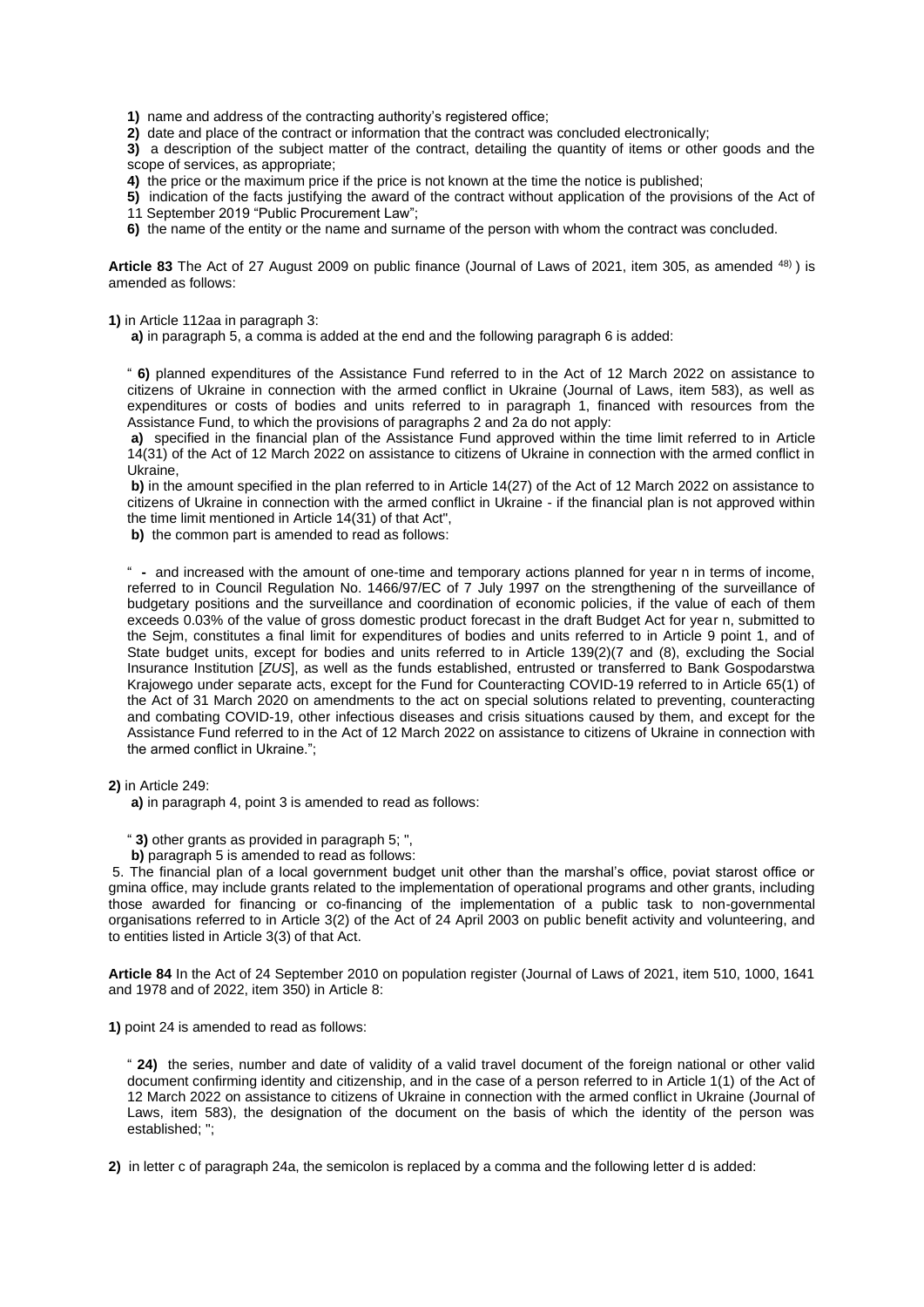" **d)** UKR – in the case of a citizen of Ukraine who has been assigned a PESEL number under Article 4 of the Act of 12 March 2022 on assistance to citizens of Ukraine in connection with the armed conflict in Ukraine; ".

**Article 85** In the Act of 12 May 2011 on the reimbursement of drugs, food for special medical purposes and medical devices (Journal of Laws of 2022, item 463), point 4 of Article 45a:

**1)** in letter b the fifth indent is amended to read as follows:

" **-** 6 - in the case of a person from outside the European Union who is covered by health insurance in the Republic of Poland and does not have a PESEL number, or a person other than an insured person who is entitled to free healthcare services in accordance with the provisions mentioned in Article 12 of the Act on services, or, alternatively";

**2)** in letter c the fifth indent is amended to read as follows:

" **-** 6 - for the passport number or another identity card with a photo – in the case of a foreign national who is covered by health insurance in the Republic of Poland and does not have a PESEL number, or a person other than an insured person who is entitled to free healthcare services in accordance with the provisions mentioned in Article 12 of the Act on services, or, alternatively".

**Article 86** In the Act of 15 July 2011 on the professions of nurse and midwife (Journal of Laws of 2022, item 551) in Article 35a:

**1)** in paragraph 10 point 3, the full stop is replaced with a semicolon and the following point 4 is added:

"**4)** a nurse or midwife provides healthcare services in healthcare facilities providing services to the persons whose stay in the territory of the Republic of Poland is considered legal pursuant to Article 2(1) of the Act of 12 March 2022 on assistance to citizens of Ukraine in the context of the armed conflict in the territory of Ukraine (Journal of Laws, item 583).";

**2)** the following paragraph 21a is added after paragraph 21:

21a. A nurse or midwife who holds a conditional licence referred to in paragraph 18 may, as part of their practice of the profession of nurse or midwife, provide healthcare services in healthcare facilities providing services to the persons whose stay in the territory of the Republic of Poland is considered legal pursuant to Article 2(1) of the Act of 12 March 2022 on assistance to citizens of Ukraine in the context of the armed conflict in Ukraine. The practice of the profession in healthcare facilities providing services to victims of the armed conflict in Ukraine does not require the consent referred to in paragraph 21.

**Article 87** The Act of 19 August 2011 on sign language and other means of communication (Journal of Laws of 2017, item 1824) is amended as follows:

**1)** in Article 3, the following point 1a is added after point 1:

" **1a)** the Polish language - means the Polish language in writing taught by the glottodidactic method; the provisions of Article 11a(1) of the Act of 7 October 1999 on the Polish language (Journal of Laws of 2021, item 672) apply accordingly to entitled persons residing in the Republic of Poland; ";

#### **2)** in Article 18:

**a)** paragraph 1 is amended to read as follows:

1. Persons referred to in Article 2(1) may benefit from a form of training in Polish, the Polish Sign Language [*PJM*], the Sign Language System [*SJM*], Methods of communication for deafblind people [*SKOGN*] or interpreterguide of their choice.

**b)** in paragraph 4, in the common part, after the word "training" the words "Polish language" are added.

**Article 88** The Act of 12 December 2013 on foreign nationals (Journal of Laws of 2021, item 2354 and of 2022, item 91) is amended as follows:

**1)** in Article 449(2)(18), the full stop is replaced with a semicolon and the following point 19 is added:

" **19)** the register referred to in Article 3(3) of the Act of 12 March 2022 on assistance to citizens of Ukraine in connection with the armed conflict in Ukraine (Journal of Laws, item 583).";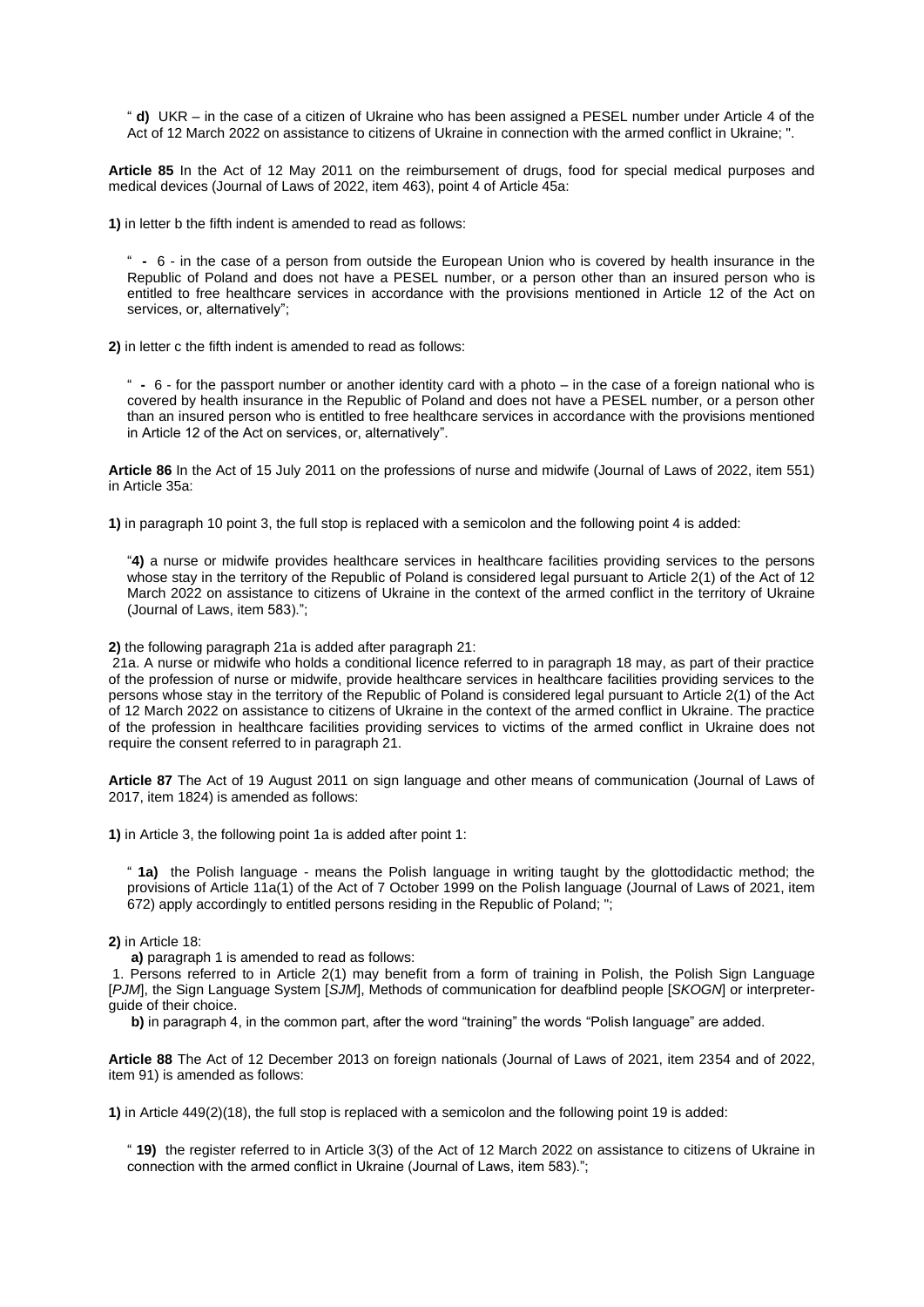**2)** in Article 450:

**a)** in paragraph 1, the beginning of enumeration is amended to read as follows:

"Data processed in the national set of records, registers and list concerning foreign nationals referred to in Article 449(2)(1)-(12), (16), (17) and (19) are made available to the following entities, to the extent necessary to carry out their statutory tasks:",

**b)** in paragraph 2, the beginning of enumeration is amended to read as follows:

"Data processed in the national set of records, registers and list concerning foreign nationals referred to in Article 449(2)(1)-(12), (16) and (19) are made available to:",

**c)** the following paragraph 2a is added after paragraph 2:

2a. Data processed in the national set of records, registers and list concerning foreign nationals referred to in Article 449(2)(19) are made available to the National Health Fund.

**Article 89** In the Act of 25 June 2015 "Consular Law" (Journal of Laws of 2021, item 823 and of 2022, item 350) in Article 16, paragraph 3 is amended to read as follows:

3. In justified situations, with the consent of the minister competent for foreign affairs, a consul may authorise the following persons in writing, for a specified period of time, to perform certain functions:

**1)** members or diplomatic and consular staff or auxiliary staff within the meaning of the Act of 21 January 2021 on foreign service;

**2)** persons employed in a post of the Republic of Poland abroad within the meaning of the Act of 21 January 2021 on foreign service under employment contracts concluded in compliance with the law of the host country and based on an appointment within the meaning of the provisions of the Act of 26 June 1974 "Labour Code" (Journal of Laws of 2020, item 1320; and of 2021, item 1162), including persons employed for as long as a family member is in office at that post.

**Article 90** The Act of 10 June 2016 on anti-terrorist activities (Journal of Laws of 2021, item 2234) is amended as follows:

#### **1)** in Article 13:

**a)** paragraph 1 is amended to read as follows:

1. In order to provide telecommunications in connection with events, in particular mass events or assemblies, during which an event of a terrorist nature or a threat to public safety and order may occur, the telecommunications operator is entitled, and at the request of the minister competent for information technology or the authority responsible for public safety and order is obliged, to:

**1)** install temporary radiocommunication systems together with antenna supporting structures, in particular base stations of mobile telecommunication networks, also on civil construction works not permanently tied to the ground.

**2)** construction, reconstruction or installation of cabling infrastructure and other equipment or infrastructure to the extent necessary for the commissioning and proper operation of the systems referred to in point 1, provided that the execution of the work and the placed infrastructure must not cause danger to life or the safety of property – for a period not exceeding 30 days or for a period no longer than specified in the request of that minister or authority.

**b)** paragraphs 3 to 5 are replaced by the following:

3. The performance of the work referred to in paragraph 1:

**1)** does not require:

**a)** a decision on the construction permit referred to in Article 28(1) of the Act of 7 July 1994 "Construction Law" (Journal of Laws of 2021, item 2351 and of 2022, item 88) or notification referred to in Article 30 of that Act,

**b)** the decision referred to in Article 39(3) and (7) and Article 40(1) of the Act of 21 March 1985 on public roads (Journal of Laws of 2021, item 1376 and 1595 and of 2022, item 32),

**c)** the conclusion of an agreement on the use of land covered by water, as referred to in Article 261(1)(8) of the Act of 20 July 2017 "Water Law" (Journal of Laws of 2021, items 2233 and 2368, and of 2022, items 88 and 258);

**2)** in the event that such works are to be carried out within the rights-of-way of a public road – may take place after informing the appropriate manager of the road of the planned scope of occupation of the right-of-way, and it is not required to prepare a traffic organisation project referred to in implementing regulations issued on the basis of Article 10(12) of the Act of 20 June 1997 "Traffic Law" (Journal of Laws of 2021, item 450, as amended 49) ), and no fee referred to in Article 40(3) of the Act of 21 March 1985 on public roads is charged;

**3)** where it is possible to use the technological channel referred to in Article 39(6) of the Act of 21 March 1985 on public roads to carry out such works, the technological channel is made available immediately under the supervision of the road manager and the fee referred to in Article 39(7g) of that Act is not charged.

4. The systems referred to in paragraph 1 may be put into operation before the delivery to the competent environmental protection authority of the notification referred to in Article 152(1) of the Act of 27 April 2001 "Environmental Protection Law" (Journal of Laws of 2021, items 1973, 2127 and 2269). If this is the case, the notification is delivered to the competent authority within 30 days of the date when the system is put into operation. The provisions of Article 152(4)-(4c) and Article 152b of the Act of 27 April 2001 "Environmental Protection Law" do not apply.

5. For the benefit of the telecommunications operator who performs the works referred to in paragraph 1, the real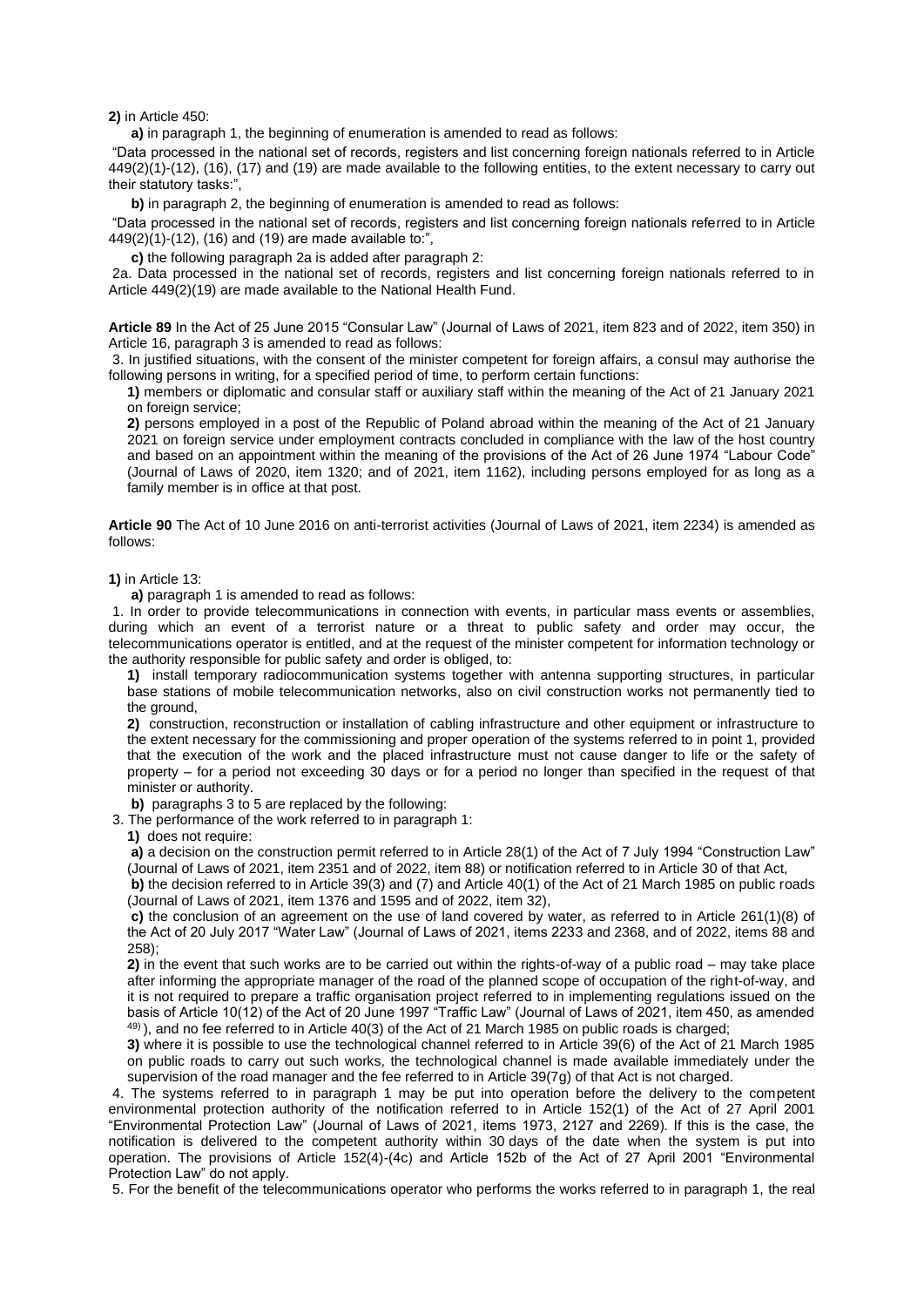property may be encumbered with an easement consisting in the right of the operator to perform those works and use the encumbered property during the period referred to in that provision, in accordance with the purpose of the facilities referred to in paragraph 1.

**2)** the following Article 13a is added after Article 13:

" Article 13a.

1. The Prime Minister, taking into account the possibility of a terrorist event or a threat to public security and order, may, by means of an ordinance, restrict public access to lists, registers, databases and ICT systems containing location data of technical infrastructure.

2. The ordinance referred to in paragraph 1 indicates the lists, registers, databases and ICT systems to which public access is restricted and the period of such restriction.

3. The administrators of the lists, registers, databases and ICT systems indicated in the ordinance referred to in paragraph 1 restrict public access to them in accordance with that ordinance without delay.

**Article 91** In the Act of 9 March 2017 on the metropolitan union in the Śląskie Voivodeship (Journal of Laws of 2022, item and 439), the following paragraph 3 is added in Article 16:

3. The metropolitan union may provide assistance, including financial assistance, to local and regional communities of other countries. Such assistance is provided on the basis of a resolution of the assembly.

**Article 92** In the Act of 7 July 2017 on the National Agency for Academic Exchange (Journal of Laws of 2019, item 1582), the following paragraph 4 is added in Article 25:

4. In justified situations, upon the consent of the minister competent for higher education and science, the Agency will not disclose the names of citizens of the countries to which such consent pertains, as well as the names of entities operating in the territories of those countries, on the lists referred to in paragraph 3, and will not provide any information on those persons and entities it may have in connection with the performance of the tasks referred to in Article 2, pursuant to the Act of 6 September 2001 on Access to Public Information (Journal of Laws of 2020, item 2176; and of 2021, items 1598 and 1641).

**Article 93** In the Act of 20 July 2018 "Law on Higher Education and Science" (Journal of Laws of 2022, item 574) in Article 327, paragraph 3 is amended to read as follows:

3. Completion of studies of a certain level by a foreign national who has been granted a refugee status or a subsidiary protection status, or a foreign national who has been granted a temporary residence permit in connection with the circumstances referred to in Article 159(1)(1)(c) or (d) of the Act of 12 December 2013 on foreign nationals, or a citizen of Poland who has entered the territory of the Republic of Poland directly from the territory of Ukraine between 24 February 2022 and a date specified in the provisions issued under Article 2(4) of the Act of 12 March 2022 on assistance to citizens of Ukraine in the context of the armed conflict in Ukraine (Journal of Laws, item 583), or the citizen of Ukraine staying in the territory of the Republic of Poland whose stay in the territory of the Republic of Poland is considered legal pursuant to Article 2(1) of the Act of 12 March 2022 on assistance to citizens of Ukraine in the context of the armed conflict in Ukraine, who do not have a diploma in their possession, may be confirmed by means of a procedure aimed at confirming the completion of studies of a certain level.

**Article 94** The Act of 14 October 2021, amending the Act on amendments to the act on identity cards and certain other acts (Journal of Laws, item 1978) is amended as follows:

**1)** the following Article 6a is inserted after Article 6:

" Article 6a. The minister competent for information technology publishes in the Journal of Laws of the Republic of Poland a communication setting the date of implementation of technical solutions for application of provisions of Article 1 point 3, Article 3 point 2 and 3 in the scope of Article 32(6)-(8) and points 6-8 and Article 4 points 2 and 4 of the Act. The communication is published at least 14 days prior to the effective date of the indicated provisions of the Act.";

**2)** in Article 8:

**a)** point 2 is amended to read as follows:

" **2)** Article 1 point 3, Article 3 points 2 and 3 in respect of Article 32(6)-(8) and points 6-8 and Article 4 point 2 and 4, which take effect on the date specified in the communication referred to in Article 6a; ",

**b)** point 3 is repealed,

**c)** in point 4, the full stop is replaced by a semicolon and the following point 5 is added:

" **5)** Article 6a, which takes effect on 2 June 2022. ".

**Article 95** The Act of 27 January 2022 on passport documents (Journal of Laws, item 350) is amended as follows: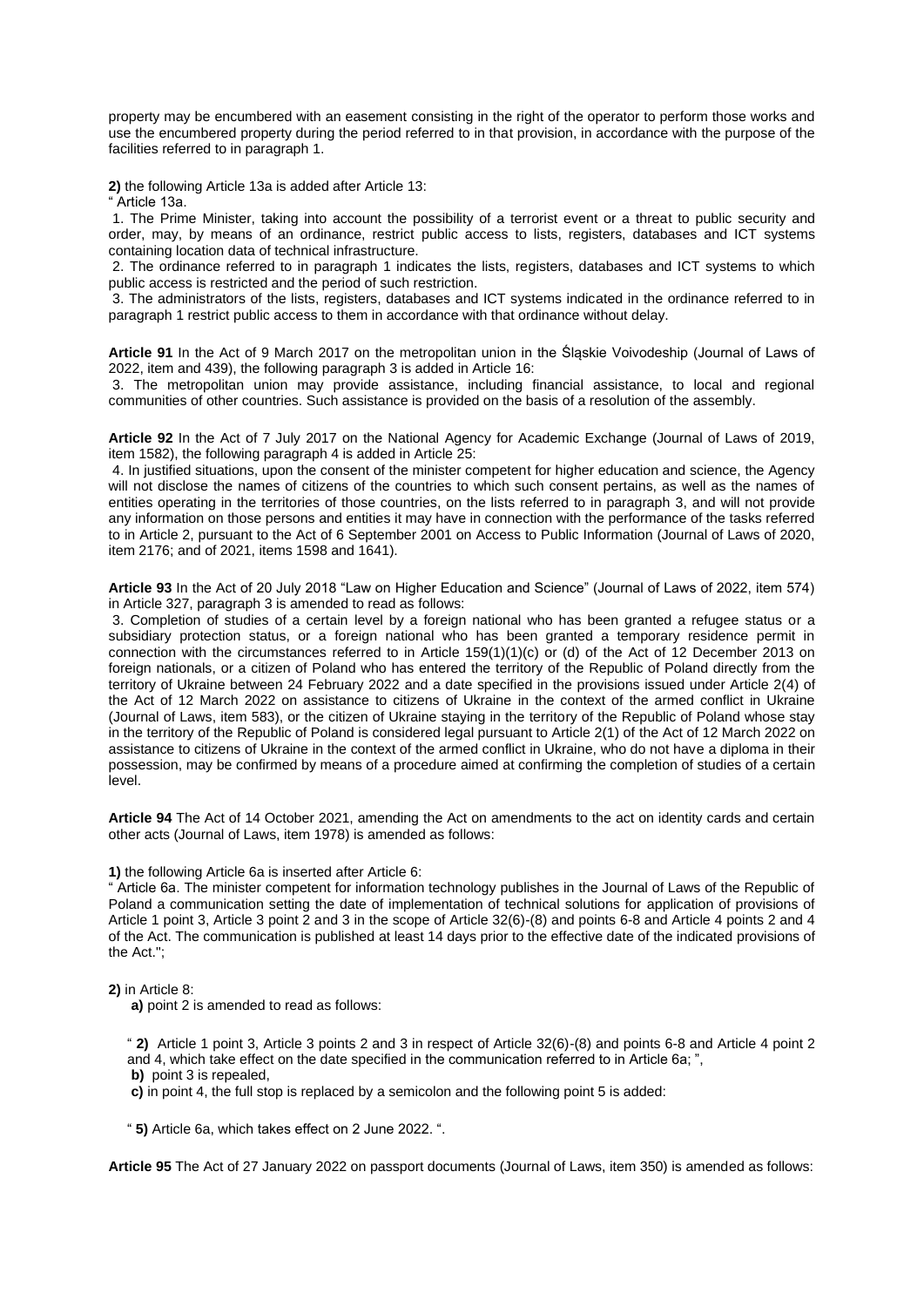**1)** in Article 104, paragraph 2 is amended to read as follows:

2. On the date of entry into force of this Act, the passport records and the central record of issued and invalidated passport documents maintained pursuant to the Act amended in Article 98 is liquidated in accordance with the rules and in the manner laid down in the Act of 14 July 1983 on national archive resources and archives.";

**2)** Article 105 is amended to read as follows:

" Article 105. Passport documents issued before the entry into force of this Act remain valid until the expiry dates stated in them.";

**3)** the following Article 110a is added after Article 110:

" Article 110a. The minister competent for information technology, in consultation with the minister competent for internal affairs, publishes in the Journal of Laws of the Republic of Poland a communication setting the date of implementation of technical solutions for issuing passport documents in accordance with the provisions of this Act. The communication is published no less than 14 days before the date of implementation of the technical solutions specified in that communication.";

**4)** Article 111 is amended to read as follows:

" Article 111. The Act enters into force on the date specified in the communication published pursuant to Article 110a, except for:

**1)** Article 98, which enters into force 7 days after the date of publication of the communication;

**2)** Article 110a, which takes effect on 27 March 2022. ".

#### **Article 96 [Amendments to study regulations]**

1. In the academic year 2021/2022, a higher education institution may amend the resolution referred to in Article 70(1) of the Act of 20 July 2018 "Law on Higher Education and Science", that specifies the conditions, procedure, start and end date of the admissions process and the manner of conducting such admissions for study programmes commencing in the second semester of the academic year 2021/2022 and in the academic year 2022/2023.

2. Until 30 September 2022, Article 75(2) and (4) of the Act of 20 July 2018 "Law on Higher Education and Science" does not apply to the amendments of the study regulations introduced to the extent necessary for admission of persons who on 24 February 2022 were students of higher education institutions operating in the territory of Ukraine. The time limit for consulting the regulations with the student government is 5 working days, and if no agreement is reached, the regulations enter into force under a renewed resolution of the senate adopted by a simple majority of its statutory composition.

3. The Rector may change the organisation of the academic year 2021/2022 specified in the internal acts of the higher education institution.

4. In the academic year 2021/2022, full-time and part-time study courses may be taught jointly to the extent necessary to enable the persons referred to in paragraph 2 to pursue their studies.

#### **Article 97 [Rules for inclusion of data in the national set of records, registers and list concerning foreign nationals]**

1. The Head of the Office for Foreigners, in consultation with the Commander-in-Chief of the Border Guard, includes the data processed in the register referred to in Article 3(3) in the national set of records, registers and list concerning foreign nationals referred to in Article 449(1) of the Act amended in Article 88, by 1 January 2023.

2. Until the data referred to in paragraph 1 are included in the national set of records, registers and list concerning foreign nationals, the Commander-in-Chief of the Border Guard ensures that such data are provided by data teletransmission to:

**1)** the Head of the Internal Security Agency,

- **2)** the Head of the Foreign Intelligence Agency,
- **3)** the Head of the Central Anti-Corruption Bureau,
- **4)** the Head of the Military Counterintelligence Service,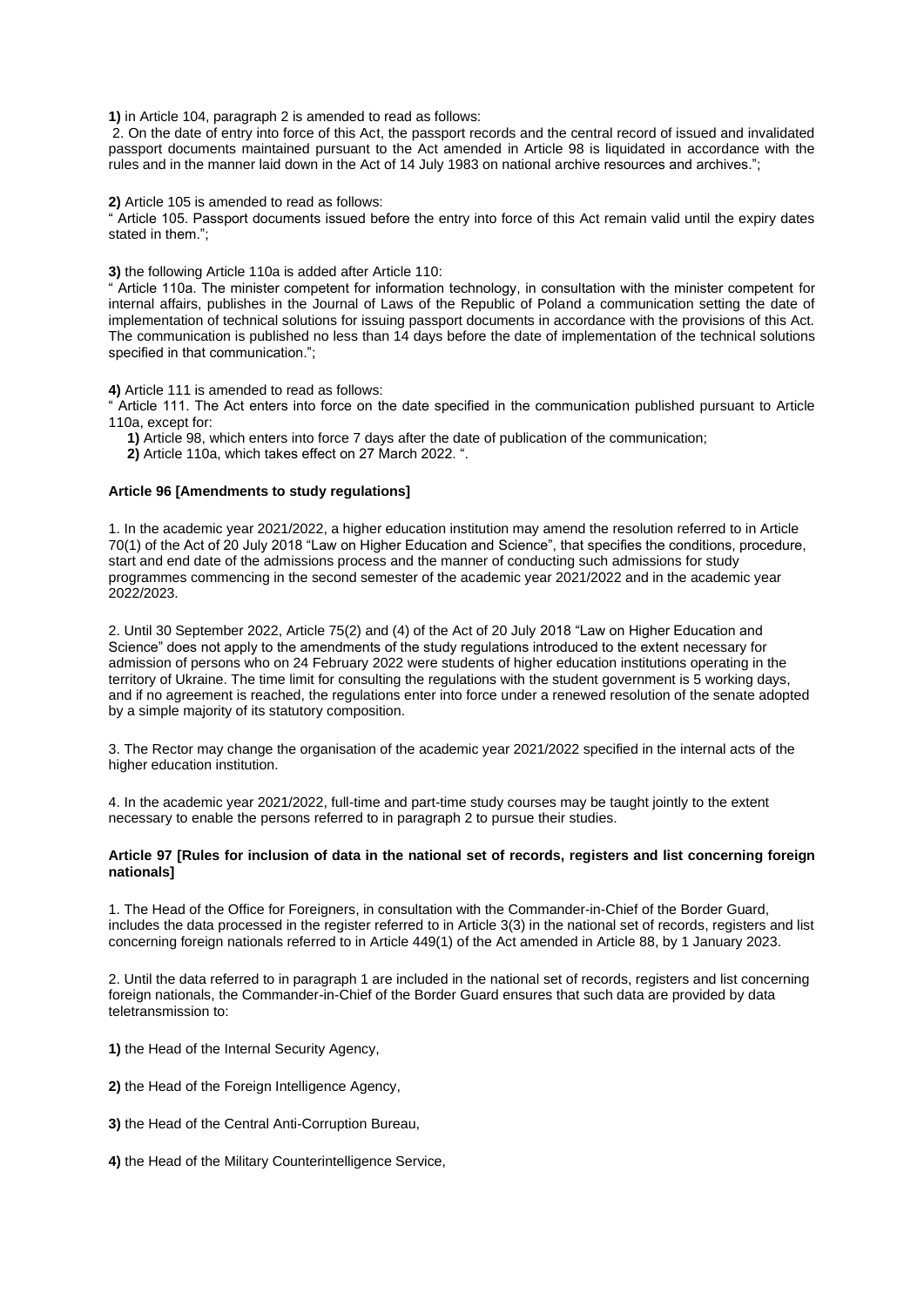- **5)** the Head of the Military Intelligence Service,
- **6)** the minister competent for health matters,
- **7)** the minister competent for labour matters,
- **8)** the minister competent for family matters,
- **9)** the minister competent for information technology,
- **10)** the Head of the Office for Foreigners,
- **11)** police bodies,
- **12)** the Commander of the State Protection Service,
- **13)** authorities of the National Tax Administration,
- **14)** voivodes,
- **15)** voivodeships,
- **16)** poviats,
- **17)** gminas,
- **18)** National Health Fund,
- **19)** Social Insurance Institution [*ZUS*],
- **20)** State Labour Inspection,
- **21)** the Agricultural Social Insurance Fund [*KRUS*],

**22)** a unit subordinate to the minister competent for health matters, competent in the field of healthcare information systems

- to the extent necessary to carry out their statutory tasks;

**23)** the competent authority within the meaning of the Act of 28 November 2003 on family benefits with a view to carrying out the task referred to in Article 22c of the Act of 28 November 2003 on family benefits, through the office of the minister competent for family matters,

3. Until the data referred to in paragraph 1 are included in the national set of records, registers and list concerning foreign nationals, the Commander-in-Chief of the Border Guard provides such data to courts and public prosecutors immediately at their written request.

## **Article 98 [Period of providing social support to citizens of Ukraine]**

1. The assistance referred to in Article 12 may be provided to citizens of Ukraine for the period from 24 February 2022.

2. In the period from 24 February 2022, local government units, unions of local government units, associations of local government units and a metropolitan union may provide assistance to citizens of Ukraine and support to local and regional communities of other countries, including through the disbursement of financial resources.

**Article 99 [Settlement of healthcare services provided to citizens of Ukraine]** The provisions of Article 37 apply to settlement of healthcare services provided on or after 24 February 2022 to citizens of Ukraine whose stay in the territory of the Republic of Poland is considered legal pursuant to Article 2(1).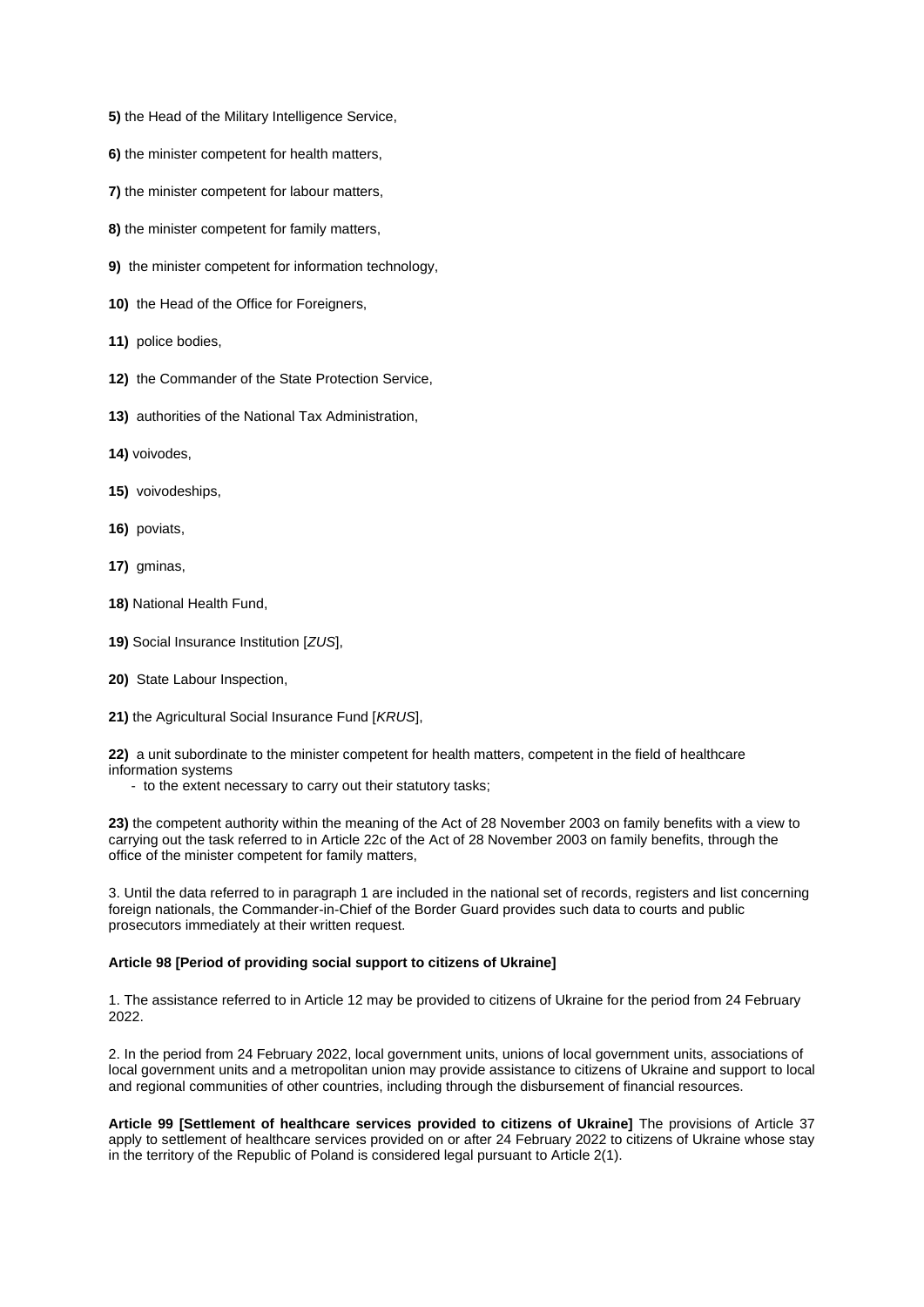**Article 100 [Recognition of a citizen of Ukraine as an unemployed person]** In cases on recognition or refusal to recognise a citizen of Ukraine as an unemployed person that were initiated and not concluded by 24 February 2022, the provision of Article 22(6) applies.

## **Article 101 [Lending of real property to a local government unit]**

1. In order to support local government units in the implementation of additional tasks under the Act in connection with hostilities conducted in the territory of Ukraine, the Minister of Justice lends to a local government unit the real property remaining under the permanent management of a juvenile detention centre and a juvenile shelter as a temporary accommodation facility.

2. The lending referred to in paragraph 1 takes place by means of an agreement concluded between the head of a juvenile detention centre and a juvenile shelter and the executive body (head of a rural gmina [*wójt*], city mayor, city president, poviat starost) of the local government unit.

3. The agreement referred to in paragraph 2 must include:

**1)** the term of the agreement;

**2)** the scope of tasks to be performed, in particular, teaching, upbringing and care activities, as well as provision of psychological and pedagogical assistance to children and young persons who are citizens of Ukraine;

**3)** the rules for providing psychological and pedagogical support to parents or legal guardians of children and youth who are citizens of Ukraine;

**4)** the principles of organisation of meals for citizens of Ukraine.

4. Pursuant to the agreement referred to in paragraph 2, the head of the juvenile detention centre and the juvenile shelter remains the head of the facility that is used as a temporary accommodation facility. Employees of the juvenile detention centre and a juvenile shelter remain employees of the facility that is used as a temporary accommodation facility.

5. The head of the temporary accommodation facility will determine the new tasks and responsibilities of the employees of the temporary accommodation facility in accordance with the tasks set out in the Act.

## **Article 102 [Conditions for lending buildings of juvenile detention centres and shelters for accommodation purposes]**

1. The Minister of Justice, by means of an ordinance, will indicate juvenile detention centres and juvenile shelters that will be lent to local government units for the purpose of providing assistance to citizens of Ukraine as a temporary accommodation facilities.

2. The Minister of Justice, after the cessation of the conditions under the Act in connection with the hostilities conducted in the territory of Ukraine, will restore the statutory activities of the centre and the shelter.

**Article 103 [Temporary relocation of juveniles staying in juvenile detention centres and shelters]** In order to temporarily relocate juveniles staying in juvenile detention centres and juvenile shelters, the Minister of Justice designates detention centres and shelters to which juveniles will be relocated.

**Article 104 [Documents for establishing identity]** In the case referred to in Article 60b(1)(1)(b) of the Act of 16 July 2004 "Telecommunications Law" (Journal of Laws of 2021, item 576 and of 2022, item 501), the citizen of Ukraine staying in the territory of the Republic of Poland whose stay is considered legal pursuant to Article 2(1), may provide the type, number and series, if the document includes them, of a travel document or another document with a photograph on the basis of which it is possible to establish identity.

**Article 105 [Exclusion of application of provisions on public finance]** The provisions of Article 50(1a)-(1c), (4) and (5) of the Act of 27 August 2009 on public finance do not apply to the expenditures arising from this Act.

**Article 106 [Transfer of budget expenditures planned in line 73 – Social Insurance Institution]** In 2022, for the purposes of carrying out the tasks arising from the Act, the minister competent for public finance, upon request from the President of the Polish Social Insurance Institution, may transfer expenditures scheduled in line 73 – Polish Social Insurance Institution between the divisions of State budget expenditures.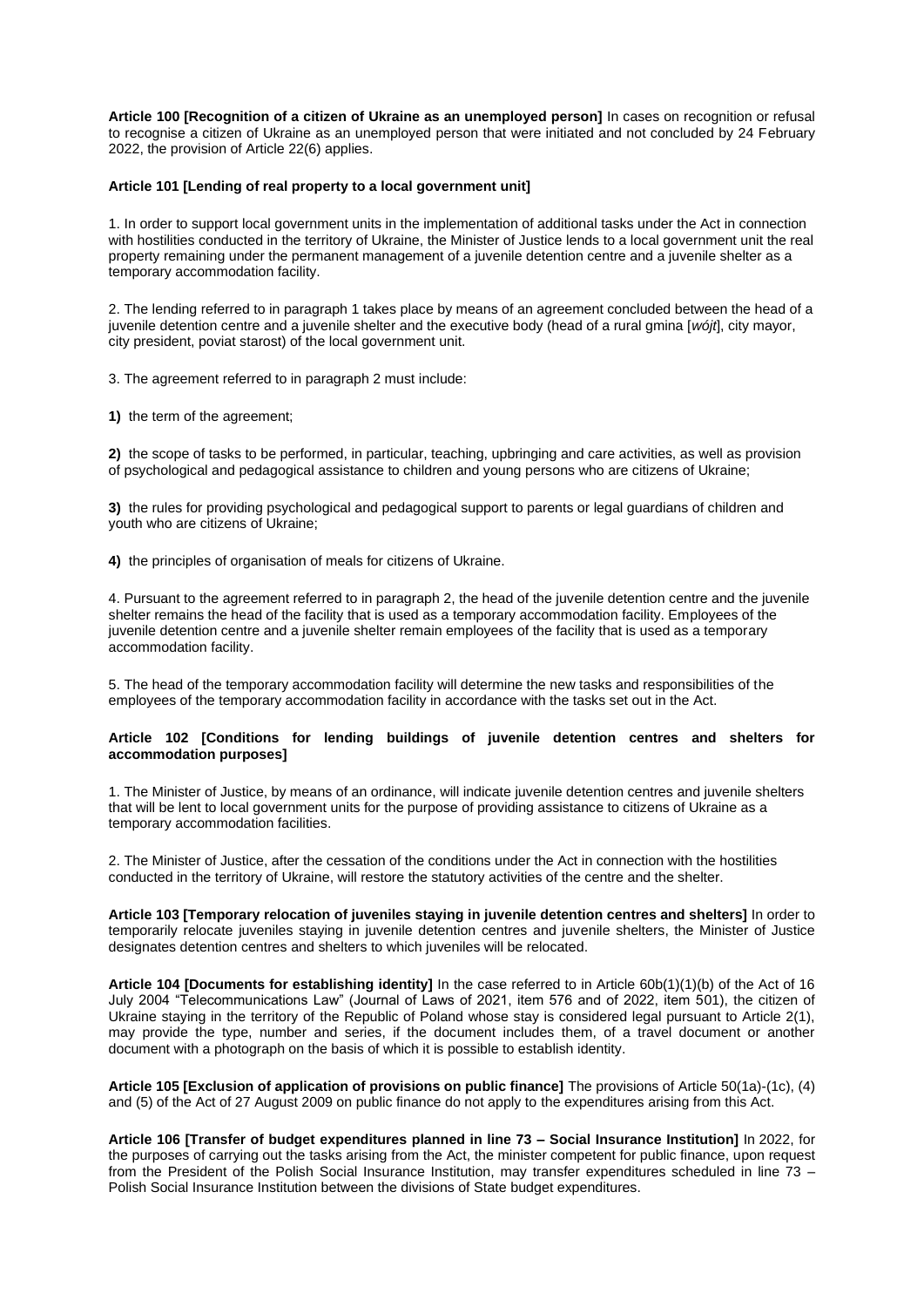# **Article 107 [Instructions and agreements implemented by a voivode]**

1. Instructions and agreements implemented by a voivode on the basis of the Act of 23 January 2009 on the voivode and government administration in the voivodeship (Journal of Laws of 2022, item 135) and the Act of 26 April 2007 on crisis management (Journal of Laws of 2022, items 261 and 583), in order to ensure cooperation of government and local government bodies operating in the voivodeship, concluded on or after 24 February 2022 as regards assistance provided to the citizens of Ukraine, remain valid until 31 May 2022.

2. Article 12(16) does not apply to the instructions referred to in paragraph 1.

**Article 108 [Grants to a state-financed unit of the local government]** A state-financed unit of the local government that performs tasks related to providing assistance to citizens of Ukraine in connection with the armed conflict in the territory of that country may receive grants from the budget of the local government unit exceeding 50% of the costs of its activities.

**Article 109 [Transfer of installments of the educational, compensatory, balancing and regional part to meet the needs of the local government]** In 2022, installments of the educational, compensatory, balancing and regional part of the general subsidy may be transferred to all units of local government at dates earlier than those stipulated in Article 34(1) of the Act of 13 November 2003 on revenues of units of local government.

## **Article 110 [Rules for reduction of planned current expenditure]**

1. In determining the relation referred to in Article 242 of the Act of 27 August 2009 on public finance, the planned current expenditure are reduced by the planned current expenditure incurred for the implementation of tasks related to providing assistance to citizens of Ukraine in connection with the armed conflict in the territory of this country, in the part in which they are not financed with public funds received by the entity for this purpose.

2. The assessment whether the rule referred to in Article 242 of the Act of 27 August 2009 on public finance has been observed is made with consideration of the spent current expenditure reduced by the spent current expenditure incurred for the implementation of tasks related to providing assistance to citizens of Ukraine in connection with the armed conflict in the territory of this country, in the part in which they were not financed with public funds received by the entity for this purpose.

3. In determining the relation limiting the level of payment of debt of a local government unit for year 2023 and for subsequent years, the current expenditure of that unit are reduced by the current expenditure incurred for the implementation of tasks related to providing assistance to citizens of Ukraine in connection with the armed conflict in the territory of this country, in the part in which they are not financed with public funds received by the entity for this purpose.

**Article 111 [Amendments to the budget of a local government unit]** In order to implement tasks related to assistance to citizens of Ukraine in connection with the armed conflict in the territory of that state, the decisionmaking body of a local government unit may authorise the head of the rural gmina [*wójt*] (city mayor, city president), the poviat board or the board of the voivodeship to:

**1)** make changes in the plan of income and expenditure in the budget of the local government unit, including transfers of expenditures between the budget classification divisions;

**2)** perform the activities referred to in Article 258(1)(2) and (3) of the Act of 27 August 2009 on public finance;

**3)** make changes in the multi-annual financial forecast and in the expenditure plan of the budget of the local government unit related to the introduction of new investments or investment purchases by the unit, provided that the change will not have a negative effect on the result of the budget of the unit.

## **Article 112 [Resolution not to conduct public consultations in the form of a participatory budgeting]**

1. In relation to the implementation of tasks related to the assistance of citizens of Ukraine in connection with the armed conflict in the territory of that country, the city council of a city with poviat rights may adopt a resolution on:

**1)** not conducting public consultations in the form of participatory budgeting referred to in Article 5a(5) of the Act of 8 March 1990 on local gmina government for projects to be implemented in 2024;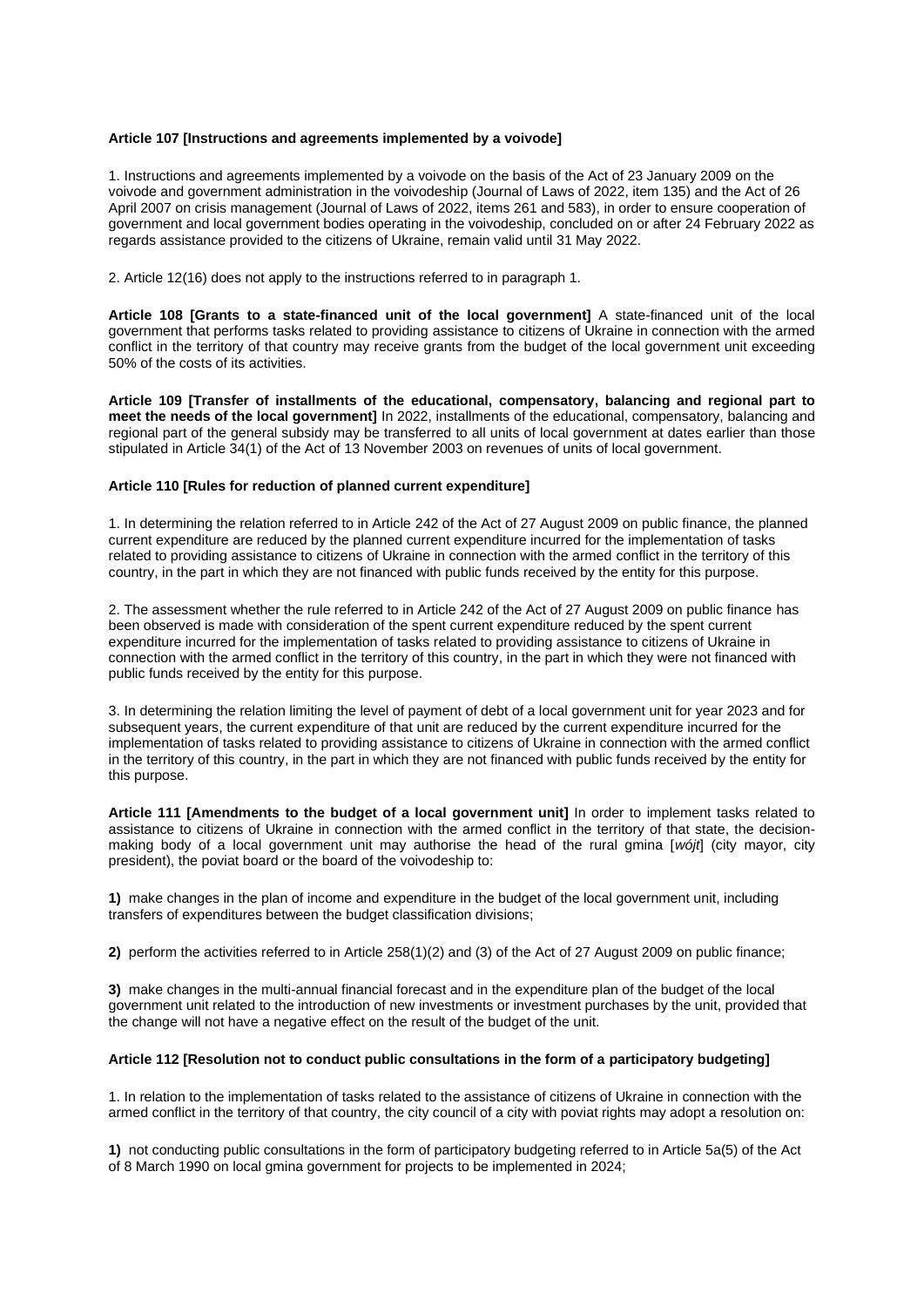**2)** suspension of public consultations in the form of participatory budgeting referred to in Article 5a(5) of the Act of 8 March 1990 on local gmina government for projects to be implemented in 2023;

**3)** suspension of certain projects from the participatory budgeting funds in 2022.

2. The resolution referred to in paragraph 1(3) may not apply to projects whose implementation began before the date when the resolution is to enter into force.

3. The resolution referred to in paragraph 1(2) must also specify:

**1)** the year in which the projects scheduled for implementation in 2023 will be implemented;

**2)** the rules for dealing with projects submitted to date and scheduled for implementation in 2023, including the timetable for evaluating such projects, the appeal procedure in the event of negative evaluation, considering such appeals, voting by residents, and announcing the results of the vote.

4. The resolution referred to in paragraph 1(3) also specifies the schedule for the implementation of the projects covered by the resolution.

**Article 113 [Special-purpose grants to finance local government tasks]** Special-purpose grants may be provided from the State budget to competent local government units to finance or co-finance tasks related to providing assistance to citizens of Ukraine in connection with the armed conflict in the territory of that country. In the case of co-financing of own current and investment tasks, the amount of the grants may constitute more than 80% of the task implementation costs.

**Article 114 [Communication setting the date of implementation of technical solutions]** The minister competent for information technology publishes in the Journal of Laws of the Republic of Poland a communication setting the date of implementation of technical solutions for application of provisions of Articles 4 to 10.

**Article 115 [Report on the implementation of the Act]** The Council of Ministers submits a detailed written report on the implementation of the Act to the Sejm and the Senate once every 12 months. The report is promptly debated by the Sejm and the Senate.

**Article 116 [Entry into force]** This Act enters into force on the date of its publication, with effect from 24 February 2022, except for:

**1)** Article 12(10)-(16), Article 72 and Article 89, which enter into force on the day following the date of publication;

**2)** Article 95, which enters into force on 27 March 2022.

<sup>&</sup>lt;sup>2)</sup> Article 1(1) as amended by the Act of 23 March 2022 (Journal of Laws of 2022, item 682) scheduled to come into force on 26.03.2022, with effect from 24.02.2022.

<sup>3)</sup> Article 1(2) as amended by the Act of 23 March 2022 (Journal of Laws of 2022, item 682) scheduled to come into force on 26.03.2022, with effect from 24.02.2022.

<sup>4)</sup> Article 1(2) as amended by the Act of 23 March 2022 (Journal of Laws of 2022, item 682) scheduled to come into force on 26.03.2022, with effect from 24.02.2022.

<sup>5)</sup> Article 2(4) as amended by the Act of 23 March 2022 (Journal of Laws of 2022, item 682) scheduled to come into force on 26.03.2022, with effect from 24.02.2022.

<sup>6)</sup> Article 3(3) as amended by the Act of 23 March 2022 (Journal of Laws of 2022, item 682) scheduled to come into force on 26.03.2022, with effect from 24.02.2022.

 $\eta$  Article 4(4)(19) as amended by the Act of 23 March 2022 (Journal of Laws of 2022, item 682) scheduled to come into force on 26.03.2022, with effect from 24.02.2022.

<sup>8)</sup> Article 4(4)(20) as amended by the Act of 23 March 2022 (Journal of Laws of 2022, item 682) scheduled to come into force on 26.03.2022, with effect from 24.02.2022.

<sup>9)</sup> Amendments to the official codification of the above-mentioned Act were published in Journal of Laws of 2021, items 1236, 1535, 1773, 1927, 1981, 2054 and 2270.

<sup>&</sup>lt;sup>10)</sup> Amendments to the official codification of the above-mentioned Act were published in Journal of Laws of 2021, items 1162, 1621, 2270, 2317 and 2445; and of 2022, item 91.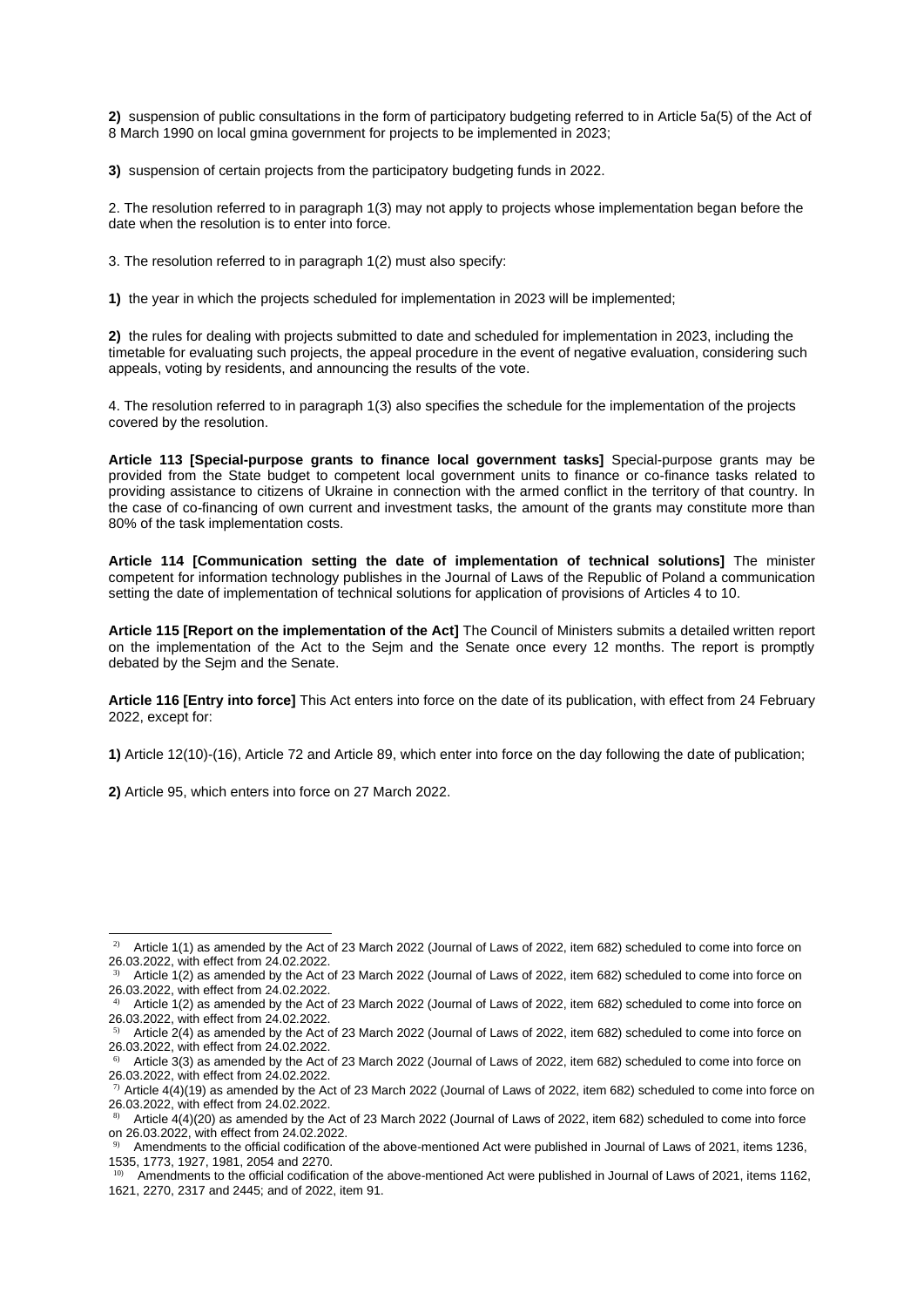$12)$  Article 25(3b) added by the Act of 23.03.2022 (Journal of Laws of 2022, item 683) scheduled to come into force on 27.03.2022, with effect from 24.02.2022. 13) Article 25(3c) added by the Act of 23.03.2022 (Journal of Laws of 2022, item 683) scheduled to come into force on 27.03.2022, with effect from 24.02.2022. <sup>14)</sup> Article 25(5) as amended by the Act of 23 March 2022 (Journal of Laws of 2022, item 683) scheduled to come into force on 27.03.2022, with effect from 24.02.2022. <sup>15)</sup> Article 25(7) within the meaning of the Act of 23.03.2022 (Journal of Laws of 2022, item 683) scheduled to come into force on 27.03.2022, with effect from 24.02.2022. 16) Article 25(10a) added by the Act of 23.03.2022 (Journal of Laws of 2022, item 683) scheduled to come into force on 27.03.2022, with effect from 24.02.2022.  $17)$  Article 25(16) within the meaning of the Act of 23.03.2022 (Journal of Laws of 2022, item 683) scheduled to come into force on 27.03.2022, with effect from 24.02.2022. 18) Amendments to the official codification of the above-mentioned Act were published in Journal of Laws of 2021, items 1981, 2052, 2262, 2270, 2289, 2328 and 2459; and of 2022, items 1, 366 and 480.  $19)$  Article 25(20) added by the Act of 23.03.2022 (Journal of Laws of 2022, item 683) scheduled to come into force on 27.03.2022, with effect from 24.02.2022.  $20)$  Article 25(21) added by the Act of 23.03.2022 (Journal of Laws of 2022, item 683) scheduled to come into force on 27.03.2022, with effect from 24.02.2022. <sup>21)</sup> Article 25a added by the Act of 23.03.2022 (Journal of Laws of 2022, item 683) scheduled to come into force on 27.03.2022, with effect from 24.02.2022.  $22)$  Article 25b added by the Act of 23.03.2022 (Journal of Laws of 2022, item 683) scheduled to come into force on 27.03.2022, with effect from 24.02.2022.  $^{23)}$  Amendments to the above-mentioned Regulation were announced in OJ L 127 of 23.05.2018, p. 2 and OJ L 74 of 04.03.2021, p. 35. 24) Article 25c added by the Act of 23.03.2022 (Journal of Laws of 2022, item 683) scheduled to come into force on 27.03.2022, with effect from 24.02.2022.  $25)$  Article 26(4) as amended by the Act of 23 March 2022 (Journal of Laws of 2022, item 683) scheduled to come into force on 27.03.2022, with effect from 24.02.2022. 26) Article 26(4a) added by the Act of 23.03.2022 (Journal of Laws of 2022, item 683) scheduled to come into force on 27.03.2022, with effect from 24.02.2022.

<sup>11)</sup> Article 25(3a) added by the Act of 23.03.2022 (Journal of Laws of 2022, item 683) scheduled to come into force on

27.03.2022, with effect from 24.02.2022.

27) Article 26(4b) added by the Act of 23.03.2022 (Journal of Laws of 2022, item 683) scheduled to come into force on 27.03.2022, with effect from 24.02.2022.

 $28)$  Article 26(4c) added by the Act of 23.03.2022 (Journal of Laws of 2022, item 683) scheduled to come into force on 27.03.2022, with effect from 24.02.2022.

29) Article 26(4d) added by the Act of 23.03.2022 (Journal of Laws of 2022, item 683) scheduled to come into force on 27.03.2022, with effect from 24.02.2022.

<sup>30)</sup> Article 27(2a) added by the Act of 23.03.2022 (Journal of Laws of 2022, item 683) scheduled to come into force on 27.03.2022, with effect from 24.02.2022.

<sup>31)</sup> Article 27(3) within the meaning of the Act of 23.03.2022 (Journal of Laws of 2022, item 683) scheduled to come into force on 27.03.2022, with effect from 24.02.2022.

32) Article 27(14a) added by the Act of 23.03.2022 (Journal of Laws of 2022, item 683) scheduled to come into force on 27.03.2022, with effect from 24.02.2022.

33) Article 27(14b) added by the Act of 23.03.2022 (Journal of Laws of 2022, item 683) scheduled to come into force on 27.03.2022, with effect from 24.02.2022.

34) Article 27(14c) added by the Act of 23.03.2022 (Journal of Laws of 2022, item 683) scheduled to come into force on 27.03.2022, with effect from 24.02.2022.

<sup>35)</sup>Amendments to the official codification of the above-mentioned Act were published in Journal of Laws of 2021, items 1292, 1559, 1773, 1834, 1981, 2105, 2120, 2232, 2270, 2427 and 2469; and of 2022, items 64, 91, 526 and 583.

36) The introductory sentence of Article 41(3) amended by the Act of 23.03.2022. (Journal of Laws of 2022, item 682) scheduled to come into force on 26.03.2022, with effect from 24.02.2022.

37) Article 42(4a) added by the Act of 23.03.2022 (Journal of Laws of 2022, item 684) scheduled to come into force on 26.03.2022, with effect from 24.02.2022.

38) Amendments to the above-mentioned Regulation were announced in OJ L 115 of 29.04.2008, p. 115 and OJ L 286 of 01.11.2017, p. 9.

39) Article 46 as amended by the Act of 23 March 2022 (Journal of Laws of 2022, item 682) scheduled to come into force on 26.03.2022, with effect from 24.02.2022.

40) Article 47 as amended by the Act of 23 March 2022 (Journal of Laws of 2022, item 682) scheduled to come into force on 26.03.2022, with effect from 24.02.2022.

41) Article 48 as amended by the Act of 23 March 2022 (Journal of Laws of 2022, item 682) scheduled to come into force on 26.03.2022, with effect from 24.02.2022.

42) Article 49 as amended by the Act of 23 March 2022 (Journal of Laws of 2022, item 682) scheduled to come into force on 26.03.2022, with effect from 24.02.2022.

43) Amendments to the official codification of the above-mentioned Act were published in Journal of Laws of 2021, items 464, 694, 802, 815, 954, 1003, 1005, 1718, 2076 and 2105.

44) Amendments to the official codification of the above-mentioned Act were published in Journal of Laws of 2021, items 2120, 2133, 2262, 2269, 2317, 2368 and 2459; and of 2022, item 202 and 218.

45) Article 71(1) as amended by the Act of 23 March 2022 (Journal of Laws of 2022, item 682) scheduled to come into force on 26.03.2022, with effect from 24.02.2022.

46) Amendments to the official codification of the above-mentioned Act were published in Journal of Laws of 2021, items 1163, 1243, 1551, 1574, 1834, 1981, 2071, 2105, 2133, 2232, 2269, 2270, 2328, 2376, 2427, 2430 and 2490; and of 2022, items 1, 24, 64 138, 501 and 558.

47) Amendments to the official codification of the above-mentioned Act were published in Journal of Laws of 2021, items 1292, 1559, 1773, 1834, 1981, 2105, 2120, 2232, 2270, 2427 and 2469; and of 2022, items 64, 91 and 526.